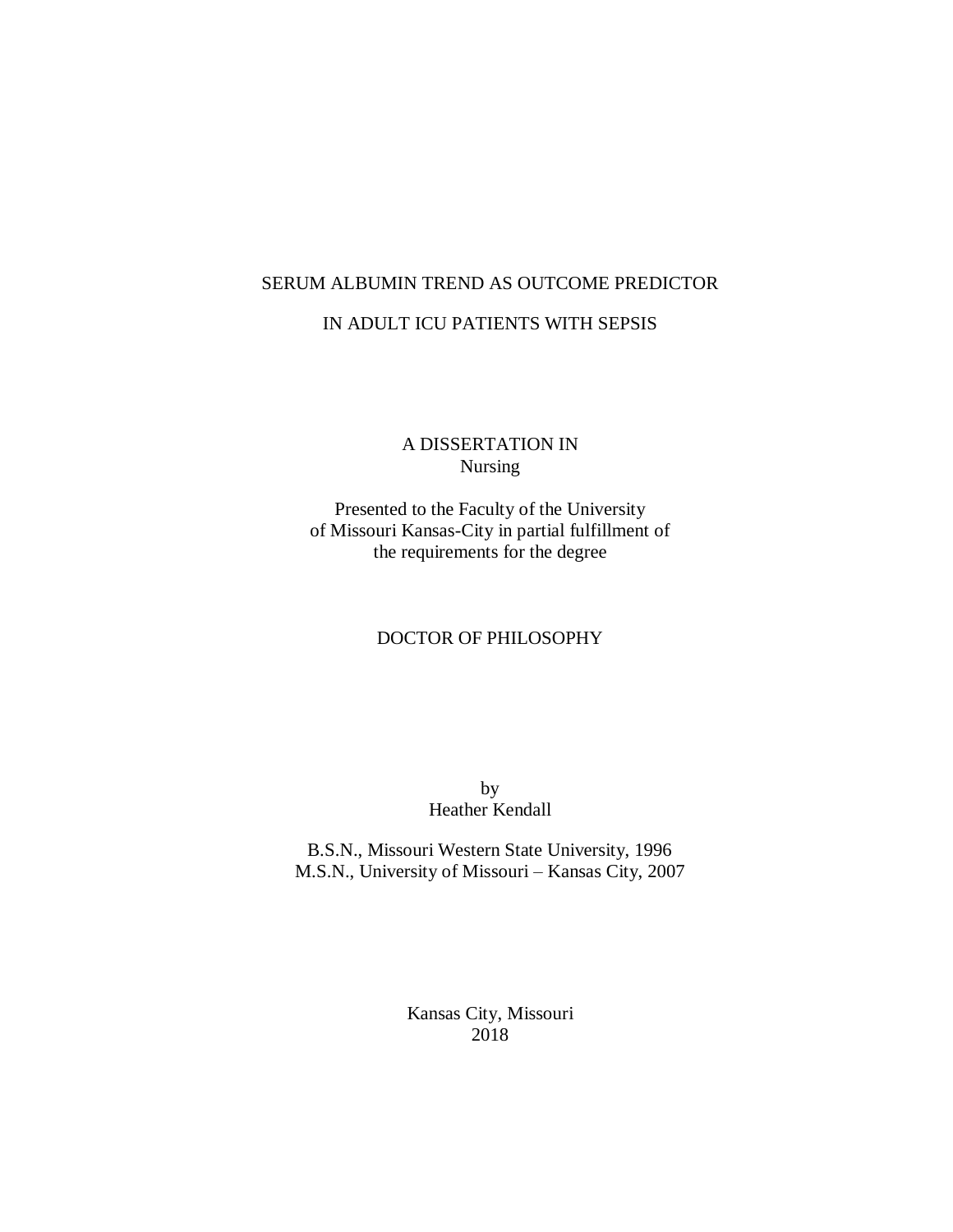© 2018

HEATHER KENDALL ALL RIGHTS RESERVED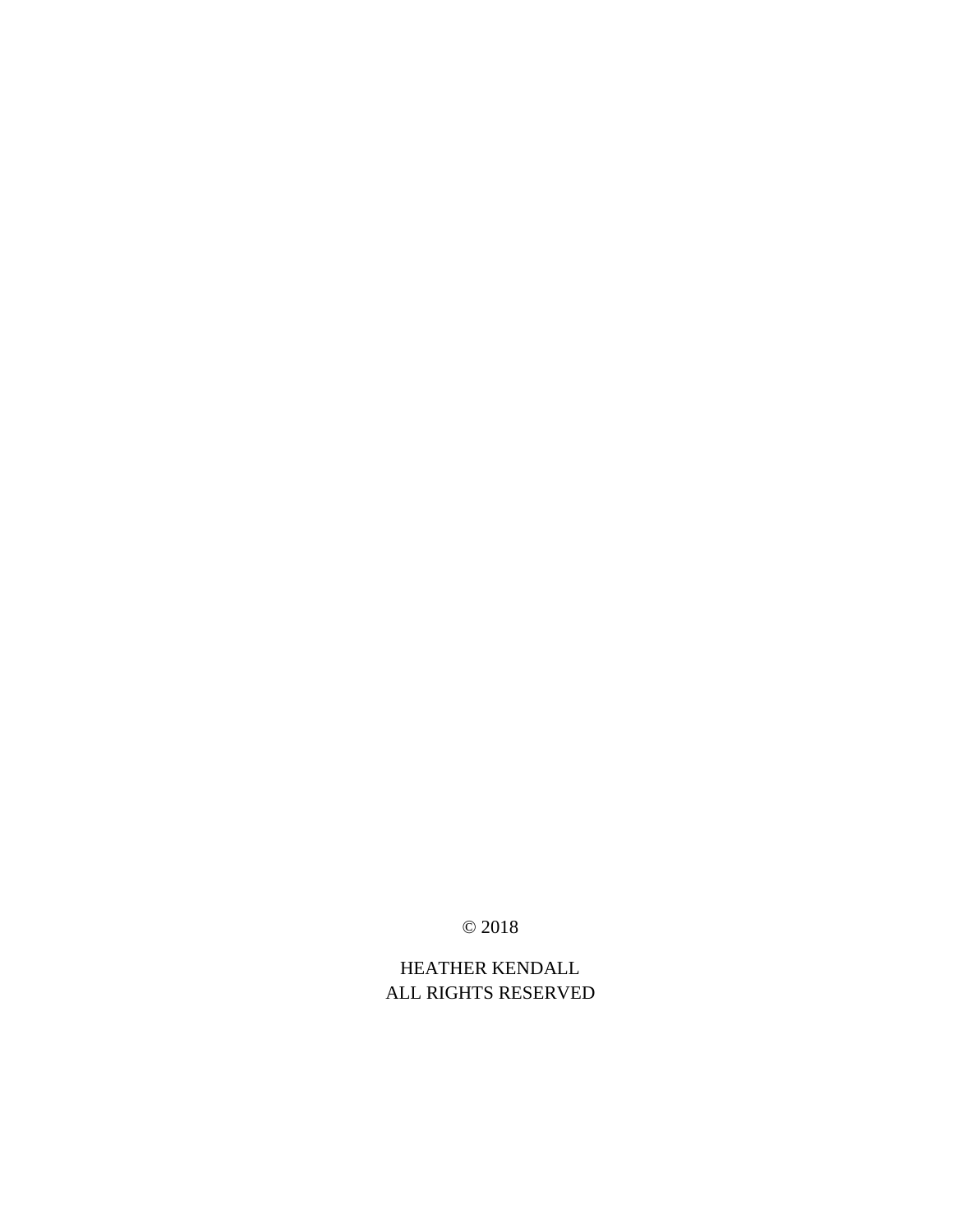## SERUM ALBUMIN TREND AS OUTCOME PREDICTOR IN ADULT ICU PATIENTS WITH SEPSIS

Heather Kendall, Candidate for the Doctor of Philosophy Degree University of Missouri – Kansas City, 2018

### ABSTRACT

Patients admitted to the hospital with sepsis are eight times more likely to die than patients with other diagnoses. Sepsis is associated with an intense and persistent stress response that can become dysfunctional, resulting in disease, organ failure, and death. Allostasis theory has emerged as an influential theory in describing the biological response to stress, focusing on individual differences. There is no diagnostic test that clearly identifies the presence of the dysregulated host response that is central to sepsis.

Serum albumin is a protein produced by the liver that has been identified by researchers as a possible predictor of mortality in a number of critically ill patient populations. However, these studies primarily focus on the levels on admission, neglecting the clinically significant decrease that occurs subsequently.

The purpose of this retrospective, correlational study was to examine the relationship between the trend of serum albumin over time and mortality in adults admitted to the ICU at a Midwestern regional medical center with sepsis. Serum albumin trend, admission, average, maximum, and minimum albumin levels were evaluated for association and predictive ability to each of the outcomes (mortality, length of stay, ICU length of stay, ventilator days, progression to a state of chronic critical illness, vasopressor use, presence of ICU delirium, and readmission to the ICU).

iii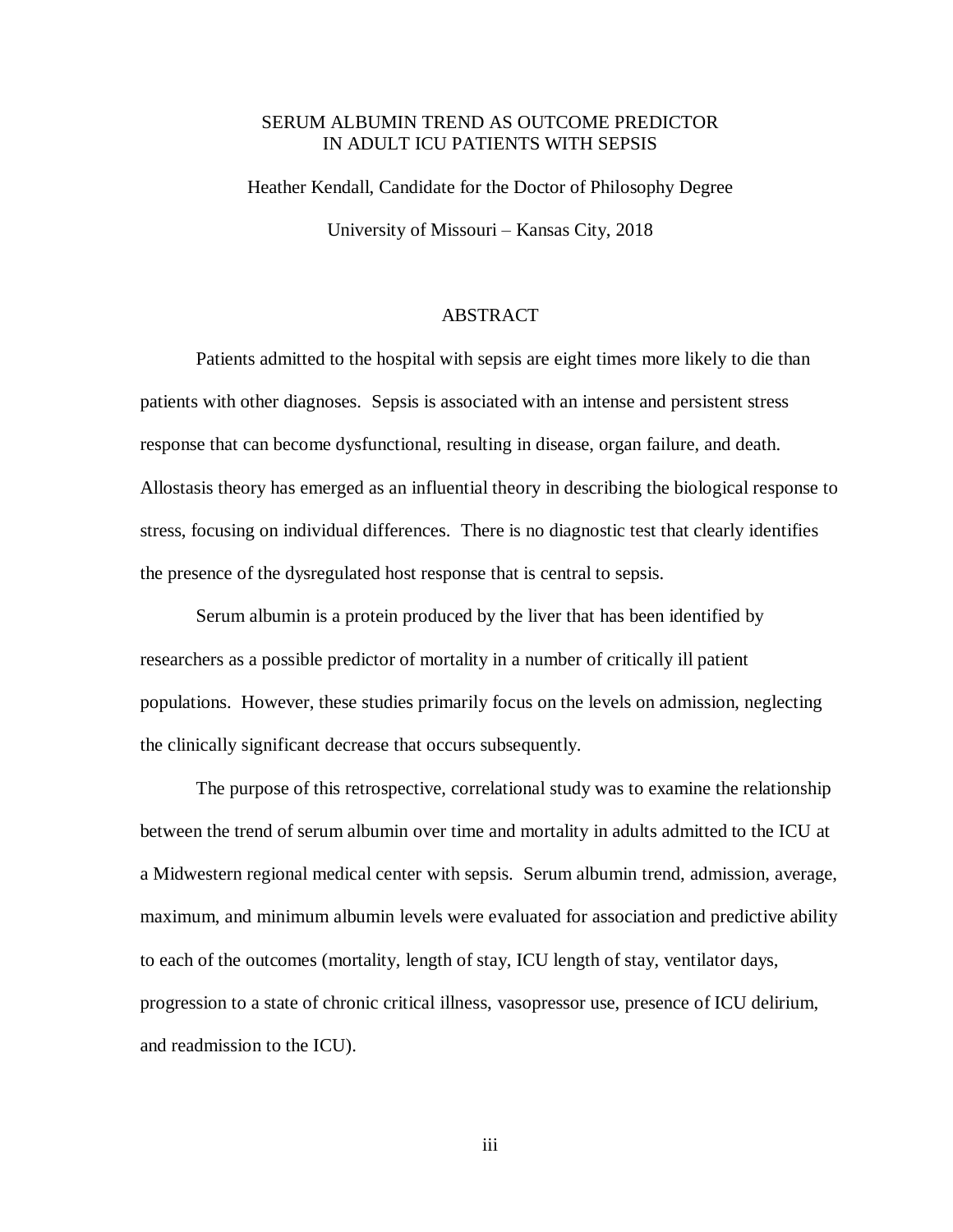Low serum albumin trend, low admission albumin level, and low minimum albumin level significantly predicted mortality while controlling for age. The combination of serum albumin trend and minimum albumin level significantly predicted length of stay (LOS). Mortality was a moderator of the relationship between serum albumin trend and LOS. The combination of serum albumin trend and minimum albumin level significantly predicted ICU LOS. Minimum albumin level was a significant predictor of ventilator days. Minimum albumin was identified as the best predictor of progression to a state of chronic critical illness while controlling for mortality. Minimum albumin was found to be the best predictor of vasopressor use while controlling for mortality. There were no significant predictors of ICU delirium, but there was a relationship between mortality and ICU delirium. Minimum albumin was the best predictor of ICU readmission.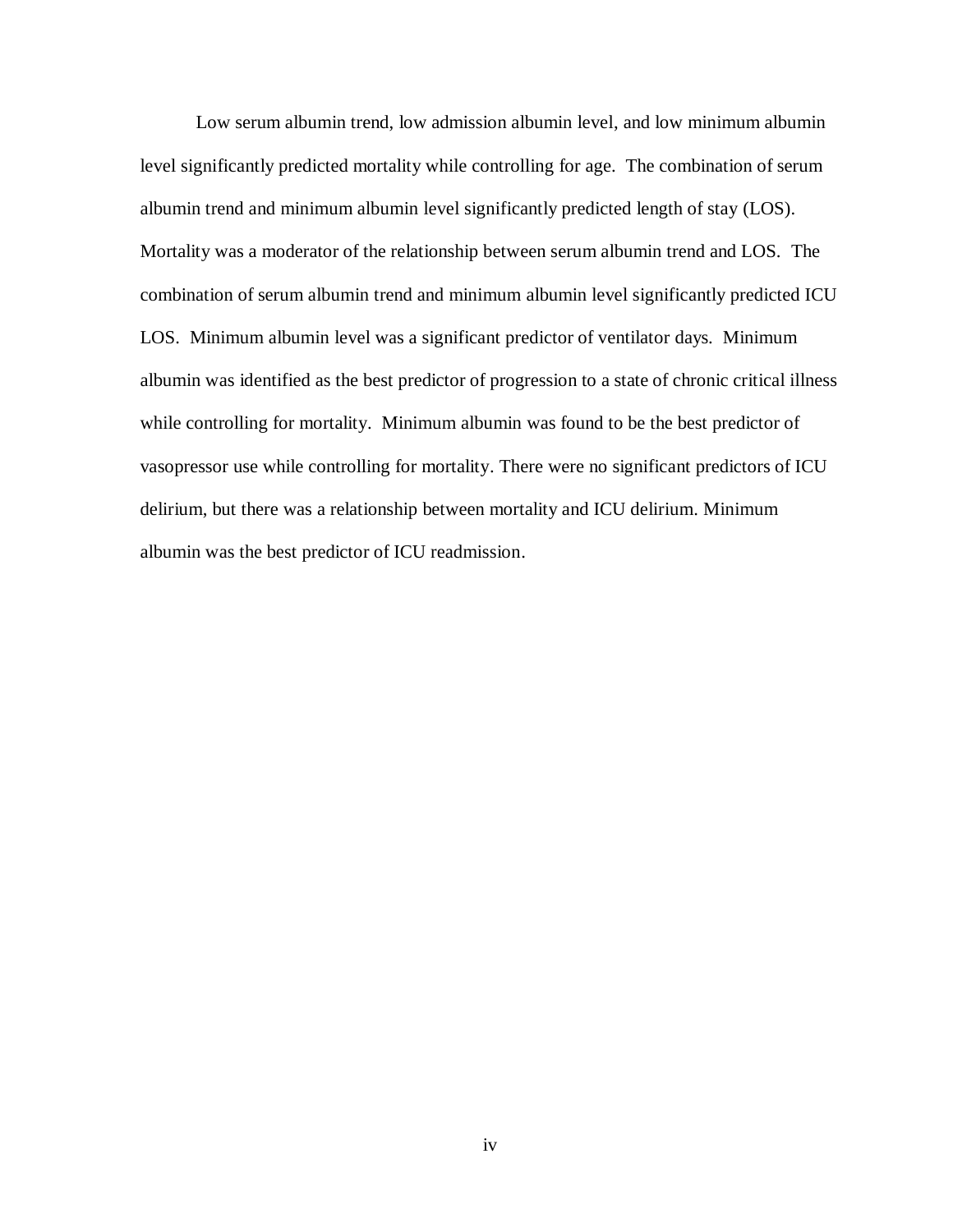### APPROVAL PAGE

The faculty listed below, appointed by the Dean of the School of Nursing and Health Studies, have examined a dissertation titled "Serum Albumin as Outcome Predictor in Adult ICU Patients with Sepsis," presented by Heather Kendall, candidate for the Doctor of Philosophy degree, and hereby certify that in their opinion it is worth of acceptance.

### SUPERVISORY COMMITTEE

Abreu, Eduardo, MD, DEng, Committee Chair Assistant Professor UMKC School of Nursing and Health Studies

Brotto, Marco, BSN, MS, Ph.D. Hazel Jay Endowed Professor Bone-Muscle Collaborative Sciences Director Director, Ph.D. in Nursing Program School of Nursing & Health Innovation University of Texas at Arlington

Cheng, An-Lin, Ph.D. Associate Professor Director of Research and Statistical Consult Service Department of Biomedical and Health Informatics UMKC School of Medicine

Hunter, Jennifer, Ph.D. RN Adjunct Graduate Faculty UMKC School of Nursing and Health Studies

Lasiter, Sue, Ph.D. RN Associate Professor Coordinator, Nurse Educator Graduate Program UMKC School of Nursing and Health Studies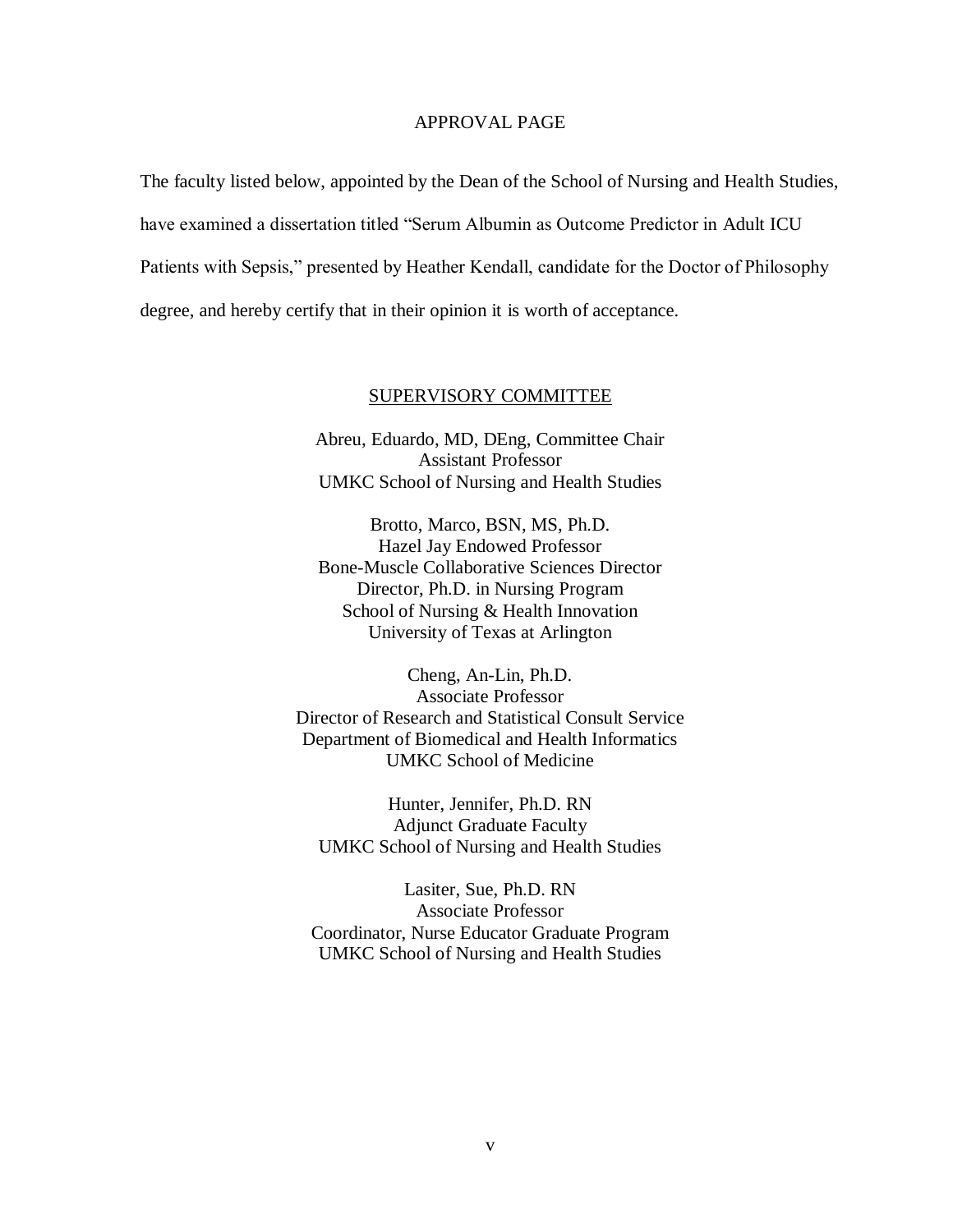## TABLE OF CONTENTS

| Chapter |                                               |
|---------|-----------------------------------------------|
| 1.      | <b>INTRODUCTION AND PURPOSE</b>               |
|         |                                               |
|         |                                               |
| 2.      | REVIEW OF LITERATURE AND CONCEPTUAL FRAMEWORK |
|         |                                               |
|         |                                               |
| 3.      | <b>METHODS</b>                                |
|         |                                               |
|         |                                               |
|         |                                               |
|         |                                               |
|         |                                               |
|         |                                               |
| 4.      | <b>RESULTS</b>                                |
|         |                                               |
|         |                                               |
|         |                                               |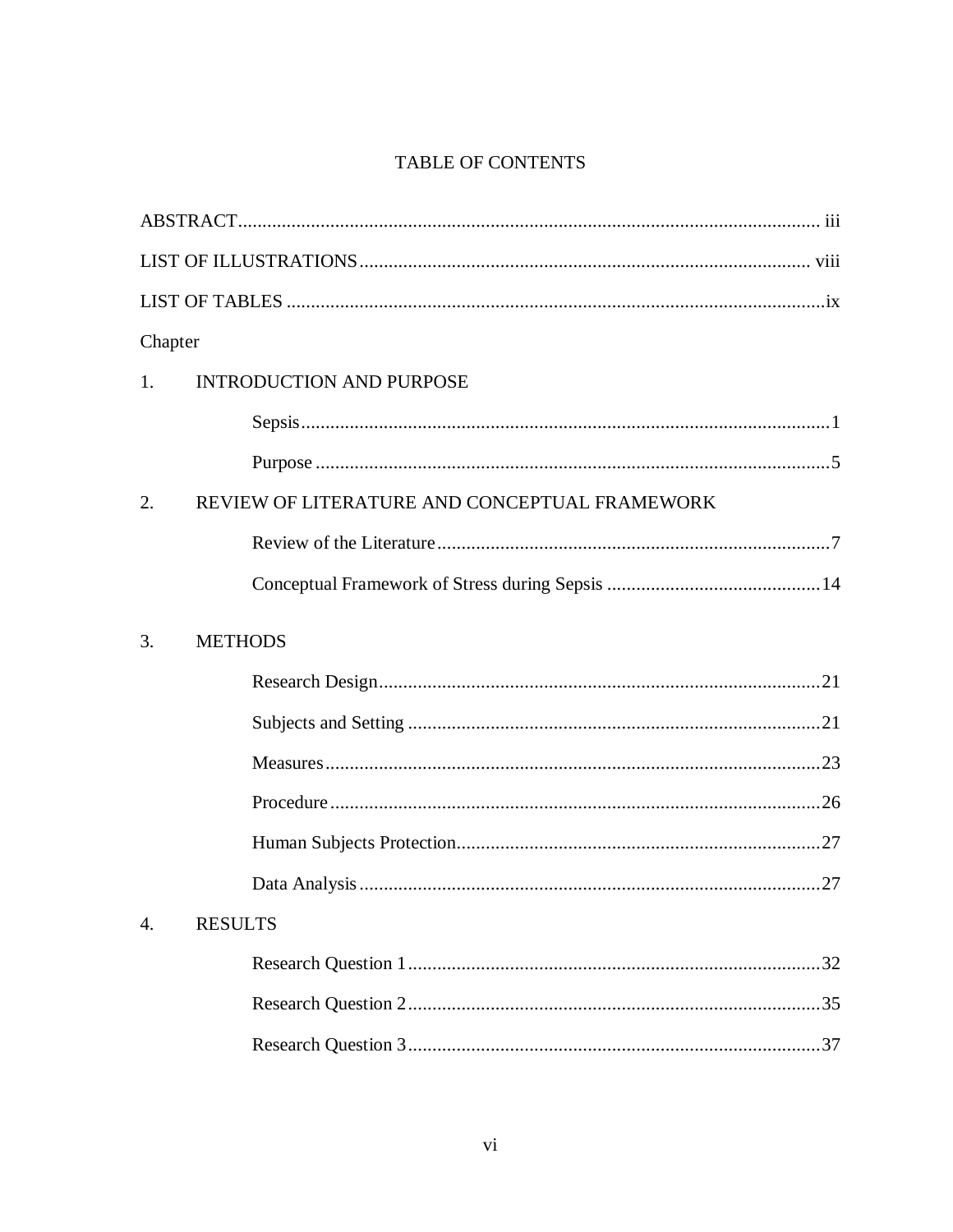| 5. | <b>DISCUSSION</b> |  |
|----|-------------------|--|
|    |                   |  |
|    |                   |  |
|    |                   |  |
|    |                   |  |
|    |                   |  |
|    |                   |  |
|    |                   |  |
|    |                   |  |
|    |                   |  |
|    |                   |  |
|    |                   |  |
|    |                   |  |
|    |                   |  |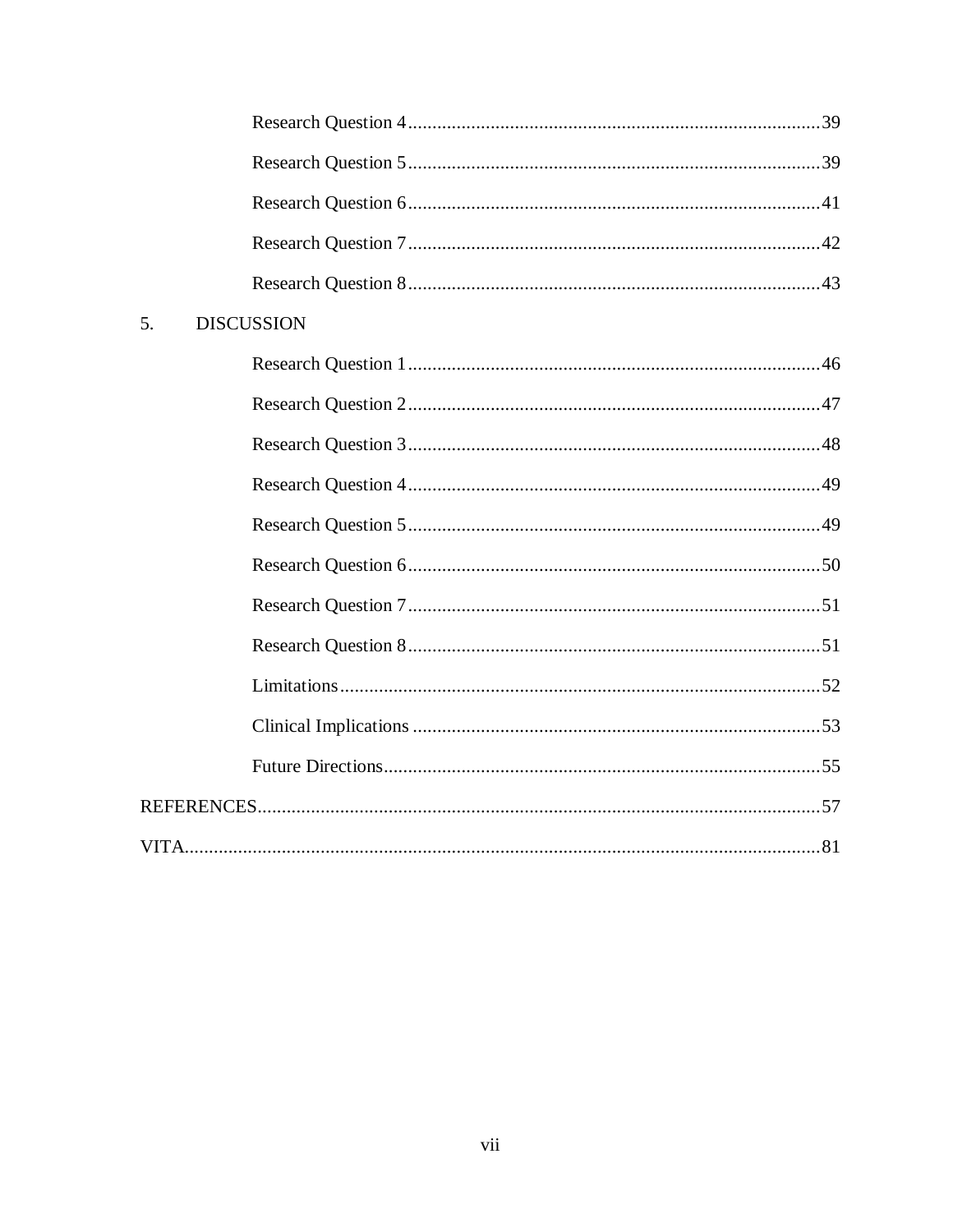## LIST OF ILLUSTRATIONS

| Figure | Page |
|--------|------|
|        |      |
|        |      |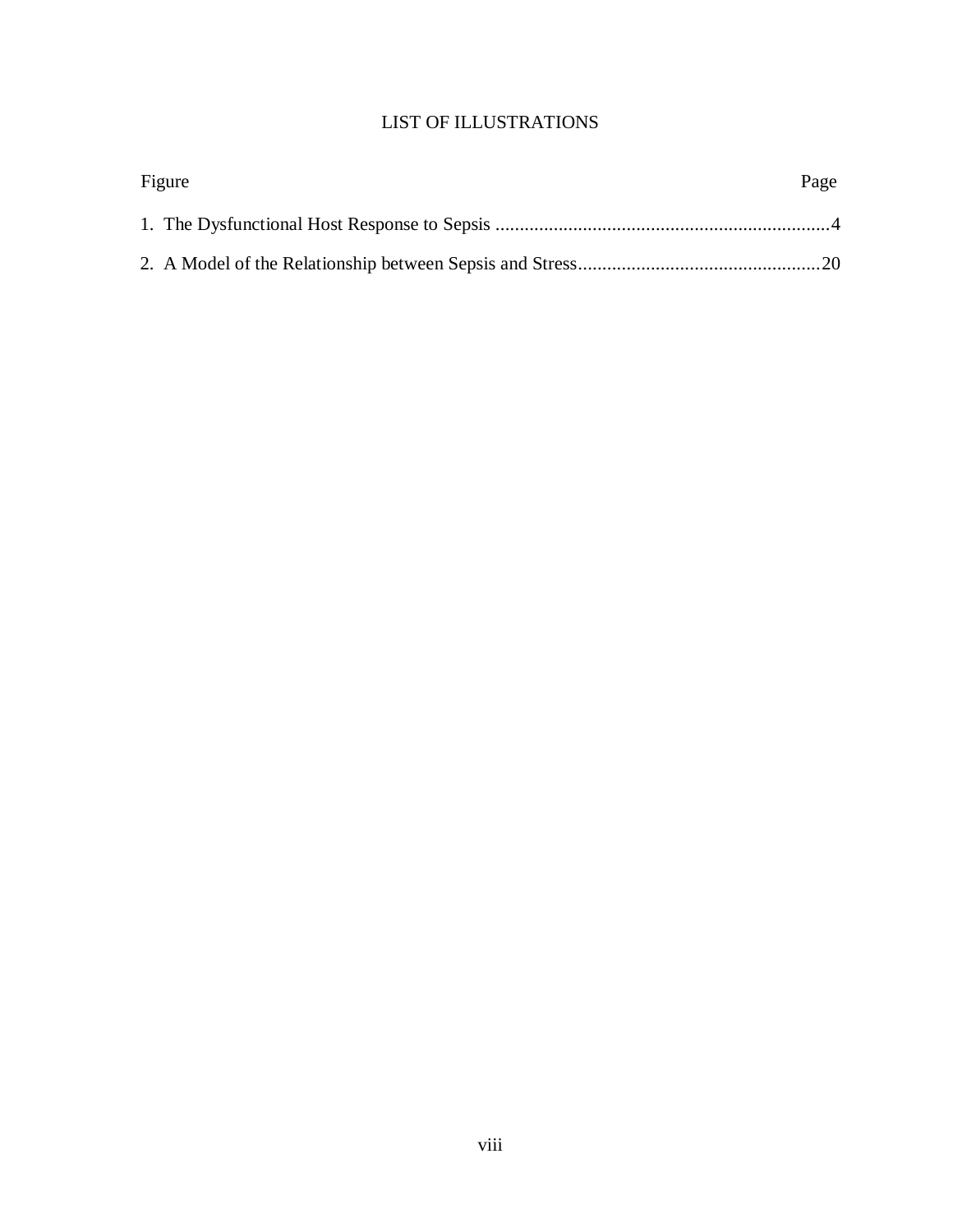## LIST OF TABLES

| Table | Page                                                                            |  |
|-------|---------------------------------------------------------------------------------|--|
| 1.    |                                                                                 |  |
| 2.    |                                                                                 |  |
| 3.    |                                                                                 |  |
| 4.    |                                                                                 |  |
| 5.    |                                                                                 |  |
| 6.    |                                                                                 |  |
| 7.    |                                                                                 |  |
| 8.    |                                                                                 |  |
| 9.    |                                                                                 |  |
|       |                                                                                 |  |
|       |                                                                                 |  |
|       |                                                                                 |  |
|       |                                                                                 |  |
|       |                                                                                 |  |
|       | 15. Results of Linear Regression Models Predicting Length of Stay36             |  |
|       |                                                                                 |  |
|       |                                                                                 |  |
|       | 18. Univariate Analysis of Factors Associated with Chronic Critical Illness 40  |  |
|       | 19. Results of Logistic Regression Models Predicting Chronic Critical Illness40 |  |
|       | 20. Univariate Analysis of Factors Associated with Vasopressor Use41            |  |
|       | 21. Results of Logistic Regression Models Predicting Vasopressor Use 42         |  |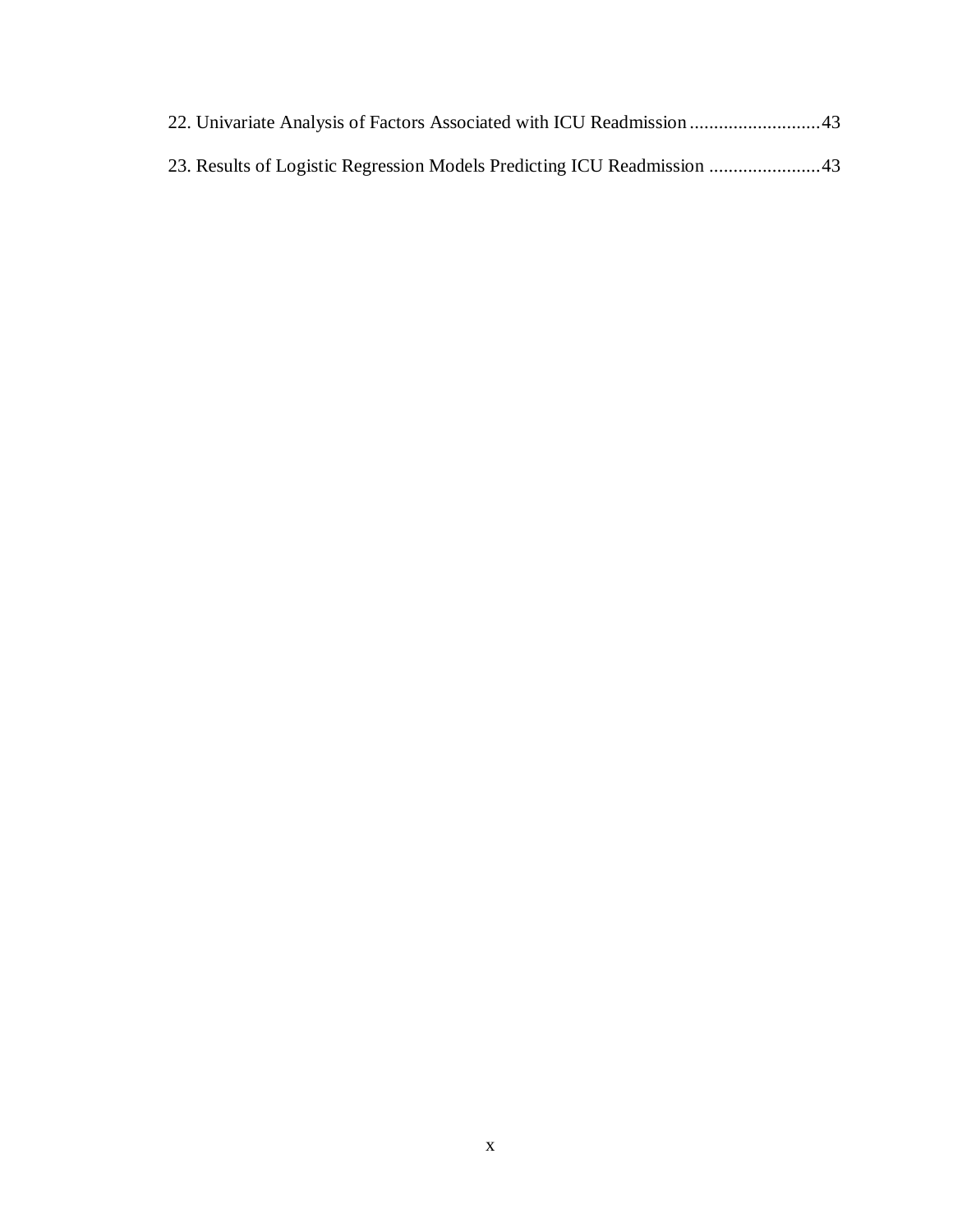### CHAPTER 1

### INTRODUCTION AND PURPOSE

The Healthcare Cost and Utilization Project (HCUP) estimates that nearly 1.3 million patients were treated in United States hospitals for sepsis in 2013. Sepsis was identified as the most expensive condition treated, accounting for \$23.7 billion and 6.2% of total hospitalization costs (Torio & Moore, 2016). The Agency for Healthcare Research and Quality (AHRQ) estimates the mortality rate for sepsis at 16% but others have estimated as high as 29.9% (Elixhauser, Friedman, & Stranges, 2011; Hall, Williams, DeFrances, & Golosinskiy, 2011). The National Center for Health Statistics (NCHS) states that patients admitted to the hospital with sepsis are eight times more likely to die in the hospital when compared with other diagnoses. According to the NCHS, the length of stay is 75% longer for those hospitalized with sepsis (Hall et al., 2011). Sepsis was the most expensive reason for hospitalization in 2009, costing \$15.4 billion (Elixhauser et al., 2011). According to the NCHS, the length of stay is 75% longer for those hospitalized with sepsis (Hall et al., 2011). While sepsis cases have increased, mortality rates have declined over time most likely as a result of utilization of bundled care models proposed by the Surviving Sepsis Campaign (Gaieski, Edwards, Kallan, & Carr, 2013; Lagu et al., 2012). However, patients who survive sepsis tend to have sequelae such as multiple organ dysfunction/failure, myopathy, mood disorders and an increased risk of death in the months and years following the sepsis event (Angus & van der Poll, 2013).

### **Sepsis**

Historically, definitions related to sepsis syndromes reflected a flawed understanding of the related pathophysiology (Singer et al., 2016). A great deal of emphasis was placed on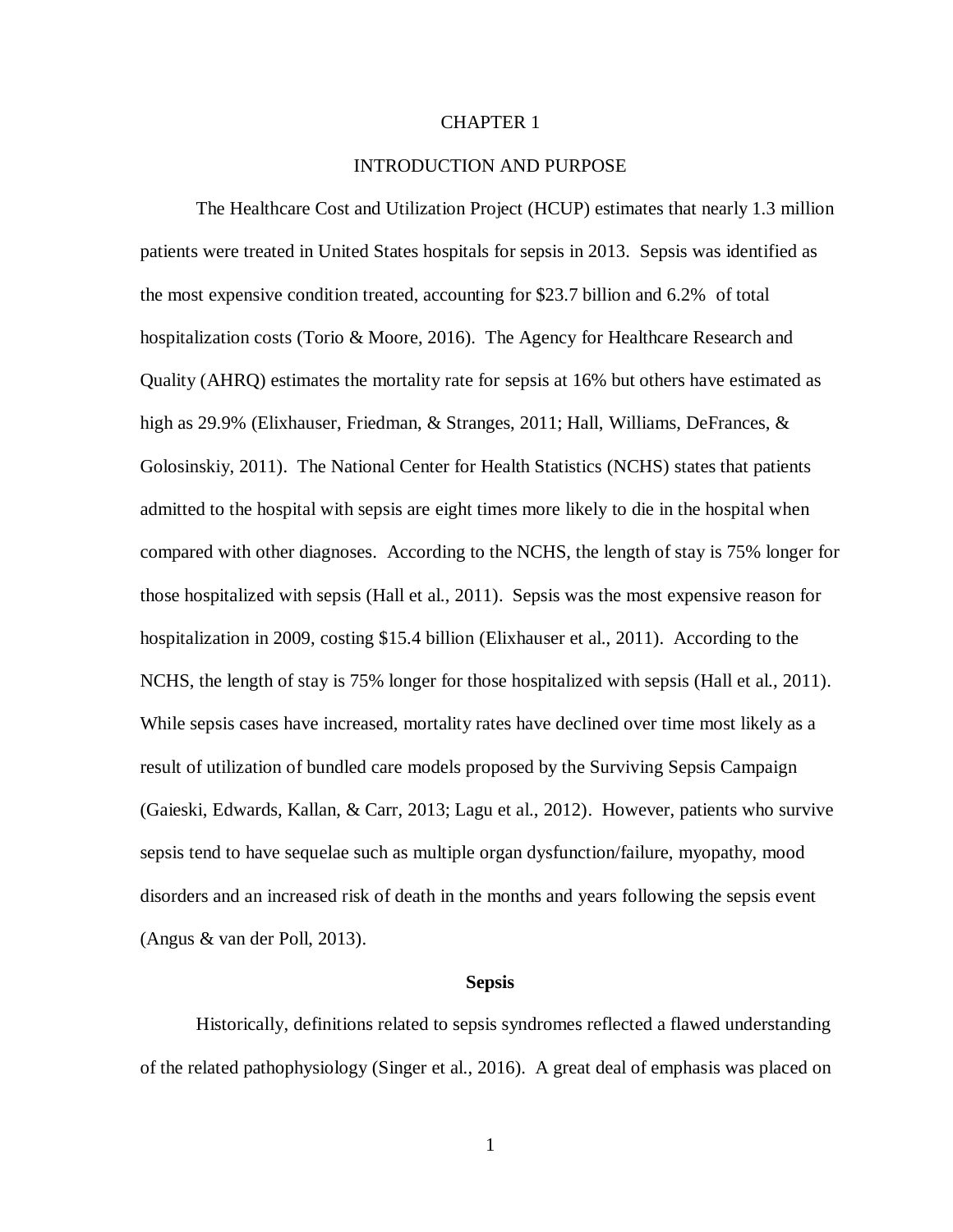the overly sensitive and non-specific symptoms of systemic inflammatory response syndrome (SIRS) which are present in many patients without sepsis and are often not seen in patients with sepsis (Kleinpell, Schorr, & Balk, 2016). The diagnosis of sepsis was dependent upon the presence of two or more SIRS criteria, which are listed in Table 1 (Singer et al., 2016).

### **Table 1. SIRS Criteria.**

Temperature  $\langle 36^{\circ}$ C or  $>38^{\circ}$ C Heart rate >90 beats per minute Respiratory Rate >20 breaths per minute or PaCO2 <32 mmHg White blood cell count  $\langle 4000/\text{mm}^3 \text{ or } >12,000/\text{mm}^3 \text{ or } >10\%$  immature bands

In addition, the definitions indicated that sepsis occurs on a continuum starting with an infection that leads to sepsis and severe sepsis, which may progress to septic shock (Singer et al., 2016). The Third International Consensus Definitions Task Force for Sepsis and Septic Shock (Sepsis-3) convened in 2014 to provide updated definitions which eliminate SIRS criteria and emphasize the dysfunctional host response to infection (Singer et al., 2016). Table 2 provides a comparison between the 2001 and new definitions published in 2016 (Levy et al., 2003; Singer et al., 2016). The term severe sepsis was found to be redundant and the Task Force recommended its elimination.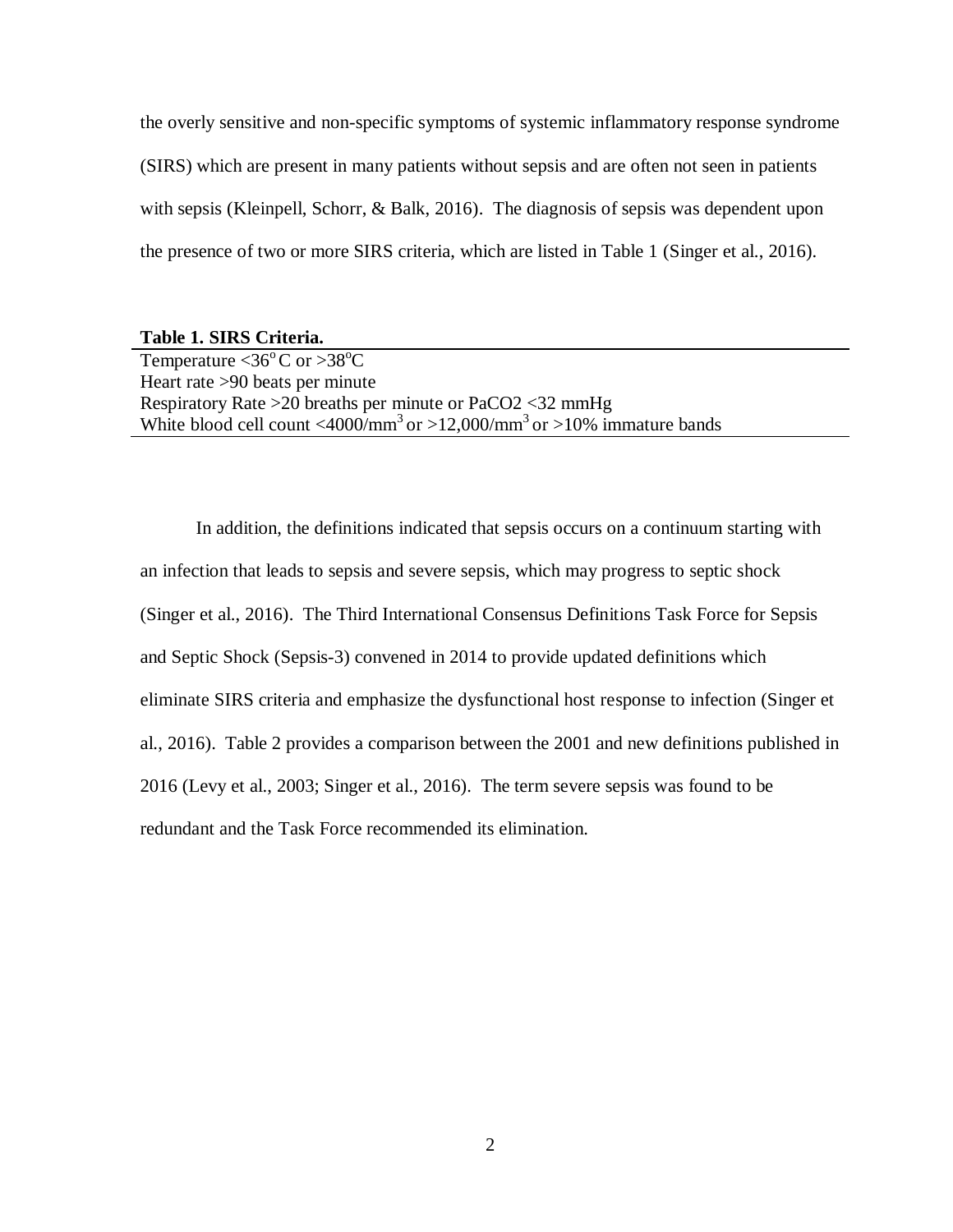| <b>Syndrome</b> | <b>2001 Definitions</b>      | <b>2016 Definitions</b>       |
|-----------------|------------------------------|-------------------------------|
| Sepsis          | A clinical syndrome          | Life-threatening organ        |
|                 | characterized by a systemic  | dysfunction caused by a       |
|                 | inflammatory response to     | dysregulated host response to |
|                 | infection                    | infection                     |
| Severe Sepsis   | Sepsis plus the presence of  | Term eliminated from          |
|                 | organ dysfunction            | definitions                   |
| Septic Shock    | Sepsis plus persistent       | A subset of sepsis in which   |
|                 | hypotension despite adequate | circulatory, cellular, and    |
|                 | fluid resuscitation          | metabolic abnormalities have  |
|                 |                              | the potential to increase     |
|                 |                              | mortality                     |

**Table 2. Sepsis definitions.**

### **Pathophysiology of Sepsis**

The clinical manifestations of sepsis are a reflection of a systemic, damaging host response (Dellinger et al., 2013). The host response involves a widespread inflammatory response that is triggered by the infection but dependent upon individual differences (Angus & van der Poll, 2013). Ideally pro-inflammatory and anti-inflammatory reactions balance to destroy the pathogen while promoting tissue repair (Cawcutt & Peters, 2014). The release of inflammatory mediators such as cytokines, chemokines, prostaglandins, and histamines trigger responses including vasodilation, capillary permeability, and movement of neutrophils into tissues and local activation of the coagulation cascade (Baudouin, 2007). Tissue factor (TF), also known as thromboplastin, is a glycoprotein that is released by cells in response to the action of cytokines. The result of TF expression is coagulation, which occurs systemically and results in the formation of intravascular fibrin. This deposition of fibrin results in localized thrombosis and widespread microvascular thrombosis which occludes the vessels and interrupts tissue and organ perfusion. The previously mentioned processes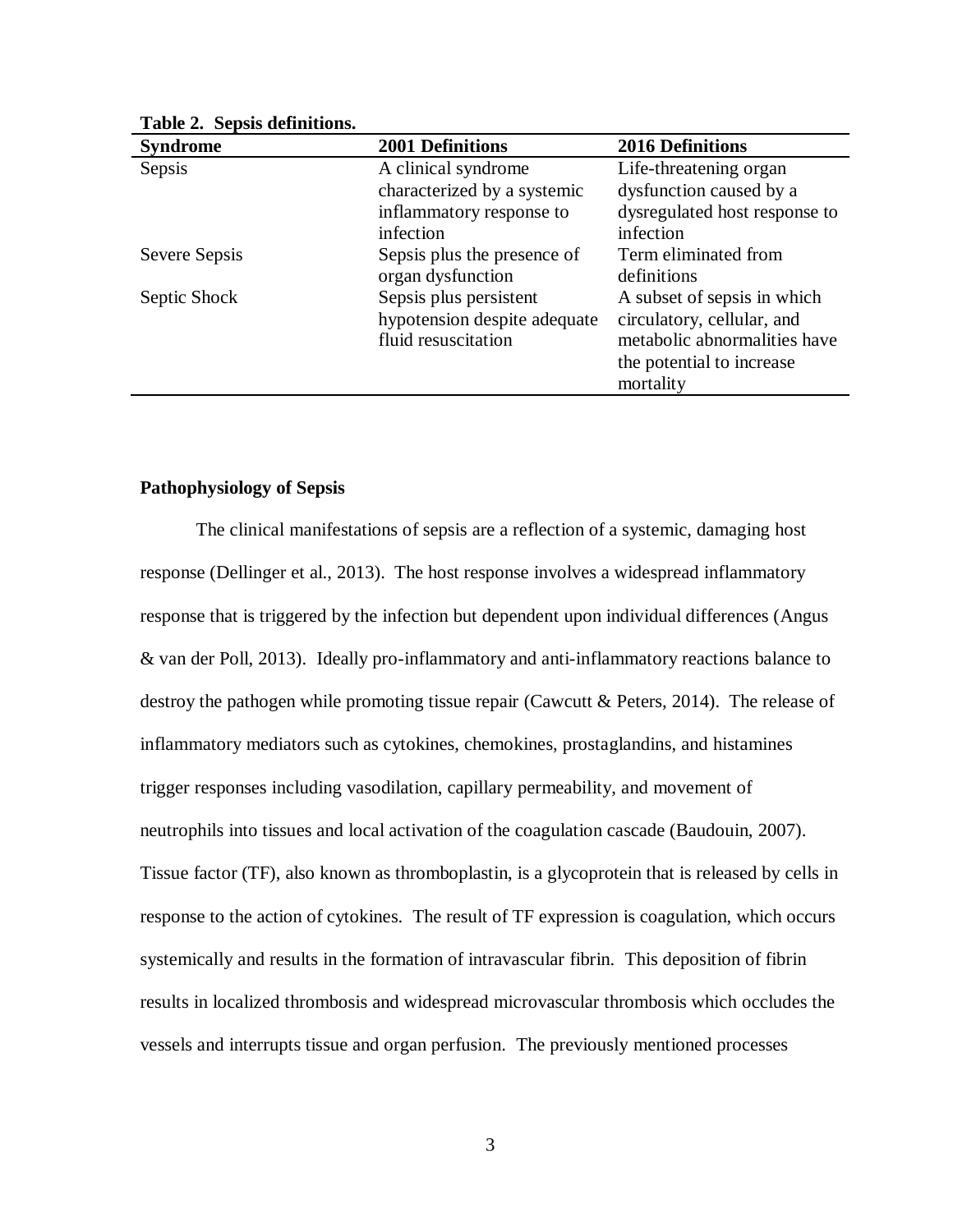contribute to cellular hypoxia, cellular death, and organ dysfunction (Duran-Bedolla et al., 2014). Additionally, cell death results in a loss of barrier function that contributes to interstitial and organ edema (Angus & van der Poll, 2013) exacerbated by vascular permeability, which allows for the accumulation of protein-rich fluid (Baudouin, 2007; Duran-Bedolla et al., 2014). Tissue oxygenation is further inhibited by oxidative stress which results in mitochondrial dysfunction causing impaired cellular oxygen utilization (Angus & van der Poll, 2013; Cawcutt & Peters, 2014; Duran-Bedolla et al., 2014). Figure 1 is a depiction of the dysfunctional host response seen in sepsis (Angus & van der Poll, 2013; Baudouin, 2007; Cawcutt & Peters, 2014; Dellinger et al., 2013; Duran-Bedolla et al., 2014).





*Figure 1. The Dysfunctional Host Response to Sepsis.*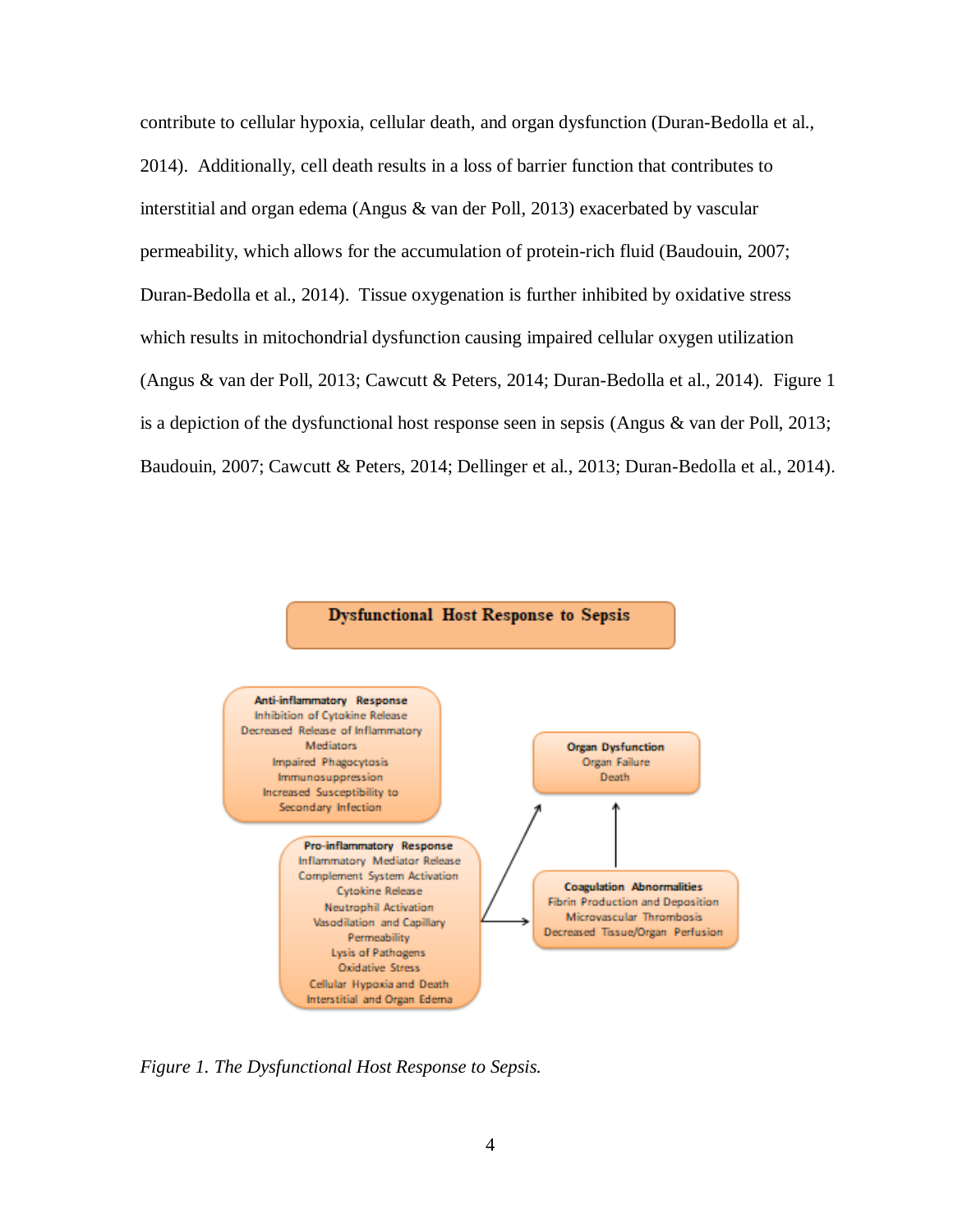There is no clinical test or exam that can clearly identify the presence of the dysregulated host response that is central to the pathophysiology of sepsis (Singer et al., 2016). Therefore, the diagnosis of sepsis continues to hinge on clinical identification of symptoms that indicate infection and consequences of the damaging host response, namely organ dysfunction (Singer et al., 2016). Early recognition of patients who are at risk of death or unfavorable outcomes from sepsis could help to improve care and decrease costs.

### **Purpose**

While researchers have established an association between admission serum albumin level and negative outcomes in critically ill populations, little has been done to examine the clinically significant decrease in serum albumin levels that occurs in the days after admission. Decreases in serum albumin are hypothesized to be associated with the intense stress response that is seen during critical illness, a response that is quite pronounced during sepsis. The purpose of this correlational research study is to examine the relationship between the trend of serum albumin and negative outcomes (in-hospital mortality, ICU length of stay, ventilator days, progression to a state of chronic critical illness, use of vasopressors, ICU delirium, and readmission to the ICU) in adults with sepsis admitted to an intensive care unit.

### **Specific Aims/Hypotheses**

Trends identified by serial measurement of serum albumin may prove to be a better biomarker of allostasis and allostatic load in critically ill patient populations than a single albumin measure. Therefore, the aims of this research are: (a) to test 8 hypotheses concerning the trend of serum albumin and negative outcomes in adult patients admitted to the ICU with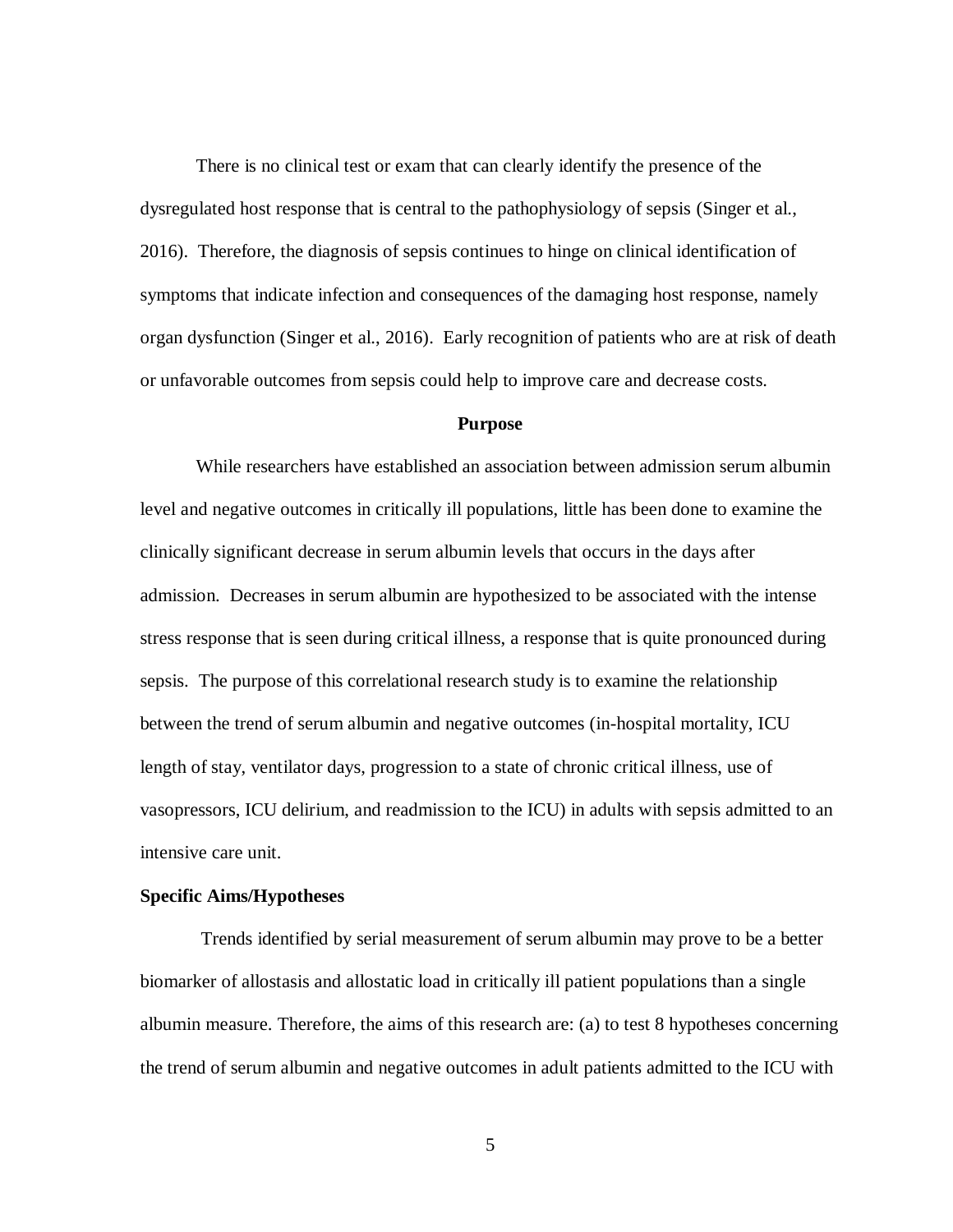sepsis using medical record data, (b) to propose a theoretical explanation for the correlation between trend of serum albumin and negative outcomes in adult ICU patients with sepsis, and (c) to identify future directions for research. The following hypotheses will be tested:

- 1. Negative trend in serum albumin measurement over time will be associated with increased mortality in patients admitted to the ICU with sepsis.
- 2. Negative trend in serum albumin measurement over time will be associated with increased hospital length of stay in patients admitted to the ICU with sepsis.
- 3. Negative trend in serum albumin measurement over time will be associated with increased ICU length of stay in patients admitted to the ICU with sepsis.
- 4. Negative trend in serum albumin measurement over time will be associated with increased ventilator days in patients admitted to the ICU with sepsis.
- 5. Negative trend in serum albumin measurement over time will be associated with increased incidence in progression to a state of chronic critical illness in patients admitted to the ICU with sepsis.
- 6. Negative trend in serum albumin measurement over time will be associated with increased use of vasopressors in patients admitted to the ICU with sepsis.
- 7. Negative trend in serum albumin measurement over time will be associated with increased incidence of ICU delirium in patients admitted to the ICU with sepsis.
- 8. Negative trend in serum albumin measurement over time will be associated with increased readmission to the ICU in patients admitted to the ICU with sepsis.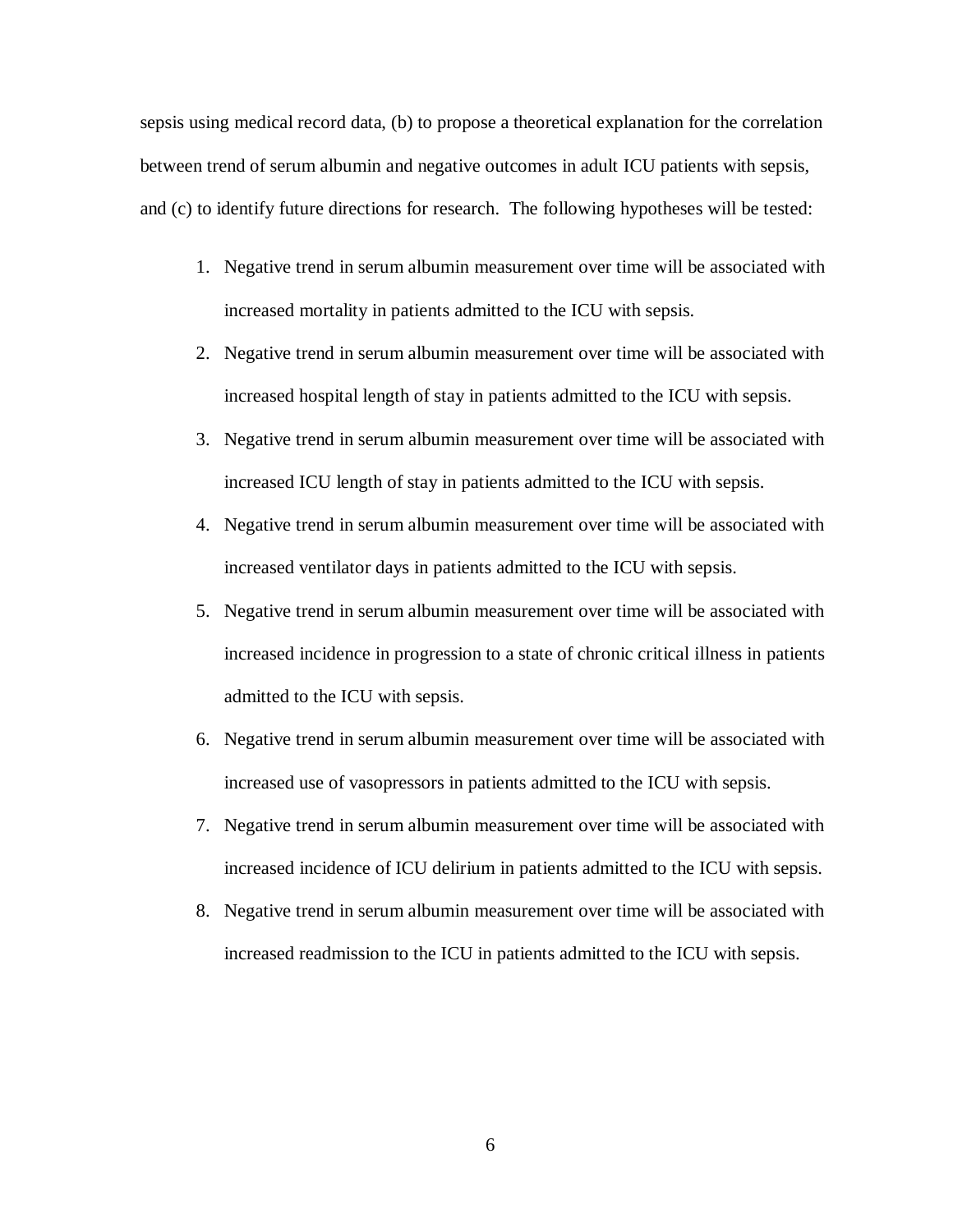### CHAPTER 2

# REVIEW OF LITERATURE AND CONCEPTUAL FRAMEWORK **Review of the Literature**

### **Albumin**

Albumin is the most abundant plasma protein, with normal serum levels between 3.5 and 5 g/dL (Taverna, Marie, Mira, & Guidet, 2013). Albumin, which is produced by the liver, is the primary factor in the maintenance of colloid osmotic pressure. Ions such as calcium, zinc and copper are transported in the circulation by albumin. Albumin binds to molecules and drugs, having a significant effect on the action and half-life of these drugs. Toxic molecules, such as bilirubin, are carried to the liver by albumin for excretion (Merlot, Kalinowski, & Richardson, 2014).

Recognition of serum albumin as a predictor of morbidity and mortality began with research conducted as part of the National Veterans Affairs (VA) Surgical Risk Study (Gibbs et al., 1999). This prospective, observational study followed 54,215 patients with all major surgical procedures from 44 tertiary VA centers for 30 days postoperatively to evaluate serum albumin as a predictor of morbidity and mortality. Variables included in the study were preoperative serum albumin level and 61 other variables including 14 other laboratory values, patient characteristics such as age, sex, tobacco and alcohol use, functional status, weight loss, and comorbidities. Serum albumin level was the strongest predictor of morbidity and mortality and researchers concluded that serum albumin was a better predictor of surgical outcomes than many other variables. This large study served as a foundation for further research of serum albumin levels and mortality in other patient populations.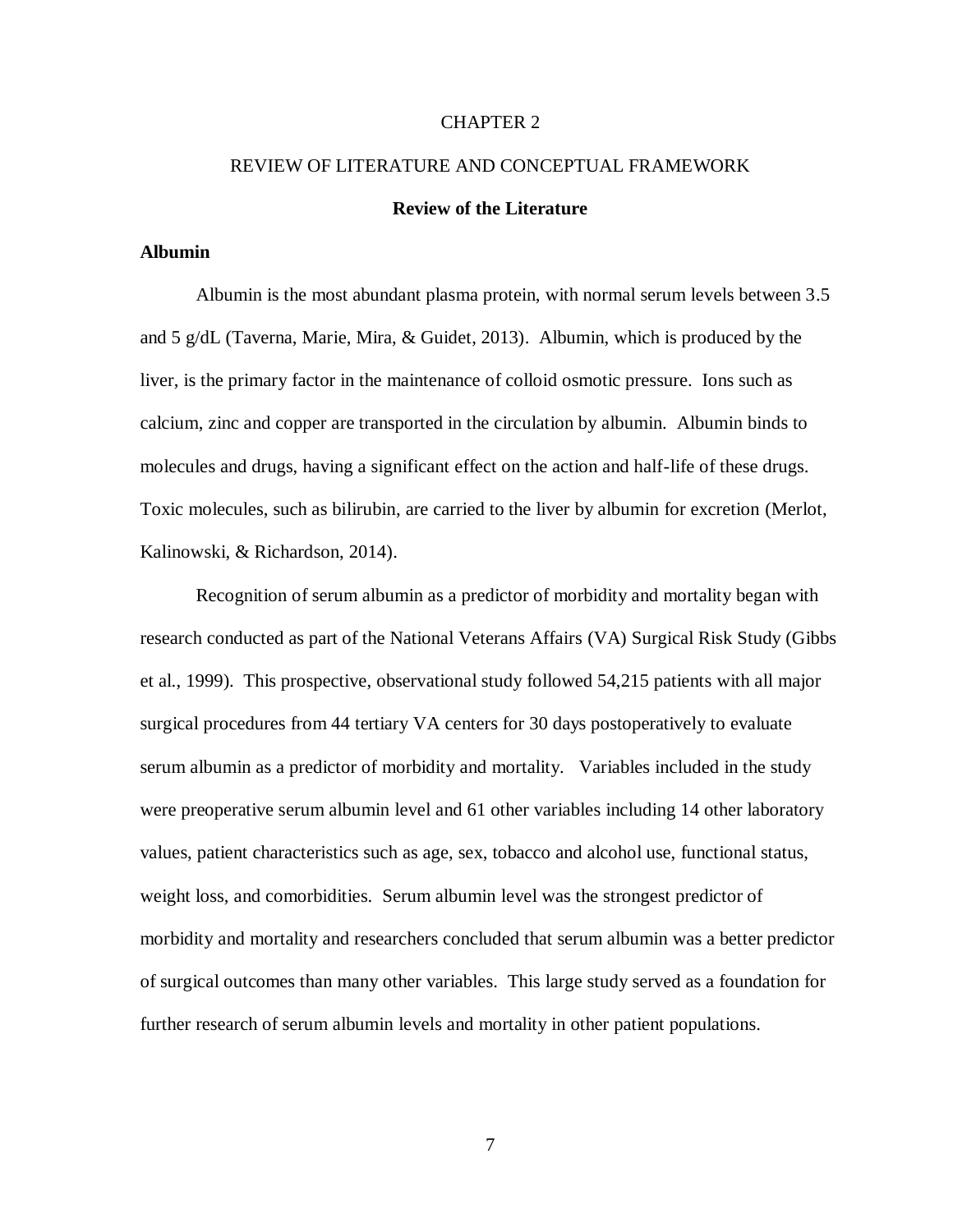**Surgical populations.** Low serum albumin has been associated with negative postoperative outcomes in specific surgical cohorts. Turner, Ilano, Zhu, Johnson and Hanna (2011) found that, in a sample of 340 critically ill surgical patients, a lower preoperative serum albumin level was associated with increased postoperative mortality. Subjects in this study who had a preoperative serum albumin level of  $\langle 2.5 \text{ g/d}$ L demonstrated 36.8% mortality. A retrospective review of 1,320 radical cystectomy cases revealed that a low preoperative serum albumin  $\langle \langle 4.0 \rangle$  g/dL) was associated with increased neurologic deficits, wound complications, and increased 90 day mortality. In addition, the researchers found that a decrease in serum albumin of 1.0  $g/dL$  tripled the odds of death (Garg et al., 2014).

Several studies revealed associations between low serum albumin and undesirable outcomes in patients who underwent surgery for gastrointestinal cancer. Gohil, Rishi and Tan (2014) found that a lower preoperative serum albumin level was associated with an increased length of stay in patients undergoing colorectal cancer surgery. These researchers identified a serum albumin level of less than 3.45 g/dL to have the best discriminatory value. A study of 641 patients with gastrointestinal malignancy demonstrated statistically significant associations between a low preoperative serum albumin level and complications (infectious and noninfectious) as well as increased 30 day mortality (Lin et al., 2011). The researchers reported that serum albumin level below 3.2 g/dL increased the risk of postoperative complications by three times. In addition, infectious complications increased fivefold and mortality risk was twice as high as subjects above the threshold. Lai et al. (2011) found that low serum albumin was associated with higher rates of postoperative wound, pulmonary, urinary and anastomosis complications. Statistically significant associations were also found with 30 day postoperative mortality. A 15% reduction in serum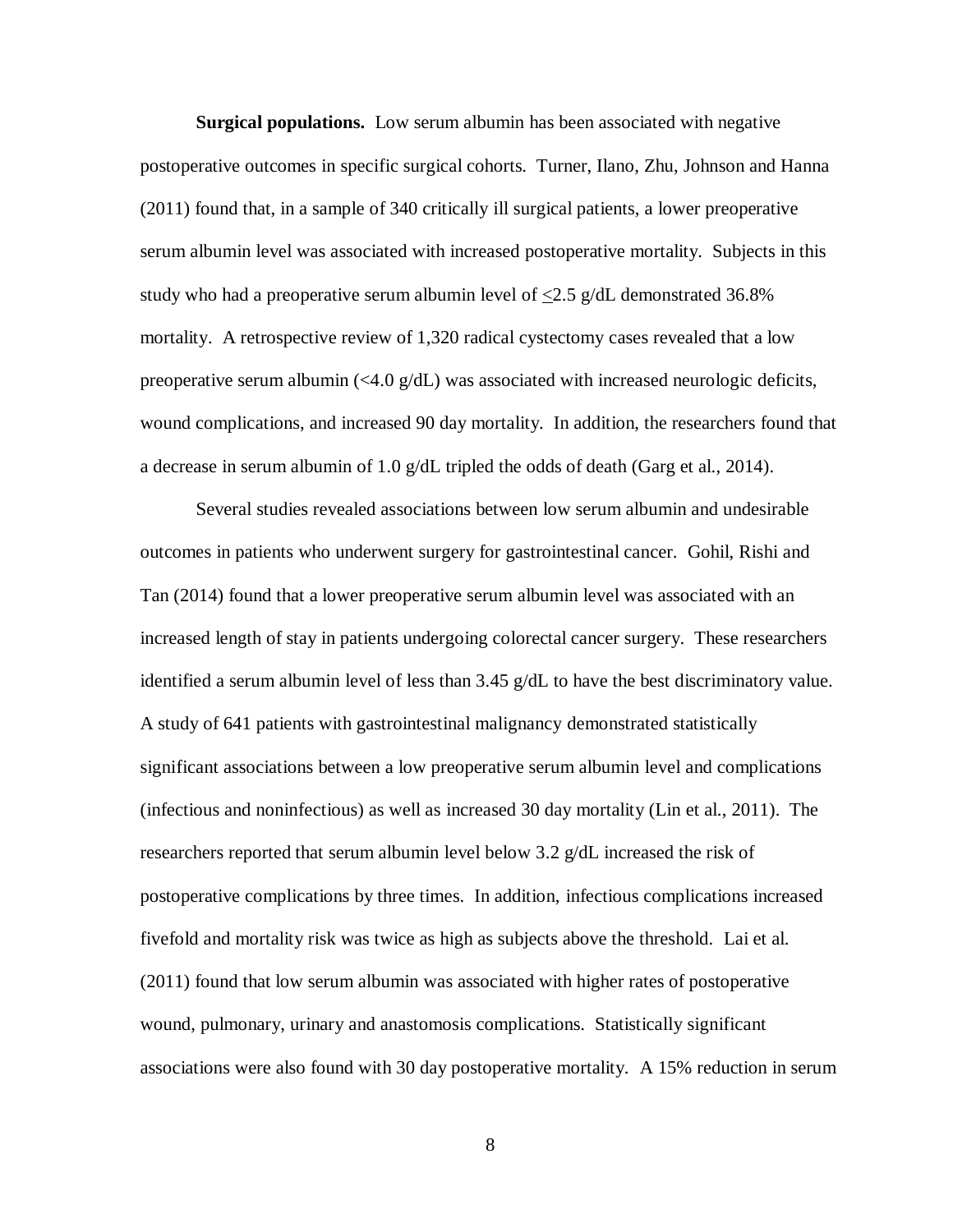albumin within the first two postoperative days was associated with postoperative complications in patients following colorectal resection (Ge et al., 2017). Postoperative day one serum albumin level was associated with risk of complications, including pancreatic fistula, and length of stay in a study of 446 patients undergoing pancreaticoduodenectomy (Relles et al., 2013).

**Cardiovascular populations.** Researchers have found relationships between serum albumin levels and outcomes in cardiovascular patient cohorts. Low preoperative serum albumin level  $\langle 3.0 \text{ g/d} \rangle$  was associated with increased mortality and length of stay in patients following cardiac surgery (Koertzen, Punjabi, & Lockwood, 2013). In patients undergoing coronary artery bypass grafting, body mass index, a known risk factor for undesired outcomes following cardiac surgery, was found to be less predictive than low serum albumin level (Bhamidipati et al., 2011; Montazerghaem, Safaie, & Samiei Nezhad, 2014). Montazerghaem et al. (2014) found associations between low serum albumin and postoperative mortality as well as reoperation due to bleeding and prolonged mechanical ventilation. Bhamidipati et al. found that higher serum albumin levels reduced the odds of death, complication rates and intra-aortic balloon pump use. Ejection fraction was also lower in heart failure patients with low serum albumin. Baranyi  $\&$  Rothenhäusler (2012) found that lower serum albumin level at 24 and 48 hour postoperatively was associated with delirium following cardiopulmonary bypass. Preoperative serum albumin level was associated with mortality in patients undergoing left ventricular assist device implantation and postoperative mortality decreased by 4.8% for each 0.1 g/dl increase in preoperative serum albumin concentration (Kato et al., 2013). Serum albumin levels were associated with an increased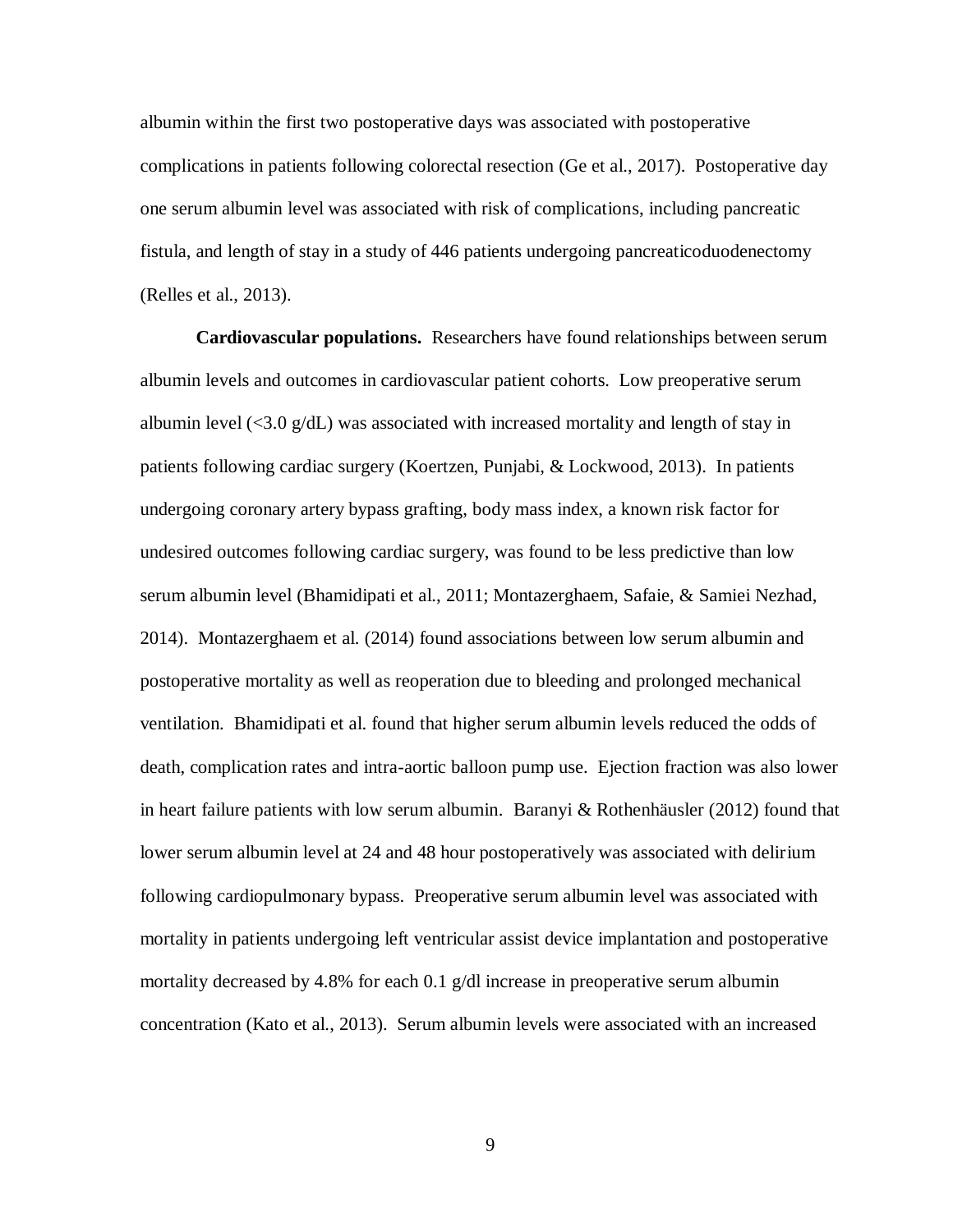incidence of major adverse cardiac events and all-cause mortality in patients undergoing percutaneous coronary intervention (Wada et al., 2017).

Uthamalingam et al. (2010) found that patients with acutely decompensated heart failure who had serum albumin levels below 3.4 g/dL had an increased risk of death at one year. Outcomes such as symptom classification, leg edema, renal function, and brain natriuretic peptide (BNP) levels were worsened in the presence of low serum albumin level. Patients with heart failure with preserved ejection fraction were found to have an increased risk of cardiovascular death at one year in the presence of hypoalbuminemia (Liu et al., 2012). Hartopo, Gharini and Setianto (2010) found an increase in in-hospital adverse outcomes in hypoalbuminemic patients with acute coronary syndrome.

**Pulmonary populations.** Researchers have examined the relationship between serum albumin and outcomes in critically ill pulmonary patient populations. Viasus et al. (2013) found that serum albumin level measured within 24 hours of admission was a significant prognostic indicator in patients admitted with community acquired pneumonia (CAP). Specifically, lower levels of serum albumin were associated with prolonged time to reach clinical stability, increased length of stay, need for ICU admission and mechanical ventilation, and 30 day mortality. Complications, including bacteremia, septic shock, empyema, cardiac events and hospital acquired infection, were also negatively associated with serum albumin level. These findings were similar to the findings of Lee et al. (2011), who found increased 28 day mortality in patients with CAP who had low serum albumin levels. Ugajin, Yamaki, Iwamura, Yagi, and Asano (2012) found the blood urea nitrogen (BUN) to serum albumin ratio to be a prognostic indicator of mortality and illness severity in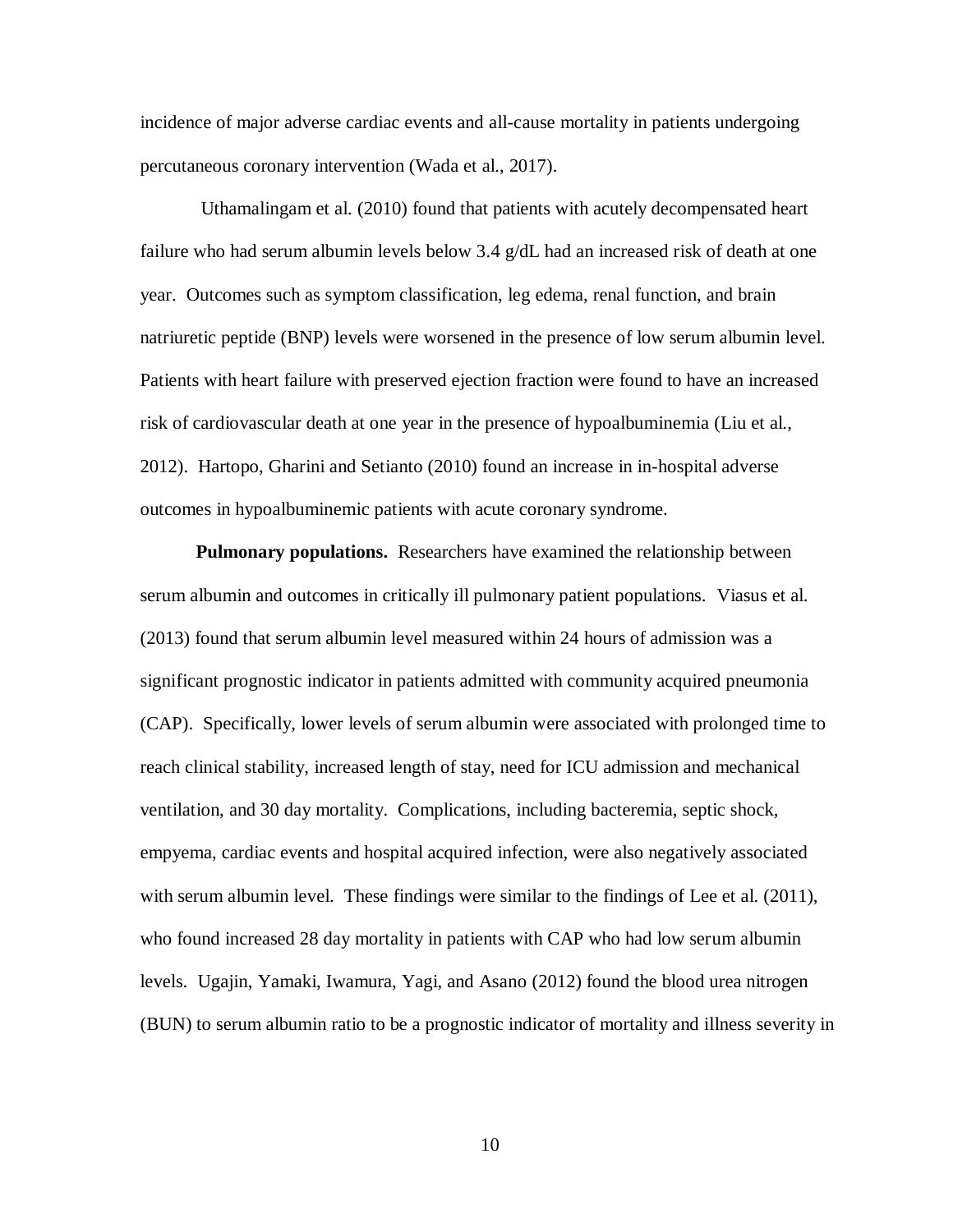patients with CAP. Lower initial serum albumin level was associated with in-hospital mortality among patients hospitalized with aspiration pneumonia (H. Kim et al., 2018).

A study of critically ill older patients requiring mechanical ventilation found associations between low admission serum albumin level and mortality (Wi, Kim, & Peck, 2014). When combined with high BUN levels, there was a synergistic impact on mortality prediction. Serum albumin level was also found to be a useful prognostic tool in patients with H1N1 influenza infections. Low admission serum albumin level was predictive of the need for intensive respiratory or vasopressor support in this cohort (Wi et al., 2014).

**Neurologic populations.** Serum albumin level may be a useful tool for outcome prediction in neurological patient populations. Ramesh et al. (2011) conducted multivariate logistic regression analyses to identify variables that could significantly predict survival in neurosurgical ICU patients. Serum albumin collected within 24 hours of admission was one of six variables that were identified as independent predictors of survival. Low serum albumin level was associated with poor outcome as measured by the Modified Rankin Scale (mRS) in patients following acute ischemic stroke (Abubakar, Sabir, Ndakotsu, Imam, & Tasiu, 2013). Using a receiver operating characteristics (ROC) curve, researchers identified cutoff points for serum albumin. Serum albumin level of 1.55  $g/dL$  had 100% sensitivity in predicting survival or 30 day case fatality. Babu et al (2013) also found an association between low admission serum albumin and mRS in patients with acute ischemic stroke and its subtypes. Alvarez-Perez, Castelo-Branco, and Alvarez-Sabin (2011) compared serum albumin levels in patients with acute ischemic stroke of cardioembolic and noncardioembolic origin. Low levels of serum albumin were associated with increased risk of mortality and poor functional outcome, regardless of origin type. Additionally, patients with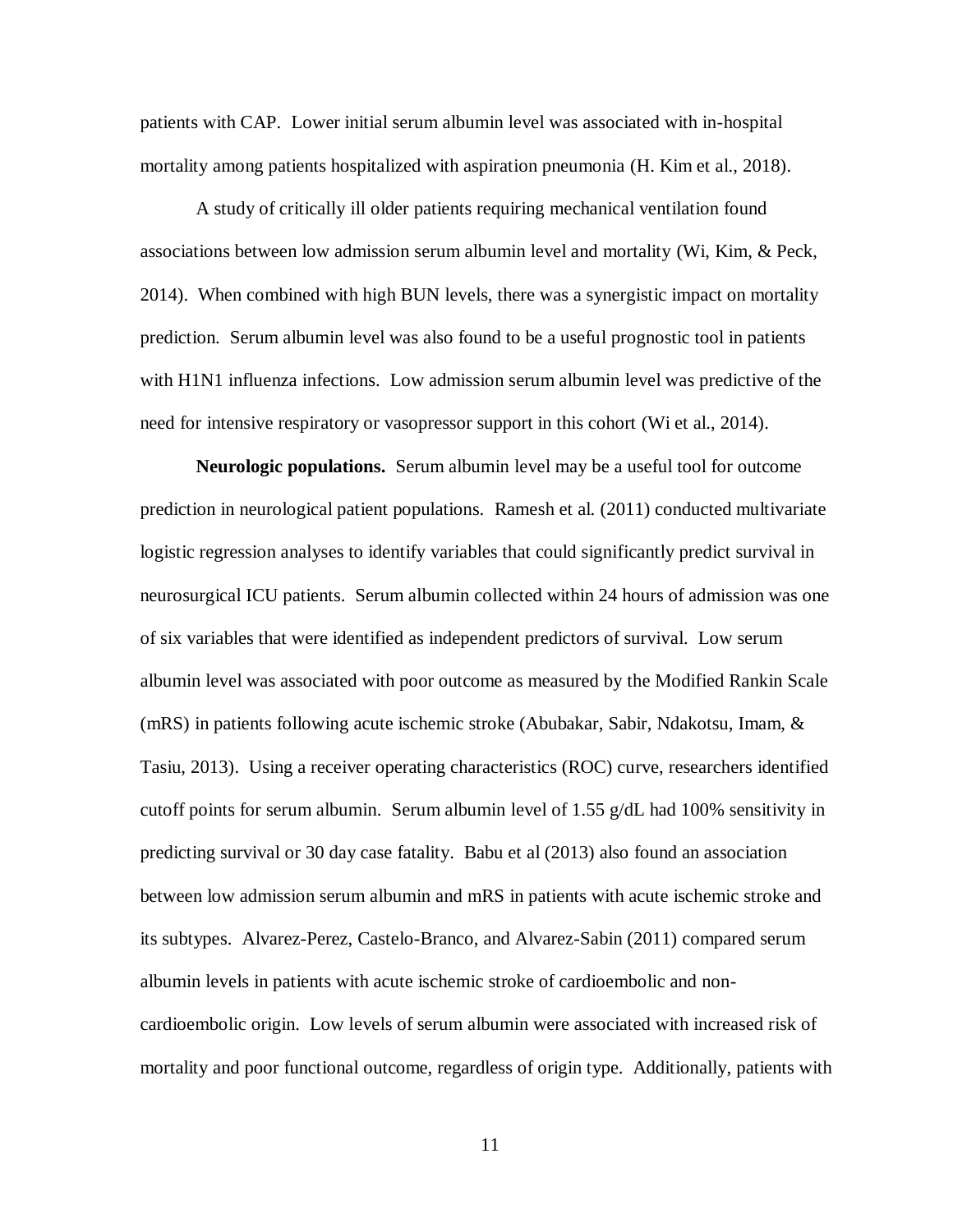cardioembolic stroke had lower albumin levels than patients with non-cardioembolic stroke. In the context of status epilepticus, low serum albumin, collected on first day of hospitalization and on day of status epilepticus onset, was found to be associated with refractory epileptic activity and death during hospitalization (Sutter, Grize, Fuhr, Rüegg, & Marsch, 2013).

Chen, Bao, Lu, and Xu (2014) established serum albumin as an independent predictor of unfavorable outcome, defined as death or vegetative state, in patients with traumatic brain injury. A study by Bernard et al. (2008) is the only study found in the review of literature that utilized serial measurements of serum albumin in the analysis. The results of this study indicate that, in patients with unfavorable outcome, albumin levels stayed lower for longer. The multiple logistic regression results indicated that outcome improved with each single unit increase in serum albumin.

**Sepsis populations.** Few studies have been conducted to evaluate the predictive ability of serum albumin level in patients with sepsis. Admission serum albumin level of less than 2.92 g/dL was associated with increased 28-day mortality in patients with severe sepsis in a prospective cohort study (Yin et al., 2016). The review of literature yielded no other studies of the association between serum albumin, as an independent measurement, and sepsis outcomes. Two studies utilized the C-Reactive Protein (CRP)/Albumin ratio in mortality prediction of septic patients. Ranzani, Zampieri, Forte, Azevedo, and Park (2013) found that the CRP/Albumin ratio measured on admission and discharge was predictive of 90 day mortality in patients with severe sepsis or septic shock. The CRP/Albumin ratio was also predictive of 180 day mortality in patients with severe sepsis or septic shock (M. H. Kim et al., 2015). While the researchers in both studies did not include serum albumin alone in the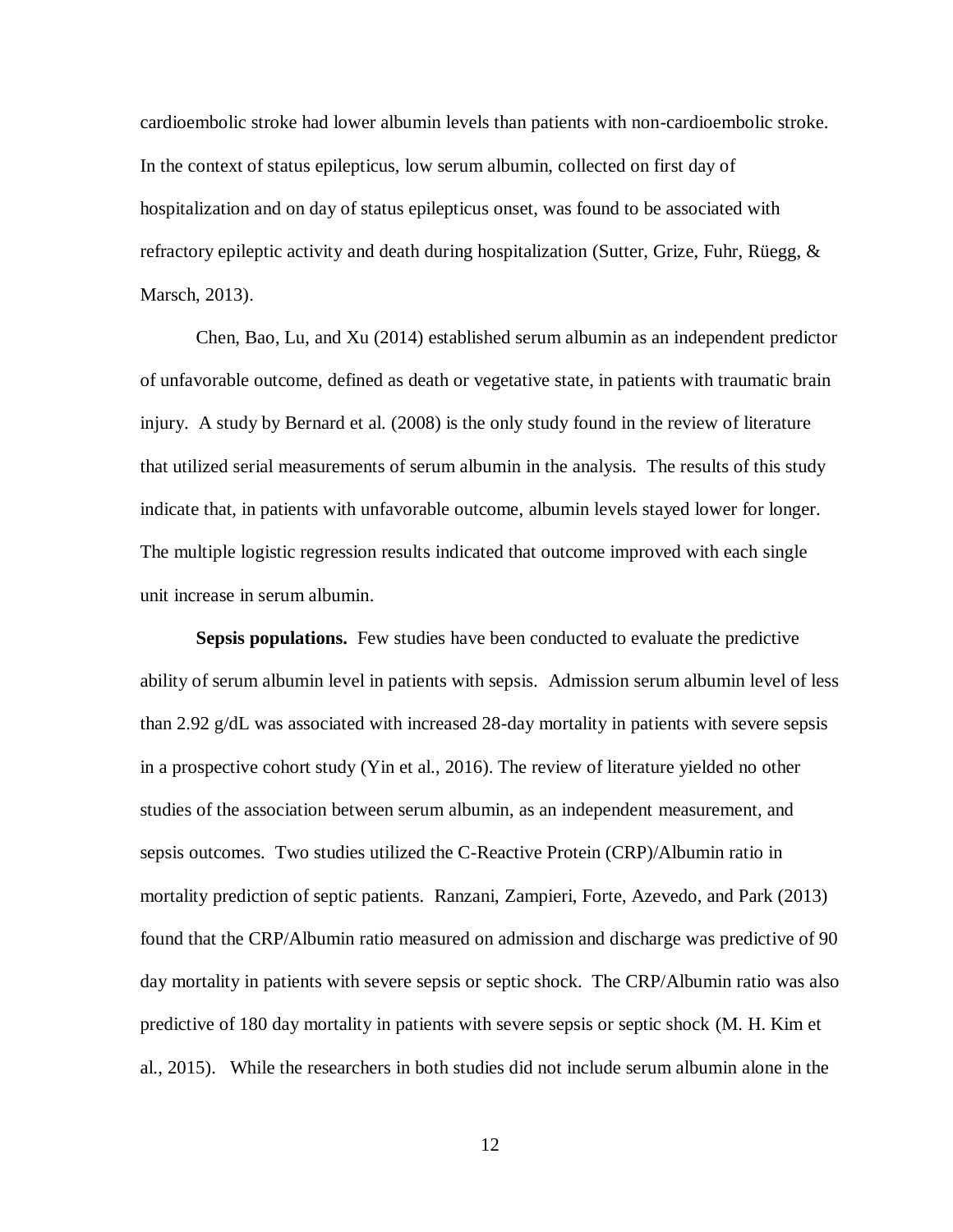prediction models, they found that a higher CRP/albumin ratio was associated with mortality. Larger CRP/albumin ratios were clearly a result of high CRP, low serum albumin or both. It is reasonable to suspect that serum albumin alone could have been a significant predictor in the models, had this analysis been conducted. Baseline serum albumin level was associated with mortality in a sample of 6045 ICU patients in Australia and New Zealand. While the sample population in this study was not limited to patients with sepsis, it represented a large proportion (Saline versus Albumin Fluid Evaluation Study Investigators, 2006).

### **Gaps in the research**

Existing prediction models such as the Acute Physiologic Assessment and Chronic Health Evaluation (APACHE) and Sequential Organ Failure Assessment (SOFA) are useful predictors of sepsis population outcomes but are not effective in outcome prediction in individual patients (Baudouin, 2007; Sweeney et al., 2018). In addition, they do not account for the dysregulated host response that is central to sepsis (Sweeney et al., 2018). The validity of these tools can vary based on the data collection methods and timing. In addition, the data collection process can be resource intensive and costly (Sadaka et al., 2017). Serum albumin is a low cost, readily available measure that may be a useful biomarker in outcome prediction (Lin et al., 2011). Serum albumin has not been studied independently in the prediction of outcomes in patients with sepsis, nor have studies adequately studied the utility of serial measurements of serum albumin in outcome prediction. Early recognition of patients who are at risk of death or unfavorable outcomes from sepsis could help to improve care and decrease costs. Repeated measures of serum albumin may be a novel biomarker of negative outcomes in patients with sepsis. This study could be useful in guiding future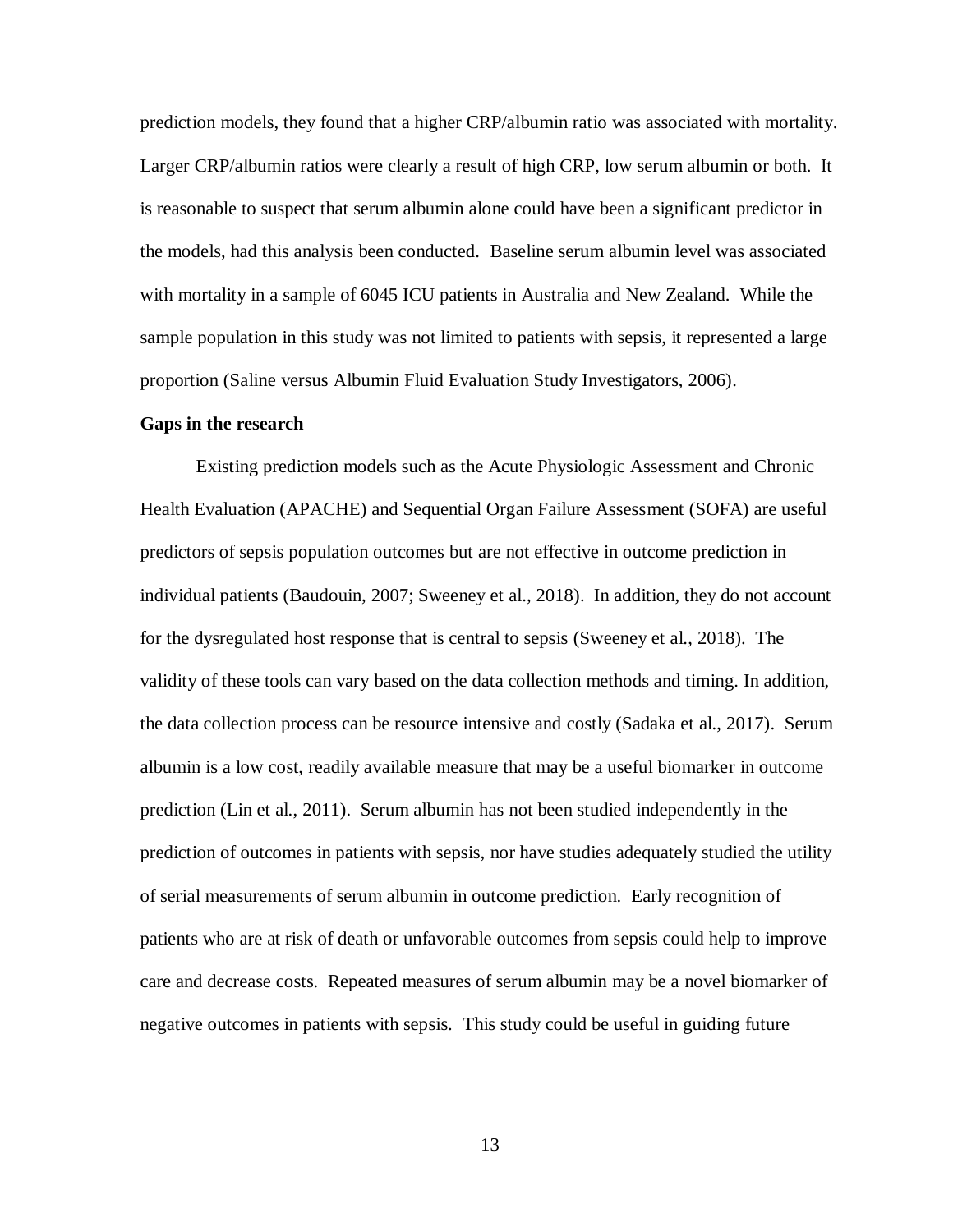research aimed at improving outcomes in sepsis patients through the targeted investigation of the clinically significant decreases in serum albumin levels.

### **Conceptual Framework of Stress during Sepsis**

### **Homeostasis**

Stress has been defined as a threat to homeostasis, a term that was first introduced by Walter B. Cannon (1932) to describe the physiological processes that maintain a steady state in an individual (Goldstein  $&$  McEwen, 2002). Homeostasis, according to Cannon, is responsible for maintaining constancy in the internal environment by producing compensatory and anticipatory adjustments that increase the likelihood of survival. Cannon was the first to describe the "fight or flight" response upon recognition that the primary mediator of homeostasis is the sympathetic nervous system (Koolhaas et al., 2011). Elements of homeostasis include pH, core temperature, blood glucose, oxygen tension, and blood pressure (Goldstein & McEwen, 2002; McEwen & Wingfield, 2003). Cannon emphasized that different insults produce the same physiologic homeostatic response (Goldstein, 2010).

### **General Adaptation Syndrome**

Selye (1978) was the first to recognize the concept of stress-induced disease when he discovered that the stress response can cause more damage than the initial insult. Selye's research evolved from Cannon's work on homeostasis and culminated in the development of the General Adaptation Syndrome as a theoretical framework for stress research. The stress response was described as a common syndrome of non-specific physiologic reactions that are present regardless of the type of insult. The first phase of the stress response, the alarm reaction phase, involves a hormonal response within the adrenal cortex. The second phase,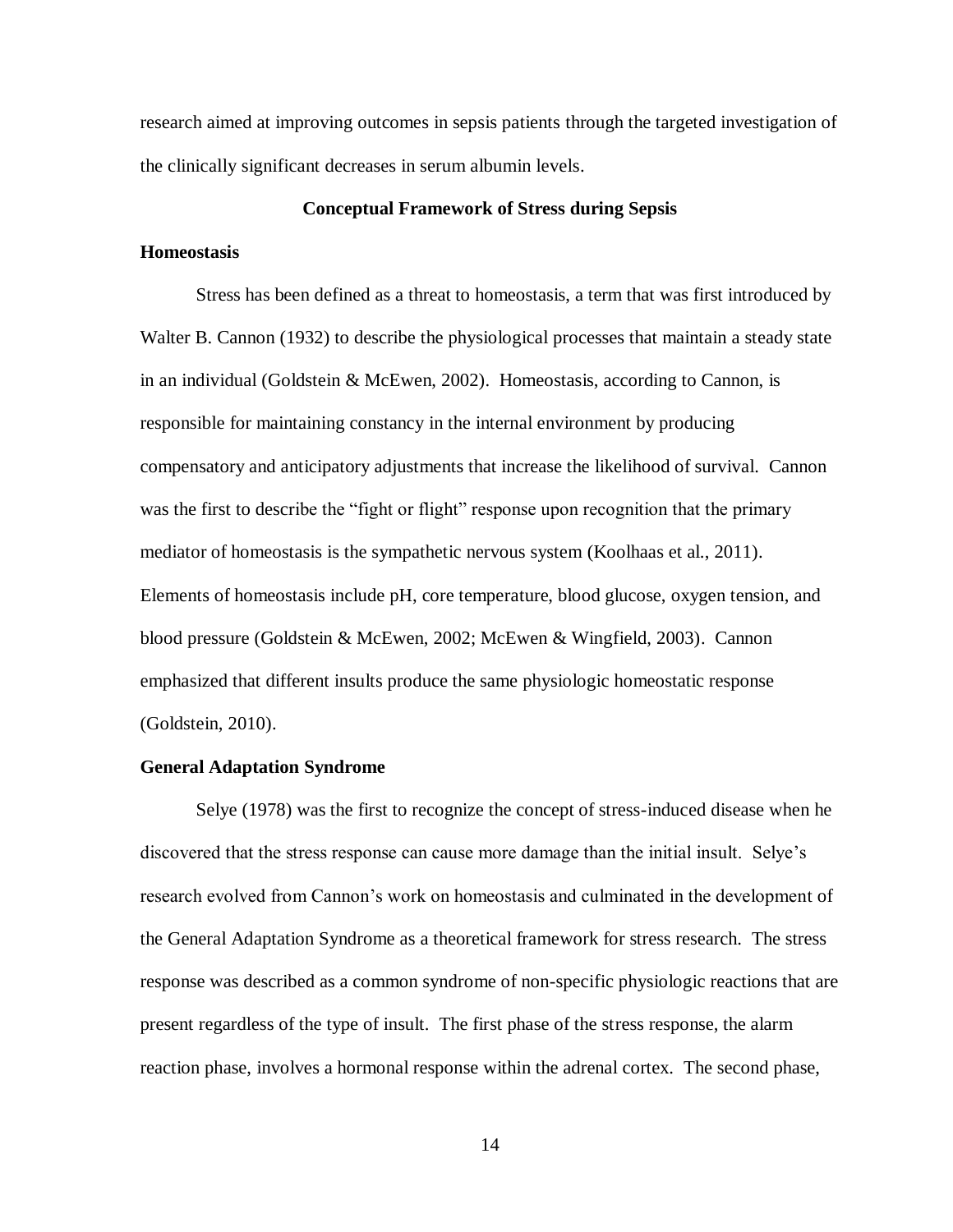the stage of resistance, is characterized by a plateau of the stress response that allows the body to compensate and restore homeostasis. The third phase, the stage of exhaustion, is characterized by a loss of the adaptive processes seen in the first two phases. The stage of exhaustion is associated with increased morbidity and mortality as the body becomes more susceptible to tissue damage (Brame  $\&$  Singer, 2010). Selye was the first researcher to acknowledge that the stress response could cause disease of the cardiovascular, digestive, immune, metabolic and central nervous systems. It is intriguing that several organ systems were left unmentioned in his work, but his work certainly advanced the field of stress research beyond the relative weak knowledge and along with it, the acceptance that stress itself might be the trigger of disease.

### **Stress**

Activation of the stress response, in most cases, is a beneficial process that helps to preserve tissue oxygenation and organ integrity (Dünser & Hasibeder, 2009). The stress response in sepsis is an important aspect of recovery but can be intense and persistent. "Stress that is prolonged, repetitive or that fails to switch off can, in itself, be detrimental" (Brame & Singer, 2010, p. S601).

**Allostasis.** Allostasis is the ability to adapt to stressors and maintain stability through change (Goldstein & McEwen, 2002). The term allostasis was first introduced by Sterling and Eyer in 1988 (Karlamangla, Singer, McEwen, Rowe, & Seeman, 2002). Allostasis involves body processes that support homeostasis by responding to triggers in the environment and stressors such as illness (McEwen & Wingfield, 2003). Allostasis is a dynamic process that continually evaluates needs and adapts as necessary to support physiologic functioning in response to stress (Logan & Barksdale, 2008). Allostatic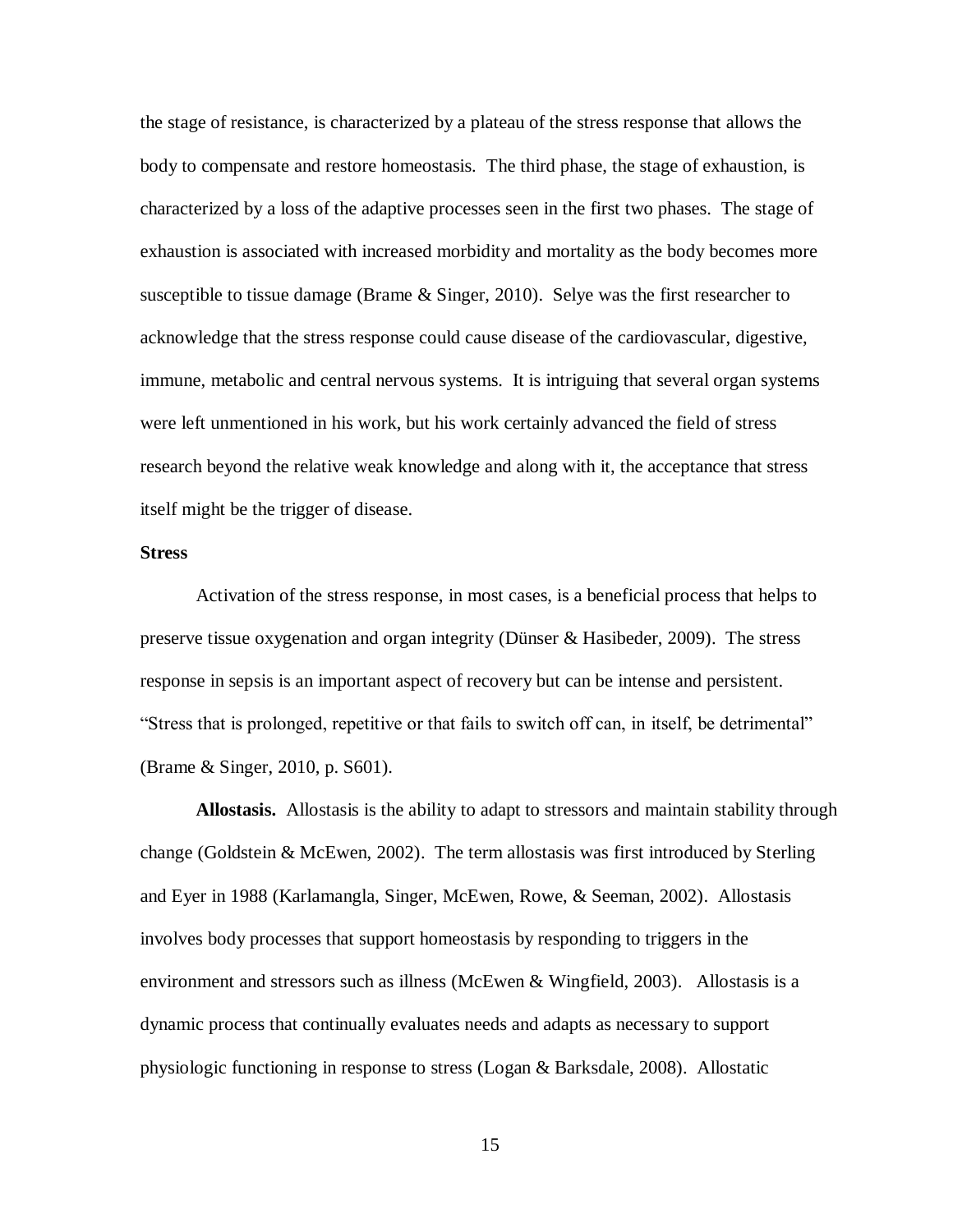responses may be physiologic or behavioral in nature. Allostatic processes involve interaction from the cardiovascular, metabolic, immune and central nervous systems (McEwen, 1998). The primary mediators of allostasis are the hypothalamic-pituitary-adrenal (HPA) axis, catecholamines, and cytokines. Allostatic systems are beneficial when rapidly mobilized during periods of stress and turned off quickly when the stressor has been resolved. Intense or prolonged activation of these systems can have dangerous consequences for health (McEwen & Wingfield, 2003; Papathanassoglou, Giannakopoulou, Mpouzika, Bozas, & Karabinis, 2010).

*Allostatic load***.** Allostatic load refers to the accumulated toll of adaptation on the body's physiologic systems and is a result of a chronically activated stress response (Carlson & Chamberlain, 2005; McEwen, 1998). McEwen (1998) cites three physiological responses that cause allostatic load: frequent stress, failure to shut down the stress response, and inadequate response to stress. Two types of allostatic overload are described in allostasis theory. Type I allostatic overload occurs when energy demands exceed energy income and energy reserves. This type is typically seen in acute illness and is a protective, survival mechanism that is regulated by glucocorticoids and the HPA axis. Type II allostatic overload occurs when intake exceeds energy demands and typically occurs when poor diet and lack of exercise result from chronic life stress (McEwen & Wingfield, 2003). Higher allostatic load can cause disease and is associated with increased mortality (Beckie, 2012; Juster, McEwen, & Lupien, 2010).

*Allostasis research***.** The MacArthur Study of Successful Aging was initiated in 1988 by the MacArthur Foundation to identify predictors of successful aging. The research, conducted by a multidisciplinary team led by John Rowe and Robert Kahn, is the most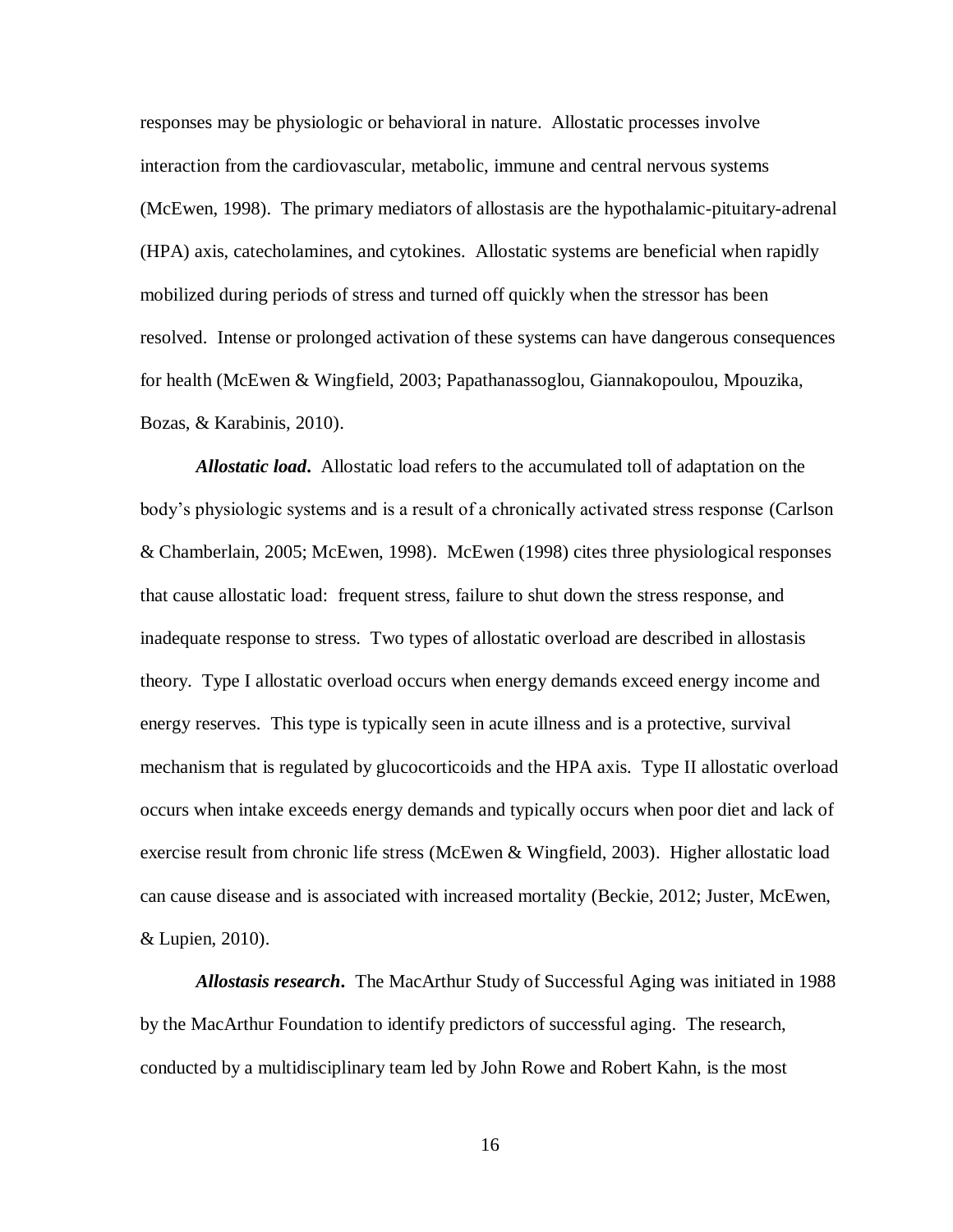extensive and comprehensive study of aging and also provided seminal research on allostasis (Rowe & Kahn, 1998; T. Seeman, Burton, Rowe, & McEwen, 1997) . This longitudinal, community-based study involved 1,189 subjects aged 70-79 years who were thought to be aging successfully. The objective was to examine the cumulative toll of allostasis and to develop an operational definition of allostatic load. Allostatic load was measured and scored based on 10 physiologic variables, also known as biomarkers: systolic and diastolic blood pressure, waist-hip ratio, serum high-density lipoprotein (HDL) and total cholesterol level, total glycosated hemoglobin level, serum dehydroepiandrosterone sulfate (DHEA-S), urinary cortisol, and urinary epinephrine and norepinephrine. Higher allostatic load scores were associated with poorer cognitive and physical functioning, as well as an increase in cardiovascular disease. Higher allostatic load scores were also predictive of decline in cognitive and physical functioning in subjects who were initially high functioning (T. Seeman et al., 1997). The MacArthur researchers later examined the initial allostatic load scores in relation to mortality and found that higher allostatic load scores were associated with increased 7 year all-cause mortality (T. E. Seeman, McEwen, Rowe, & Singer, 2001). Higher allostatic load scores in the same population were associated with lower socioeconomic status upon further analysis by the MacArthur researchers (T. E. Seeman et al., 2004).

The findings and developments from the MacArthur Study of Successful Aging have served as a framework for subsequent research on allostasis, leading to a refinement of the operational definition of allostatic load by that group. Some researchers were concerned that 6 of the 10 markers initially used to measure allostatic load (AL) were also markers of metabolic syndrome, also known as syndrome X, and that these specific risk factors would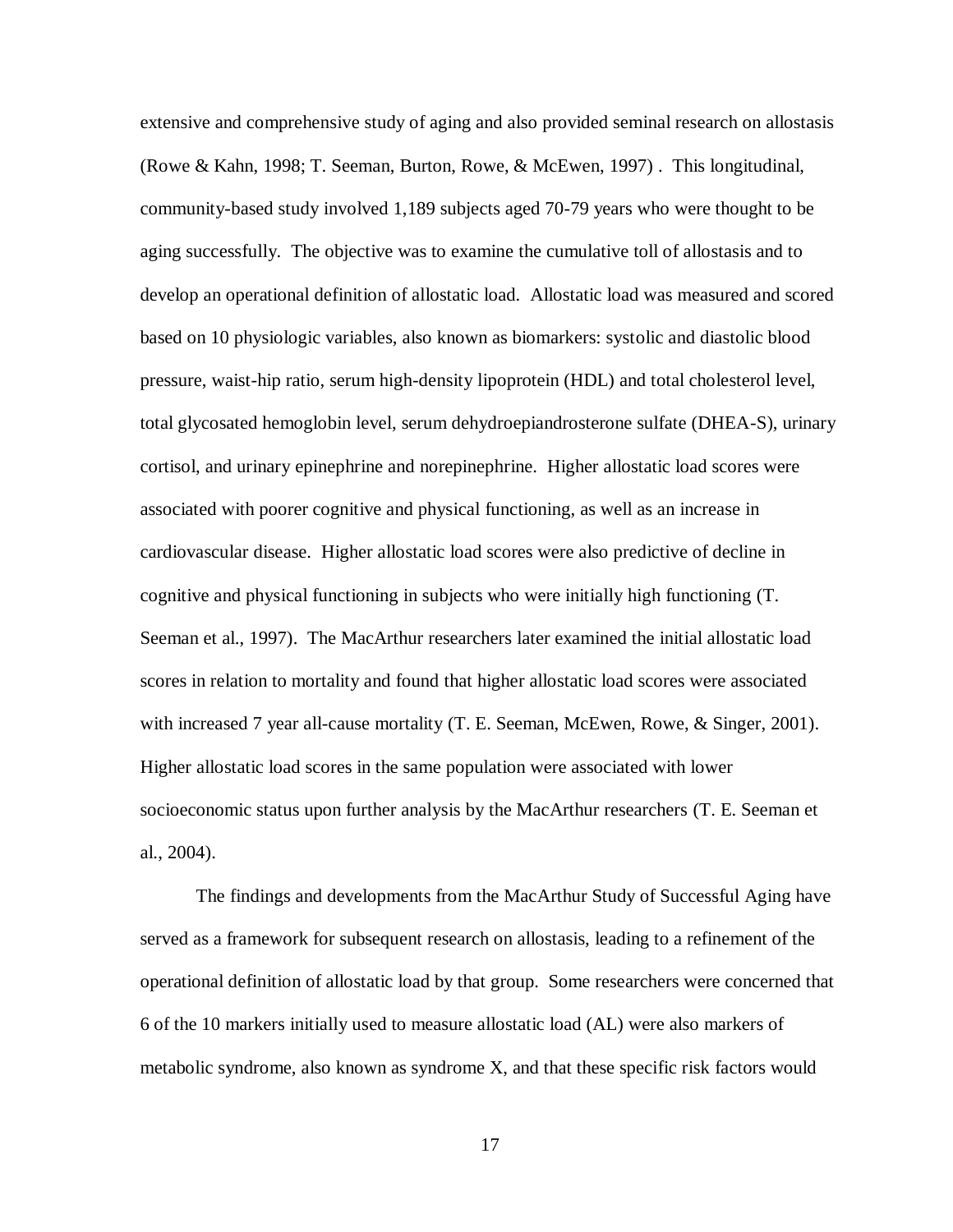not adequately represent allostatic load (Karlamangla et al., 2002). However, the AL panel was a better predictor of mortality and physical decline than only markers of the syndrome X or any individual components in the panel (Seeman et al., 2001). Other parameters have been included in that initial AL panel by other researchers, including CRP, tumor necrosis factor (TNF), fibrinogen, interleukin-6 (IL-6), serum albumin, stress neuropeptides, insulinlike growth factor-1, triglycerides, glucose, insulin, homocysteine, creatinine clearance and peak flow (Crimmins, Johnston, Hayward, & Seeman, 2003; Juster et al., 2010; Papathanassoglou et al., 2010; Schnorpfeil et al., 2003; T. E. Seeman et al., 2004). Overall, these continued additions to the panel demonstrate there is still much work to be done until a consensus of how to best evaluate allostatic load is reached. In addition, recent research implies that in a number of chronic diseases and also that lack of physical activity itself is manifested by a low grade systemic inflammation in the organism, suggesting that it is important to continue to explore the link between inflammation and allostasis (Pedersen & Febbraio, 2012).

**Oxidative Stress.** Oxidative stress occurs when free radicals are produced in excessive amounts or when antioxidant molecules are insufficient to neutralize free radicals (Duran-Bedolla et al., 2014). Free radicals are molecules with one or more free electrons, making them unstable and "highly reactive and toxic" (Duran-Bedolla et al., 2014, p. E61). Mitochondria within cells normally produce free radicals such as radical oxygen species (ROS) which are neutralized by internal antioxidant systems (Duran-Bedolla et al., 2014). When ROS are not completely neutralized by antioxidants within the cell, they may cause damage to intracellular proteins, DNA and lipids. Unrepaired oxidative damage can result in disease and death over time (Buffenstein, Edrey, Yang, & Mele, 2008). Sepsis is associated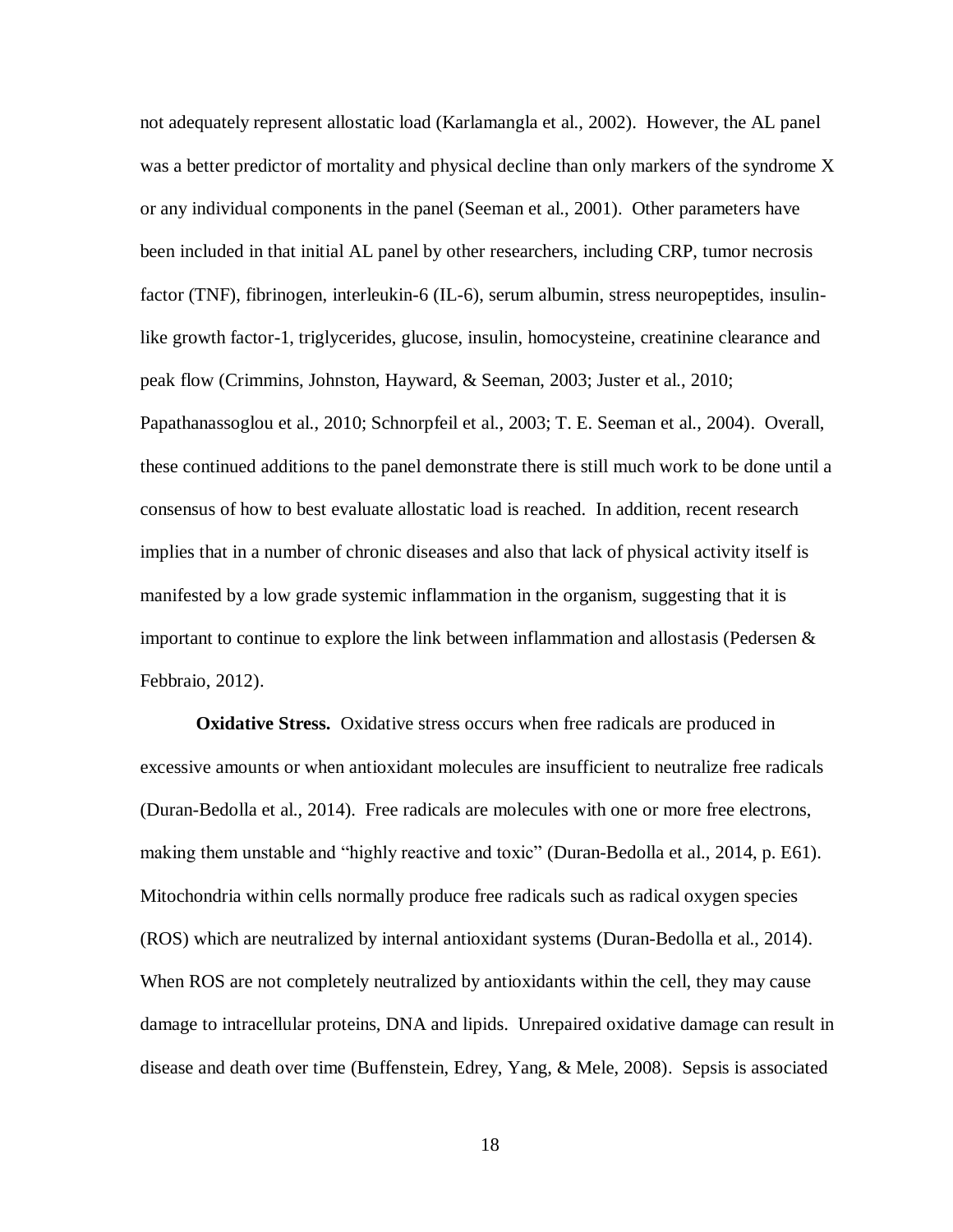with high levels of oxidative stress as a result of a profound inflammatory response which increases the production of free radicals. Cellular hypoperfusion and hypoxia during sepsis leads to the production of radical oxygen species and radical nitrogen species within cells, contributing to mitochondrial damage, multiple organ dysfunction syndrome and death (Duran-Bedolla et al., 2014).

**Serum Albumin and Stress.** Within the context of oxidative stress, serum albumin plays an important role. Albumin binds to substances such as fatty acids and lipoproteins, protecting them from oxidation (Merlot et al., 2014). Binding of albumin to molecules such as bilirubin and homocysteine may also help to prevent lipid peroxidation, contributing to its antioxidant properties (Taverna et al., 2013). Serum albumin has a high affinity for copper (Cu) and iron (Fe) ions, which tend to react with hydrogen peroxide to form ROS. Binding of these metal ions to albumin decreases their availability for this potentially destructive reaction (Taverna et al., 2013). Albumin is also a source of thiols, which scavenge radicals (Merlot et al., 2014). The capillary permeability seen in sepsis can contribute to low serum albumin levels through the third spacing of proteinaceous fluid into interstitial spaces and organs (Baudouin, 2007; Duran-Bedolla et al., 2014). The theoretical premise of this research is that the trend of serum albumin during sepsis is a biomarker of the intensity of the stress response.

**Sepsis and Stress.** Figure 2 is a model of the relationship between sepsis and stress. Individual differences in genetics, epigenetics, environment, co-morbidities, cultural, economic, and social factors affect the sepsis event and associated stress response, which includes physiological and behavioral responses. The stress response leads to allostasis. Successful allostasis leads to recovery from critical illness. The accumulated effect of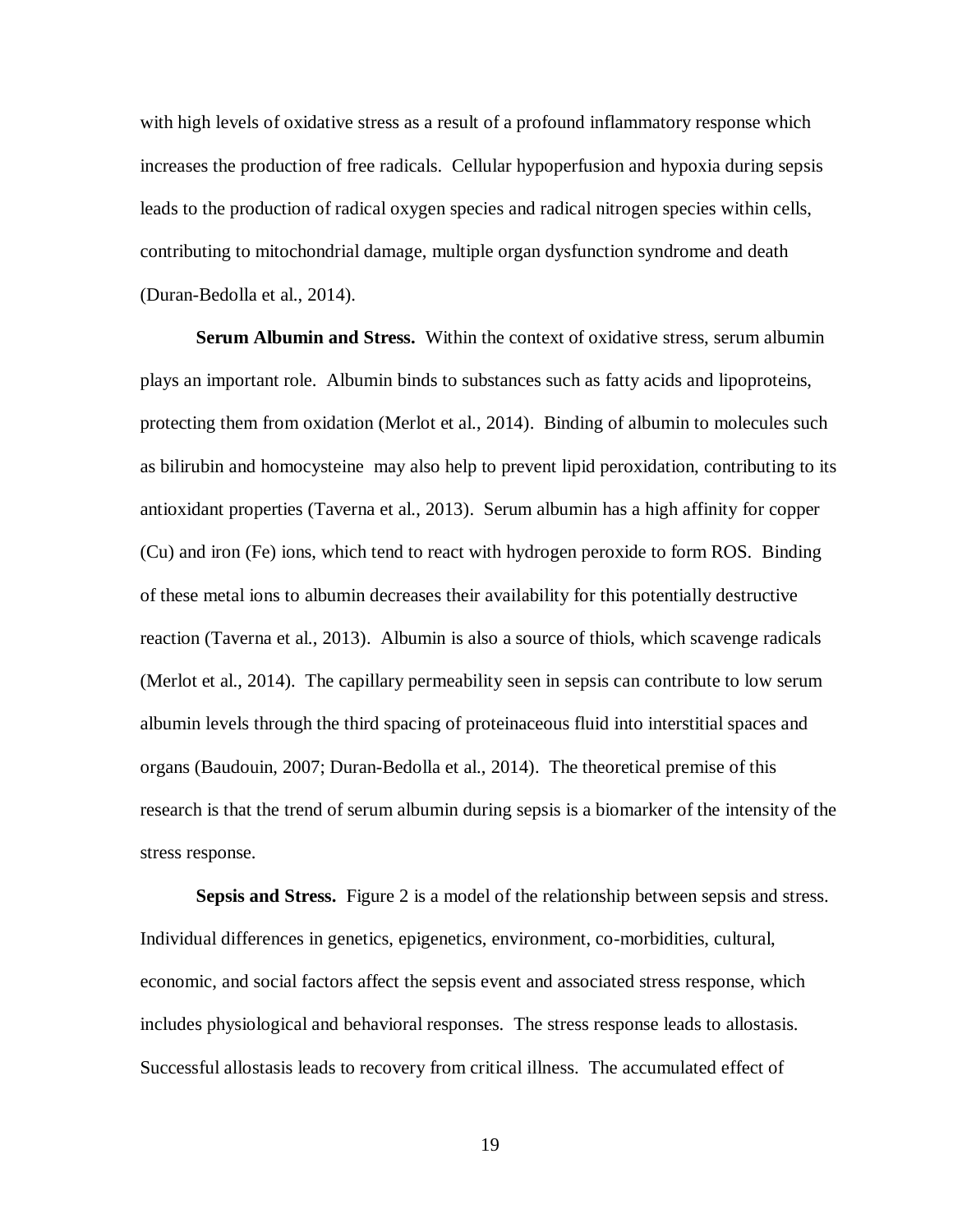allostasis, allostatic load, can cause disease which can lead to chronic illness or death. Identification of biomarkers of allostasis and allostatic load during critical illness has proved challenging. Albumin may be a useful biomarker of the stress response, allostasis and/or allostatic load.



*Figure 2. A Model of the Relationship between Sepsis and Stress.*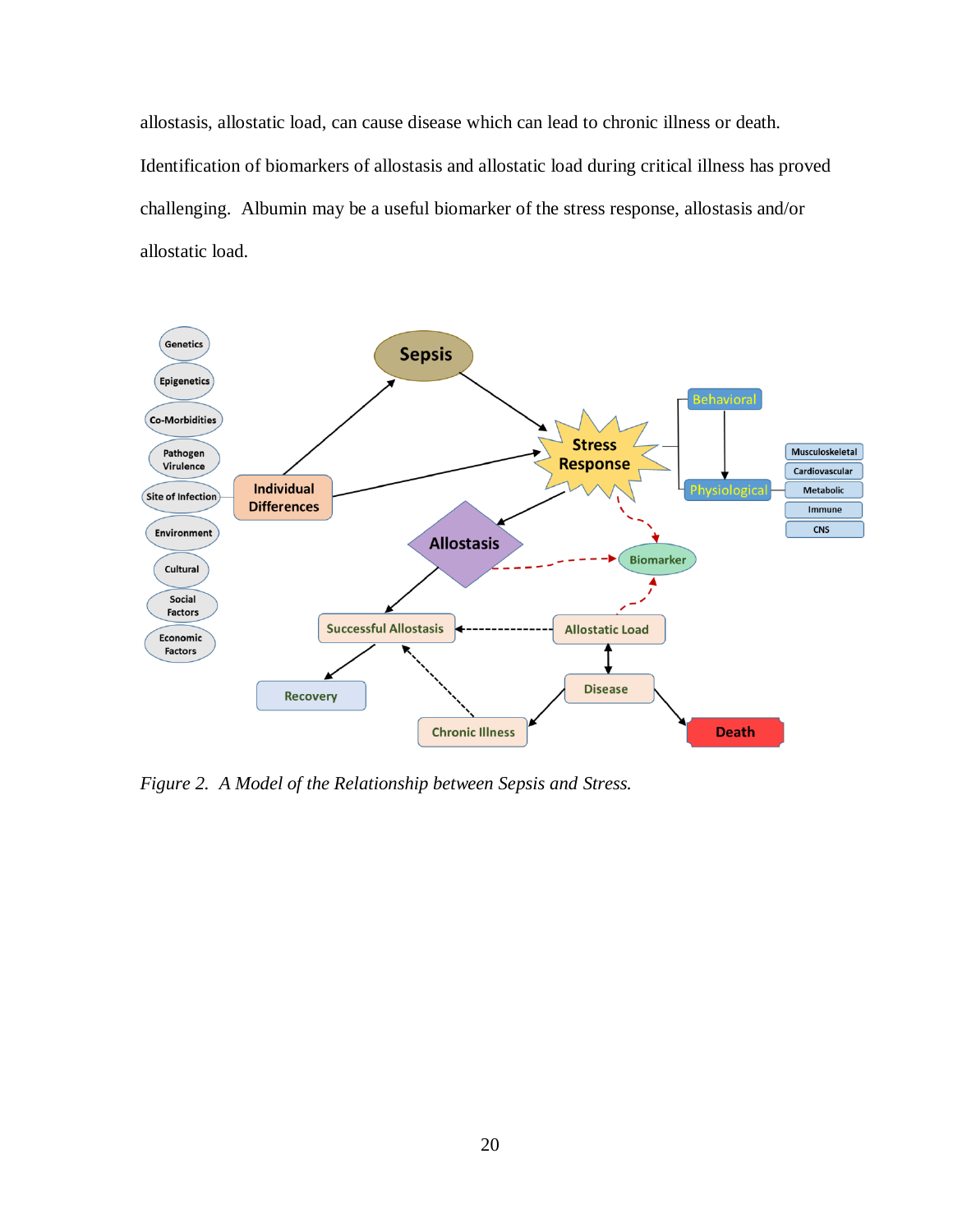### CHAPTER 3

### **METHODS**

### **Research Design**

This study uses a retrospective, correlational design to examine the relationship between the trend of serum albumin and negative outcomes (in-hospital mortality, hospital length of stay, ICU length of stay, ventilator days, progression to a state of chronic critical illness, use of vasopressors, ICU delirium and readmission to the ICU in adults admitted to the ICU with sepsis.

### **Subjects and Setting**

The setting for data collection is Mosaic Life Care, a non-profit acute care medical center with a total of 352 staffed in-patient beds located in St. Joseph, Missouri. This Level II trauma center serves a 21 county area in northwest Missouri, northeast Kansas, and southeast Nebraska. The 21 county service area 2015 demographics are as follows: 89.9% white, 3.4% Black, 3.4% Hispanic, 0.8% Asian/Pacific Islander, and 2.5% other. The Intensive Care Unit (ICU) is a general/combined ICU with 21 beds that is staffed with board certified intensivists. The sample consists of all adult patients admitted to the ICU between January 2014 and May 2017 with a primary sepsis diagnosis who had three or more serum albumin measurements. Table 3 provides a list of International Classification of Diseases-9 (ICD-9) and International Classification of Diseases-10 (ICD-10) diagnostic codes that were used to query the patient population by primary diagnosis. These ICD codes provide an exhaustive list of diagnoses that meet the most current sepsis definitions.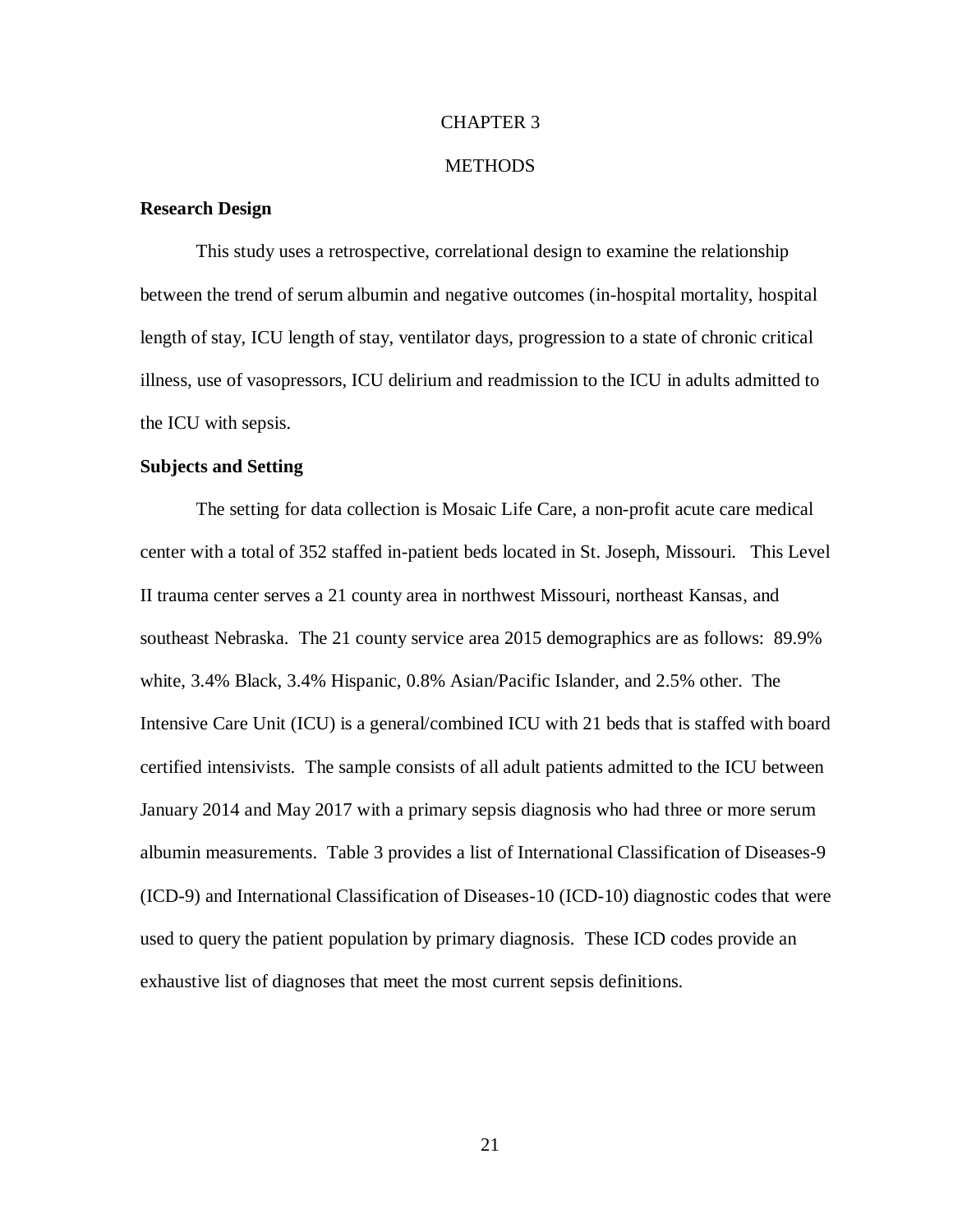| $ICD-9$ | <b>Description</b>                | $ICD-10$    | <b>Description</b>                       |
|---------|-----------------------------------|-------------|------------------------------------------|
| Code    |                                   | Code        |                                          |
| 995.91  | Sepsis                            | A021        | Salmonella sepsis                        |
| 995.92  | Severe Sepsis                     | A227        | Anthrax sepsis                           |
| 785.52  | Septic Shock                      | A267        | Erysipelothrix sepsis                    |
| 003.1   | Salmonella Septicemia             | A327        | Listerial sepsis                         |
| 020.2   | Septicemic plague                 | A400        | Sepsis due to streptococcus, group A     |
| 022.3   | Anthrax septicemia                | A401        | Sepsis due to streptococcus, group B     |
| 038.0   | Streptococcal septicemia          | A403        | Sepsis due to Streptococcus pneumoniae   |
| 038.10  | Staphylococcal Septicemia         | A408        | Other streptococcal sepsis               |
|         | unspecified                       | A409        | Streptococcal sepsis, unspecified        |
| 038.11  | Methicillin Susceptible           | A4101       | Sepsis due to Methicillin susceptible    |
|         | Staphylococcus aureus             |             | Staphylococcus aureus                    |
|         | septicemia                        | A4102       | Sepsis due to Methicillin resistant      |
|         |                                   |             | Staphylococcus aureus                    |
| 038.12  | <b>Methicillin Resistant</b>      | A411        | Sepsis due to other specified            |
|         | Staphylococcus aureus             |             | staphylococcus                           |
|         | septicemia                        |             |                                          |
| 038.19  | Other Staphylococcal              | A412        | Sepsis due to unspecified staphylococcus |
|         | septicemia                        | A413        | Sepsis due to Hemophilus influenza       |
| 038.2   | Pneumococcal septicemia           | A414        | Sepsis due to anaerobes                  |
| 038.3   | Septicemia due to                 | A4150       | Gram-negative sepsis, unspecified        |
|         | anaerobes                         | A4151       | Sepsis due to Eschericia coli            |
| 038.40  | Septicemia due to gram-           | A4152       | Sepsis due to Pseudomonas                |
|         | negative organism                 | A4153       | Sepsis due to Serratia                   |
|         | unspecified                       | A4159       | Other Gram-negative sepsis               |
| 038.41  | Septicemia due to                 | A4181       | Sepsis due to enterococcus               |
|         | hemophilus influenza              | A4189       | Other specified sepsis                   |
| 038.42  | Septicemia due to                 | A419        | Sepsis, unspecified organism             |
|         | Eschericia coli                   | A427        | Actinomycotic sepsis                     |
| 038.43  | Septicemia due to                 | A5486       | Gonococcal sepsis                        |
|         | pseudomonas                       | <b>B377</b> | Candidal sepsis                          |
|         | 038.44 Septicemia due to serratia | R6520       | Severe sepsis without septic shock       |
| 038.49  | Other septicemia due to           | R6521       | Severe sepsis with septic shock          |
|         | gram-negative organisms           |             |                                          |
| 038.8   | Other specified septicemias       |             |                                          |
| 038.9   | Unspecified septicemia            |             |                                          |
| 054.5   | Herpetic septicemia               |             |                                          |

## **Table 3. ICD-9 and ICD-10 Sepsis Codes.**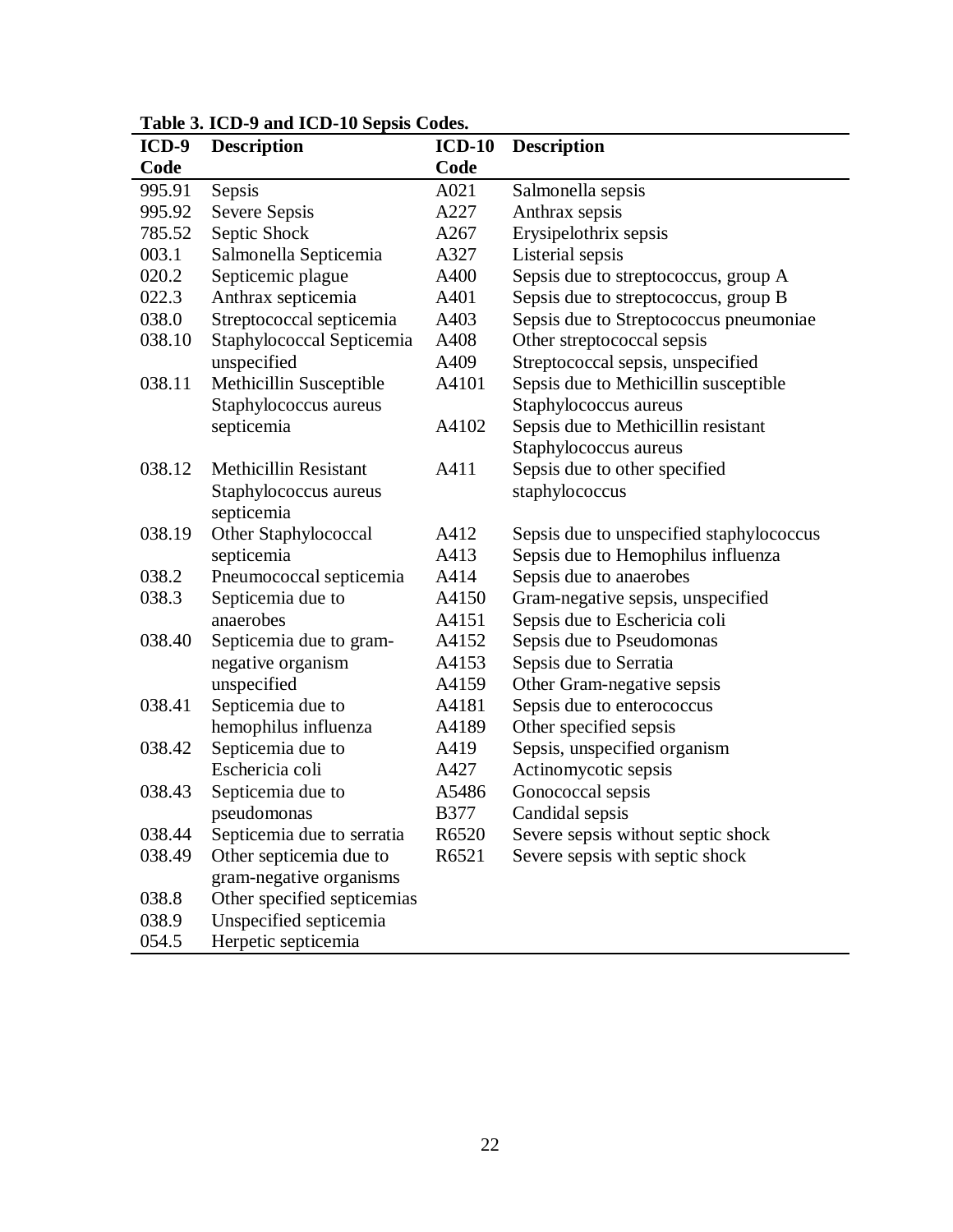The initial sample included 1136 subjects with a primary sepsis diagnosis. A total of 559 subjects met the exclusion criteria. Exclusion criteria with frequencies are listed in Table 4.

**Table 4. Exclusion Criteria.**

| <b>Characteristic</b>                   | <b>Frequency n</b> |  |
|-----------------------------------------|--------------------|--|
| Transfer to another acute care facility |                    |  |
| Exogenous albumin administration        | 181                |  |
| Less than 3 serum albumin measurements  | 361                |  |

### **Measures**

All measures were collected retrospectively from existing electronic medical record data. Albumin level, which has a normal reference range of 3.5-5.5 mg/dL, was used to compute the predictor variables. Specimens were collected and analyzed using standard hospital procedures. The hospital laboratory is accredited by the College of American Pathologists and specimens were collected by registered nurses in the ICU before being sent to the laboratory for analysis. The Siemans Dimension Vista 500 system was used to analyze albumin levels throughout the data collection period, with daily quality controls performed in compliance with the College of American Pathologists' requirements by checking high and low values using a liquid containing a known value. All albumin measurements and collection time (in hours) were included in the analysis and used to establish the trend. Other laboratory measurement results with collection time were collected but not used in this analysis. These measurements are listed in Table 5.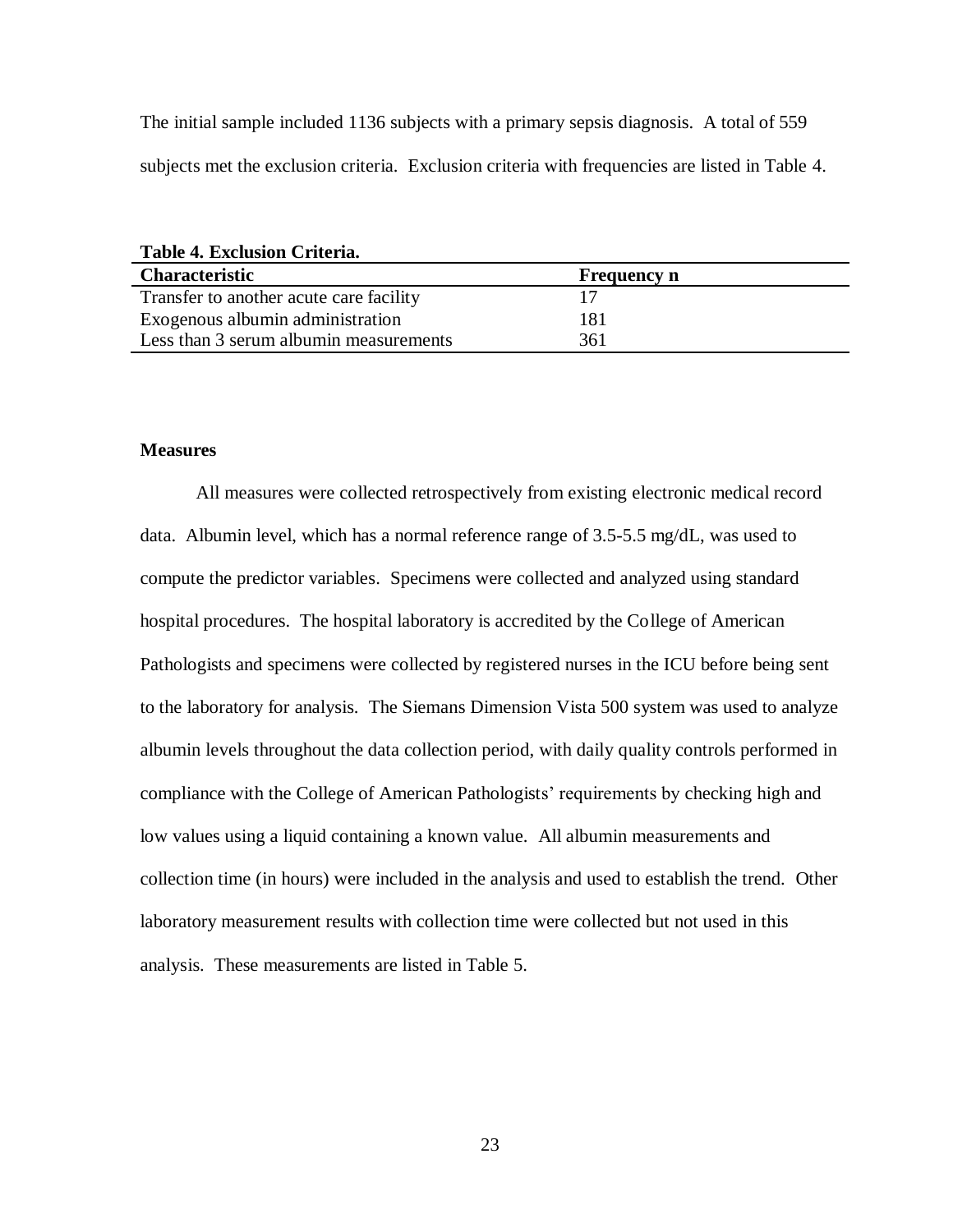### **Table 5. Other Laboratory Variables Collected.**

White blood cell count (WBC) C-Reactive Protein (CRP) Lactate level Total protein Calcium Sodium Potassium Chloride Glucose Total bilirubin Direct bilirubin Blood urea nitrogen (BUN) Creatnine Glomerular filtration rate Alkaline phosphatase Alalanine aminotransferase (ALT) Aspartate aminotransferase (AST) Total cholesterol High density lipoprotein (HDL) Low density lipoprotein (LDL) **Triglycerides** 

Demographic variables collected were age, gender, race, ethnicity, payor source, and primary and secondary International Classification of Diseases (ICD) codes. Attributes of the demographic variables are described in Table 6.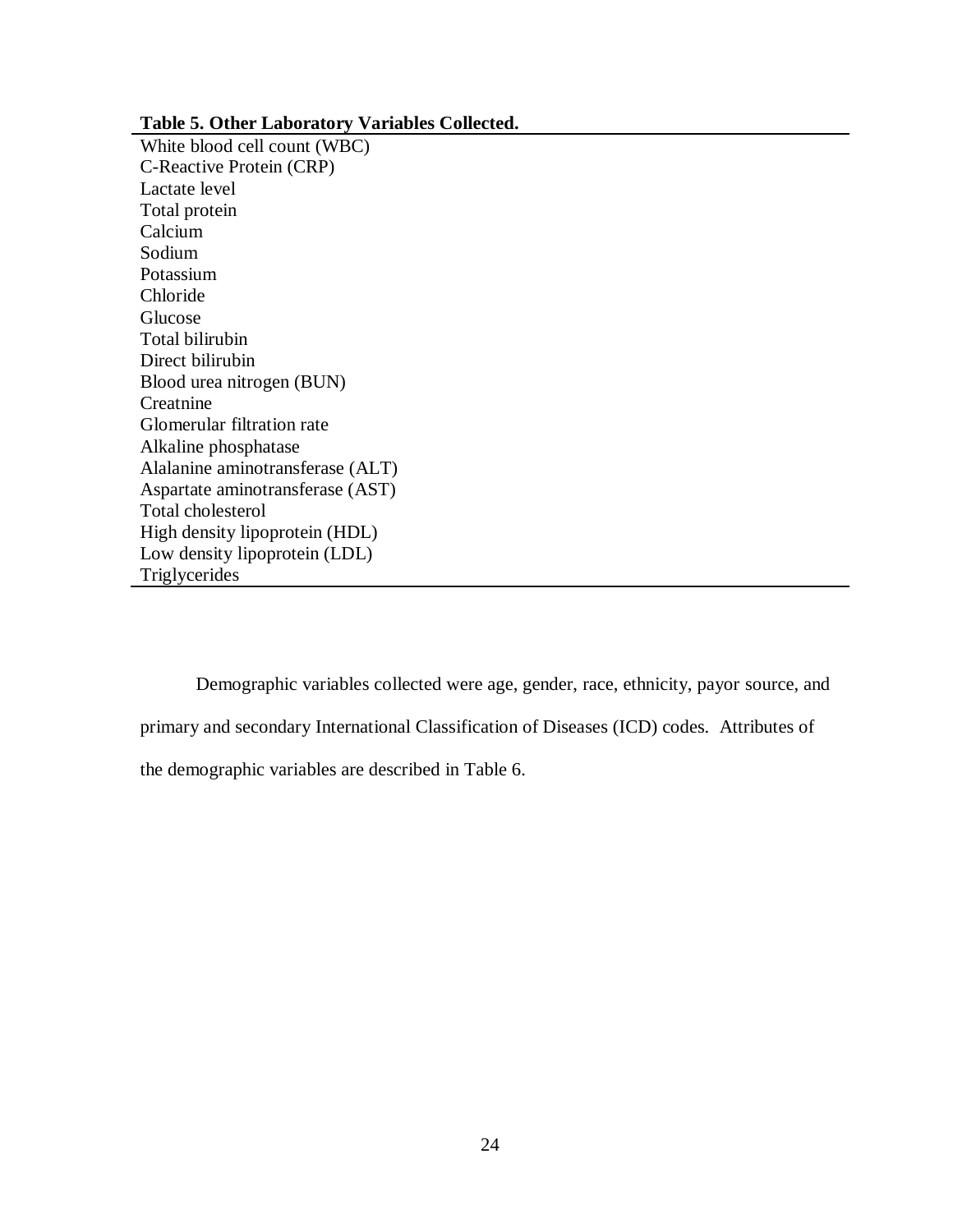| <b>Variable</b>         | <b>Level of</b>    | <b>Measurement</b>                            |
|-------------------------|--------------------|-----------------------------------------------|
|                         | <b>Measurement</b> | <b>Characteristics</b>                        |
| Age                     | Continuous         | Reported in years                             |
|                         |                    | Calculated by the EMR using date of birth and |
|                         |                    | date of admission                             |
| Gender                  | Dichotomous        | Reported as male or female.                   |
| Race                    | Nominal            | Reported as white, black or African           |
|                         |                    | American, Latin American, Native              |
|                         |                    | Hawaiian/Pacific Islander, Asian, Native      |
|                         |                    | American/Alaska Native, Multiracial, Patient  |
|                         |                    | Declined or other                             |
| Expected payment source | Nominal            | Reported as Medicare, Medicaid, private       |
|                         |                    | insurance, self-pay or other                  |
| Comorbidities and       | Nominal            | All diagnosis related groups (DRGs) assigned  |
| Procedures              |                    | to the patient were collected and coded       |

**Table 6. Demographic Variables.**

Dependent variables measured include mortality, hospital length of stay, ICU length of stay, ventilator days, progression to a state of chronic critical illness, vasopressor use, ICU delirium, and readmission to ICU. Table 7 provides a description of each dependent variable. Specifically, ICU delirium was classified based upon the Confusion Assessment Method for the Intensive Care Unit (CAM-ICU) tool, which was instituted in this facility in October, 2013. Clinical practice guidelines for the management of delirium in ICU patients include recommendations for routine monitoring for delirium using a standardized tool. The CAM-ICU tool is among the most valid and reliable tools for assessing delirium in ICU patients (Barr et al., 2013).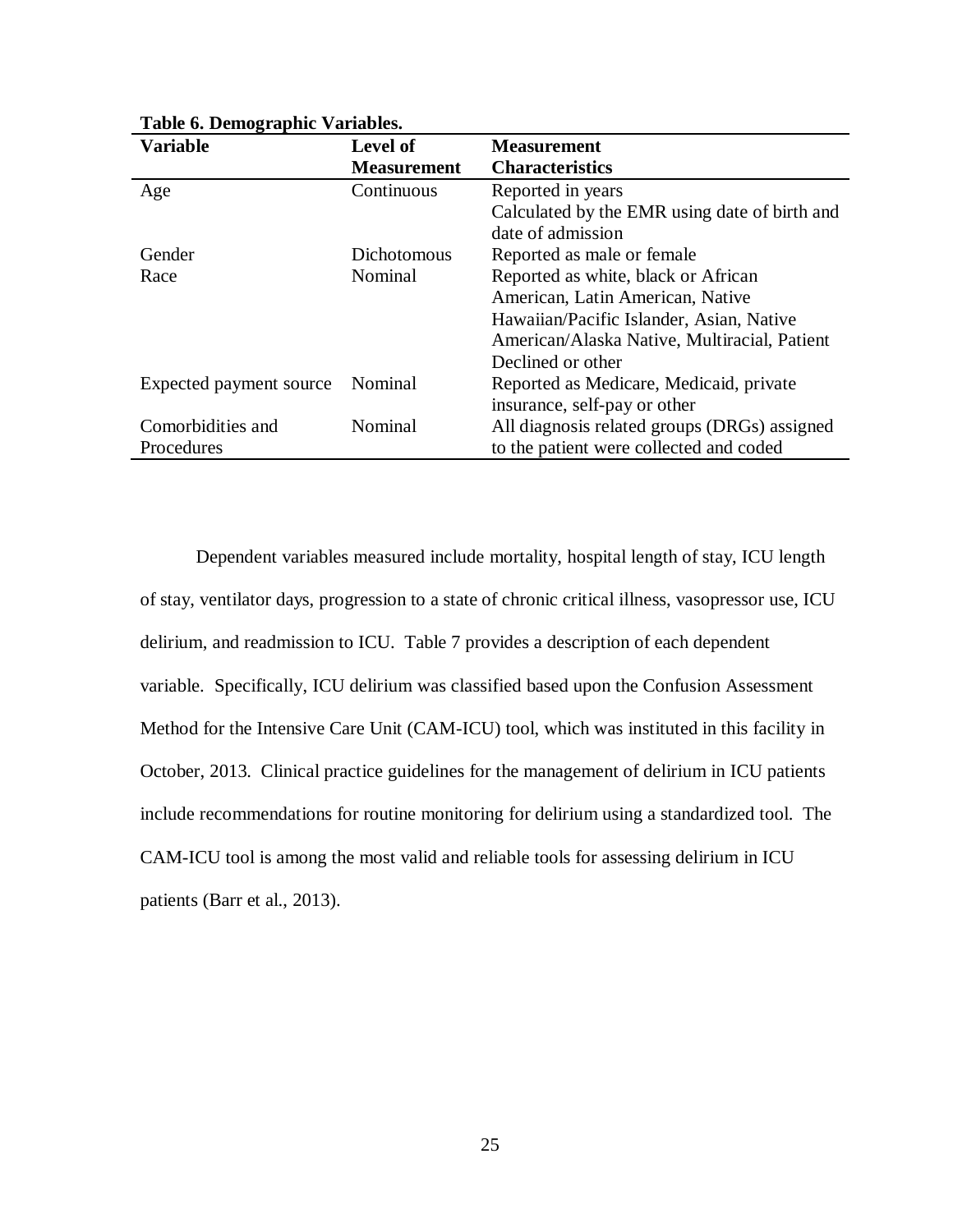| <b>Variable</b>           | Level of           | <b>Measurement</b>                                                                 |
|---------------------------|--------------------|------------------------------------------------------------------------------------|
|                           | <b>Measurement</b> | <b>Characteristics</b>                                                             |
| Mortality                 | Dichotomous        | Collected from discharge disposition in                                            |
|                           | (died/survived)    | EMR.                                                                               |
|                           |                    | A discharge disposition of "expired" or                                            |
|                           |                    | "hospice" indicates mortality.                                                     |
| Hospital length of stay   | Continuous         | Reported in days and calculated using                                              |
|                           |                    | hospital admission date and hospital                                               |
|                           |                    | discharge date                                                                     |
| ICU length of stay        | Continuous         | Reported in days and calculated using                                              |
|                           |                    | ICU admission date and ICU discharge                                               |
|                           |                    | date                                                                               |
| Ventilator days           | Continuous         | Reported in days and calculated using                                              |
|                           |                    | mechanical ventilation start date and                                              |
|                           |                    | mechanical ventilation end date                                                    |
| Progression to a state of | Dichotomous        | Defined as mechanical ventilator                                                   |
| chronic critical illness  | (yes/no)           | dependence for $>10$ days and/or                                                   |
|                           |                    | admission to a long-term acute care unit                                           |
|                           |                    | following the ICU or hospital stay.                                                |
|                           |                    | Mechanical ventilator dependence for ><br>10 days identified from ventilator days. |
|                           |                    | Patients with $>10$ ventilator days were                                           |
|                           |                    | coded as progressing to a state of                                                 |
|                           |                    | chronic critical illness.                                                          |
|                           |                    | Admission to a long-term acute care unit                                           |
|                           |                    | following ICU or hospital stay identified                                          |
|                           |                    | from the discharge disposition.                                                    |
| Vasopressor use           | Dichotomous        | Identified using the code for therapeutic                                          |
|                           | (yes/no)           | drug class for vasopressors                                                        |
| Presence of ICU delirium  | Dichotomous        | Identified using CAM-ICU criteria                                                  |
|                           | (yes/no)           |                                                                                    |
| Readmission to ICU        | <b>Dichotomous</b> | Identified using the ICD code for                                                  |
|                           | (yes/no)           | readmission to the ICU during a single                                             |
|                           |                    | hospital stay                                                                      |

## **Table 7. Dependent Variables.**

## **Procedure**

Institutional review board (IRB) approval was obtained at the University of Missouri

- Kansas City and Mosaic Life Care prior to conducting the study. All data was collected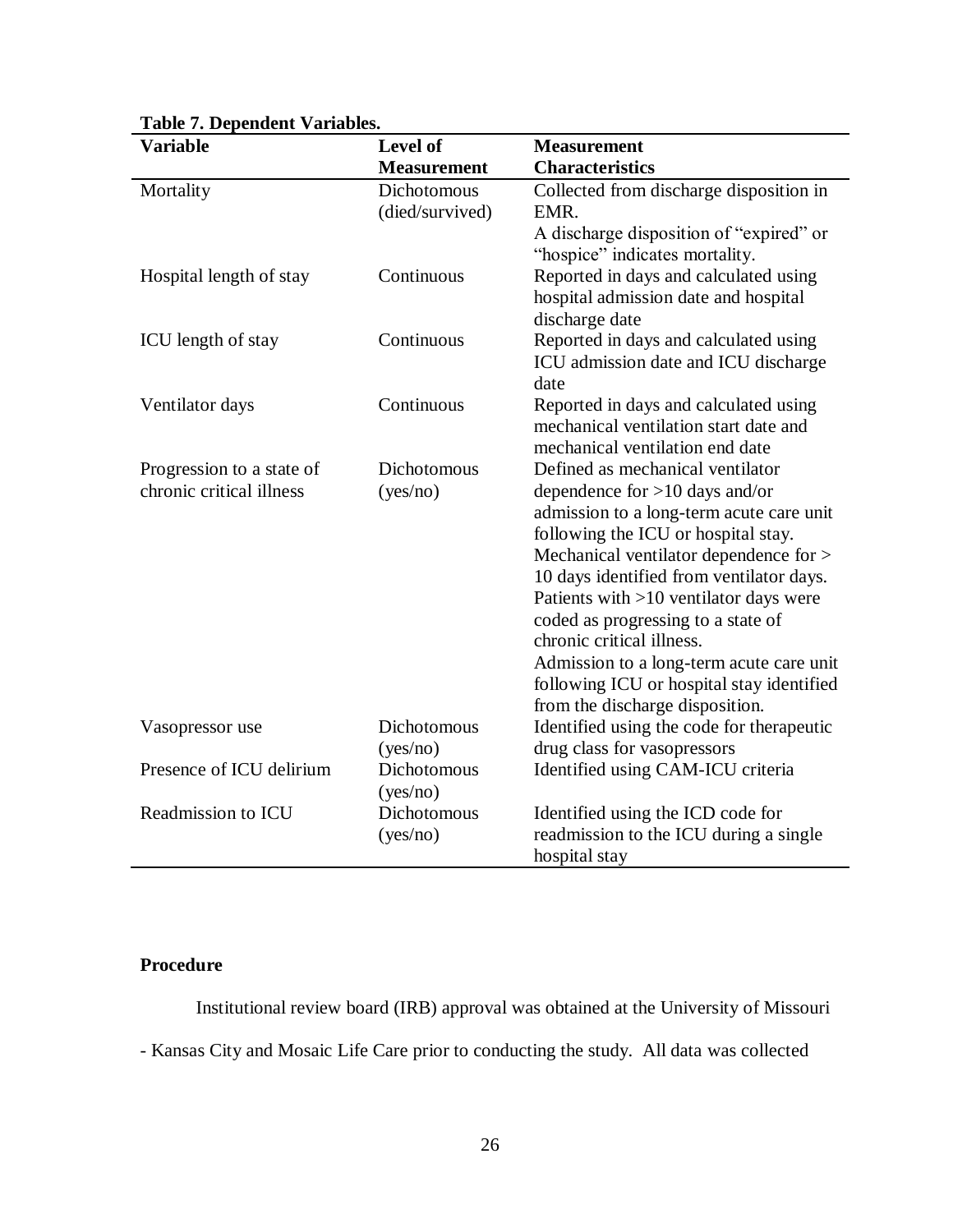from the existing electronic medical record database. A decision support analyst used the query codes necessary to gather the data and the file was de-identified prior to being delivered to primary investigator (PI) in a password protected excel file. Data was entered into Statistical Package for the Social Sciences (SPSS) software for analysis by the PI.

### **Human Subjects Protection**

This study does not involve the use of human subjects as defined by the Common Rule (ASH, n.d.-a). Although human subjects were not involved in this research, there is no violation of the ethical principles of respect for persons, beneficence or justice as explained in the Belmont Report (ASH, n.d.-b). Internal review board (IRB) approval was obtained from the University of Missouri – Kansas City and Mosaic Life Care. The PI was required to enter into a data use agreement with Mosaic Life Care. This agreement prohibits use of the data for purposes other than the approved research. Informed consent was not necessary from subjects due to the de-identified nature of the data. Data was delivered and stored in a password protected excel file. The data file was not shared with anyone else.

### **Data Analysis**

Descriptive statistics for all sample variables were conducted to describe the study sample. Procedures for data analysis are outlined in Table 8. All analyses were performed using SPSS with a p value of less than .05 indicating statistical significance. The primary predictor variable, serum albumin trend, was calculated by producing a Pearson's correlation coefficient using the individual measurements and the time of specimen collection (in hours). Admission, lowest (minimum), highest (maximum), and average albumin level were also identified as possible predictors in the analysis. Each independent variable was evaluated for association with the dependent variables using either Mann-Whitney or Pearson's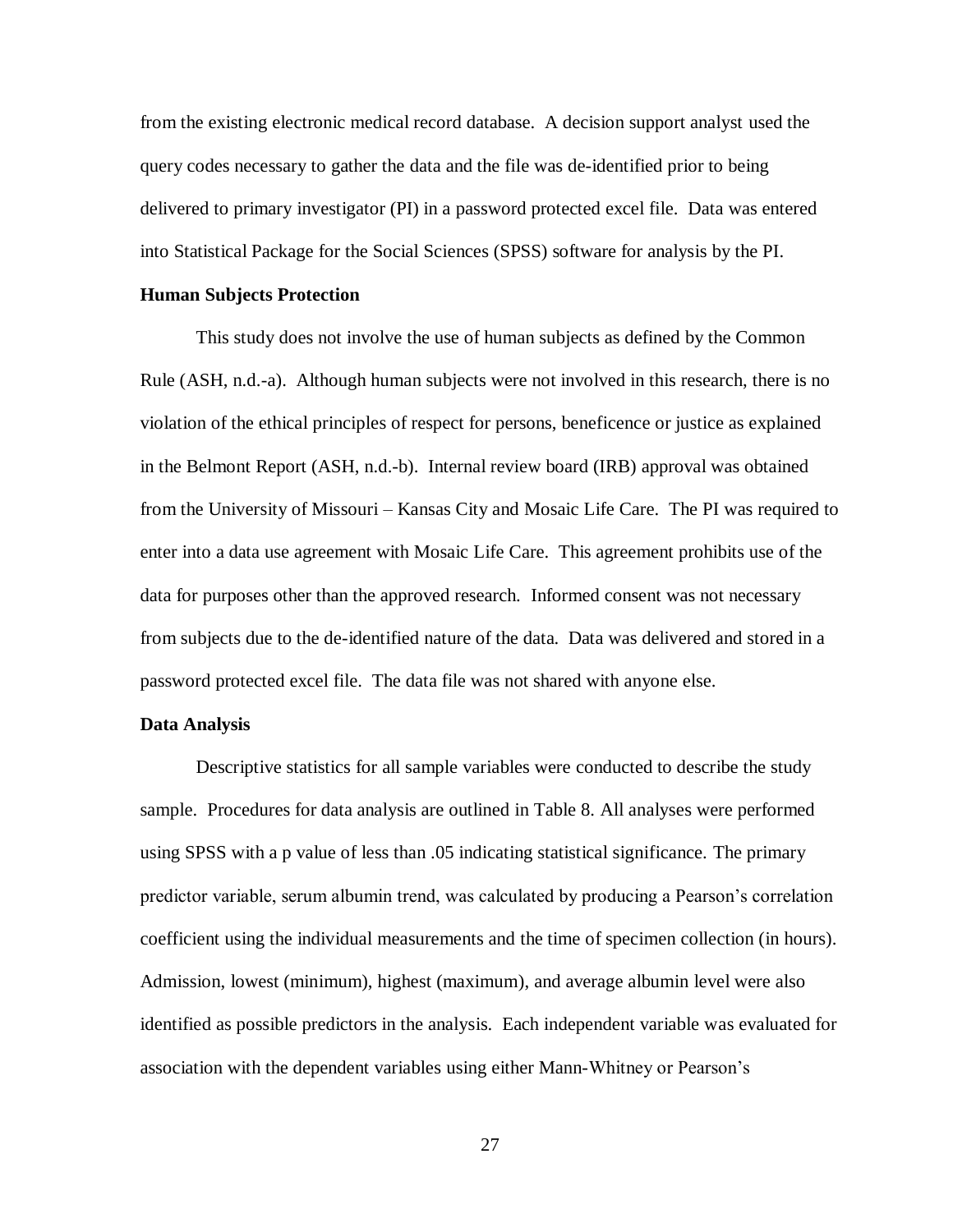correlation, depending upon the level of measurement for the dependent variable. Regression modeling was performed for each predictor that demonstrated a significant association with an outcome variable. Logistic regression was conducted for dichotomous dependent variables and linear regression was used for those that were continuous measures. An optimal prediction model was developed for each dependent variable based on level of significance and R square estimates after evaluating and excluding predictors that demonstrated multicollinearity. Demographic variables were evaluated as possible covariates and included in the models as appropriate.

|                           | raon of Froceauto for Data Amaryons |                  |                         |  |  |
|---------------------------|-------------------------------------|------------------|-------------------------|--|--|
| <b>Hypothesis</b>         | <b>Independent Variables</b>        | <b>Dependent</b> | <b>Statistical Test</b> |  |  |
|                           |                                     | <b>Variable</b>  |                         |  |  |
| Negative trend in serum   | Serum albumin trend                 | In-hospital      | Mann Whitney            |  |  |
| albumin measurement       | (Pearson's r)                       | mortality        | Logistic regression     |  |  |
| over time will be         | Average albumin level               | (died/survived)  |                         |  |  |
| associated with           | (g/dL)                              |                  |                         |  |  |
| increased in-hospital     | Admission albumin level             |                  |                         |  |  |
| mortality in ICU patients | (g/dL)                              |                  |                         |  |  |
| with sepsis.              | Minimum albumin level               |                  |                         |  |  |
|                           | (g/dL)                              |                  |                         |  |  |
|                           | Maximum albumin level               |                  |                         |  |  |
|                           | (g/dL)                              |                  |                         |  |  |
| Negative trend in serum   | Serum albumin trend                 | Hospital length  | Pearson's               |  |  |
| albumin measurement       | (Pearson's r)                       | of stay (days)   | correlation             |  |  |
| over time will be         | Average albumin level               |                  | Linear regression       |  |  |
| associated with           | (g/dL)                              |                  | Multiple                |  |  |
| increased hospital length | Admission albumin level             |                  | regression              |  |  |
| of stay in ICU patients   | (g/dL)                              |                  |                         |  |  |
| with sepsis.              | Minimum albumin level               |                  |                         |  |  |
|                           | (g/dL)                              |                  |                         |  |  |
|                           | Maximum albumin level               |                  |                         |  |  |
|                           | (g/dL)                              |                  |                         |  |  |
| Negative trend in serum   | Serum albumin trend                 | ICU length of    | Pearson's               |  |  |
| albumin measurement       | (Pearson's r)                       | stay             | correlation             |  |  |
| over time will be         | Average albumin level               | (days)           | Linear regression       |  |  |
| associated with           | (g/dL)                              |                  | Multiple                |  |  |

**Table 8. Procedures for Data Analysis.**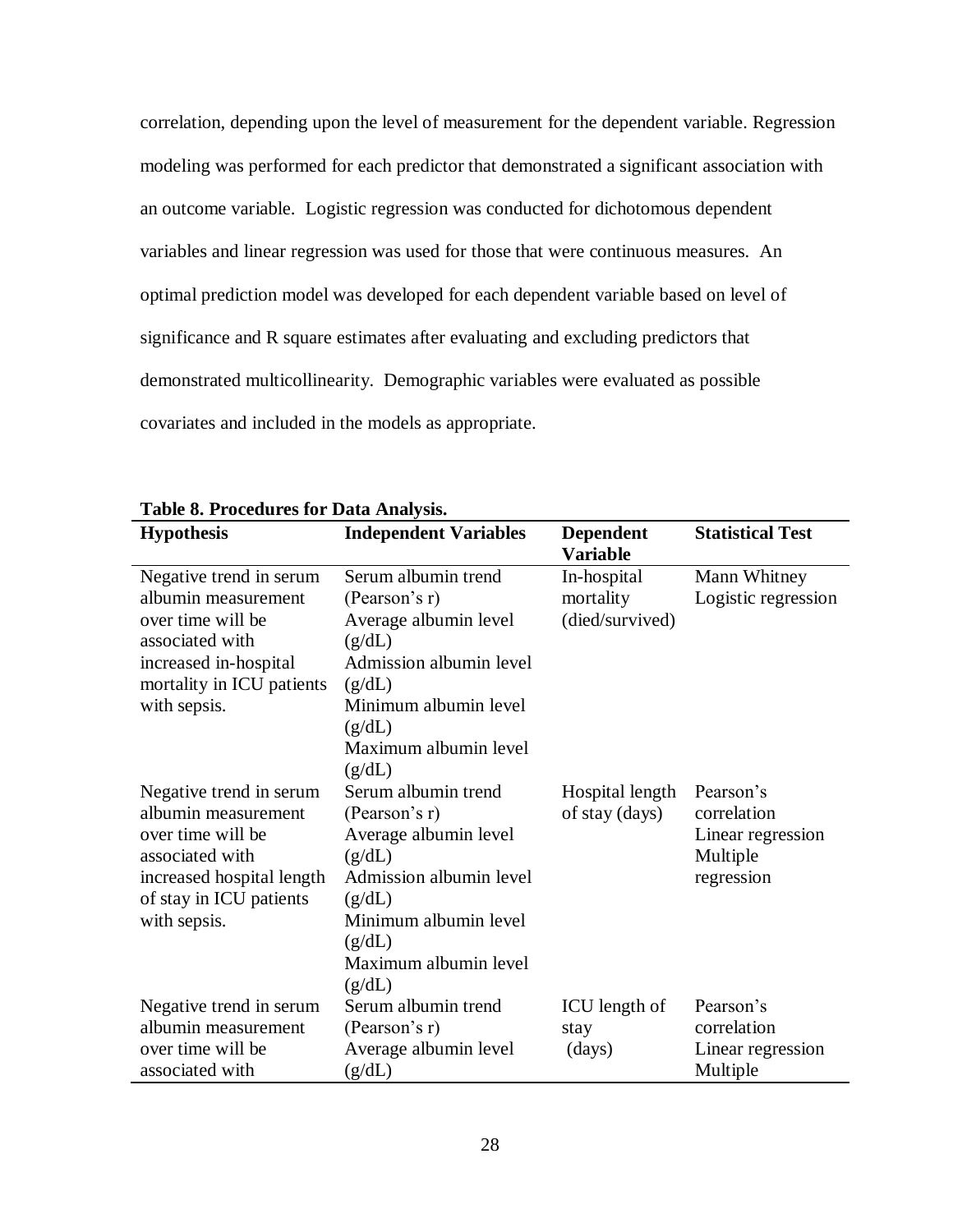| <b>Hypothesis</b>                                                                                                                                                               | <b>Independent Variables</b>                                                                                                                                                       | <b>Dependent</b><br><b>Variable</b>                                     | <b>Statistical Test</b>                       |
|---------------------------------------------------------------------------------------------------------------------------------------------------------------------------------|------------------------------------------------------------------------------------------------------------------------------------------------------------------------------------|-------------------------------------------------------------------------|-----------------------------------------------|
| increased ICU length of<br>stay in ICU patients with<br>sepsis.                                                                                                                 | Admission albumin level<br>(g/dL)<br>Minimum albumin level<br>(g/dL)<br>Maximum albumin level<br>(g/dL)                                                                            |                                                                         | regression                                    |
| Negative trend in serum<br>albumin measurement<br>over time will be<br>associated with<br>increased ventilator days<br>in ICU patients with<br>sepsis.                          | Serum albumin trend<br>(Pearson's r)<br>Average albumin level<br>(g/dL)<br>Admission albumin level<br>(g/dL)<br>Minimum albumin level<br>(g/dL)<br>Maximum albumin level<br>(g/dL) | Ventilator days<br>(days)                                               | Pearson's<br>correlation<br>Linear regression |
| Negative trend in serum<br>albumin measurement<br>over time will be<br>associated with<br>progression to a state of<br>chronic critical illness in<br>ICU patients with sepsis. | Serum albumin trend<br>(Pearson's r)<br>Average albumin level<br>(g/dL)<br>Admission albumin level<br>(g/dL)<br>Minimum albumin level<br>(g/dL)<br>Maximum albumin level<br>(g/dL) | Progression to<br>a state of<br>chronic critical<br>illness ( $yes/no)$ | Mann Whitney<br>Logistic regression           |
| Negative trend in serum<br>albumin measurement<br>over time will be<br>associated with<br>increased vasopressor<br>use in ICU patients with<br>sepsis.                          | Serum albumin trend<br>(Pearson's r)<br>Average albumin level<br>(g/dL)<br>Admission albumin level<br>(g/dL)<br>Minimum albumin level<br>(g/dL)<br>Maximum albumin level<br>(g/dL) | Vasopressor<br>use<br>(yes/no)                                          | Mann Whitney<br>Logistic regression           |
| Negative trend in serum<br>albumin measurement<br>over time will be<br>associated with<br>development of ICU<br>delirium in ICU patients<br>with sepsis.                        | Serum albumin trend<br>(Pearson's r)<br>Average albumin level<br>(g/dL)<br>Admission albumin level<br>(g/dL)<br>Minimum albumin level                                              | Development<br>of ICU<br>delirium<br>(yes/no)                           | Mann Whitney<br>Logistic regression           |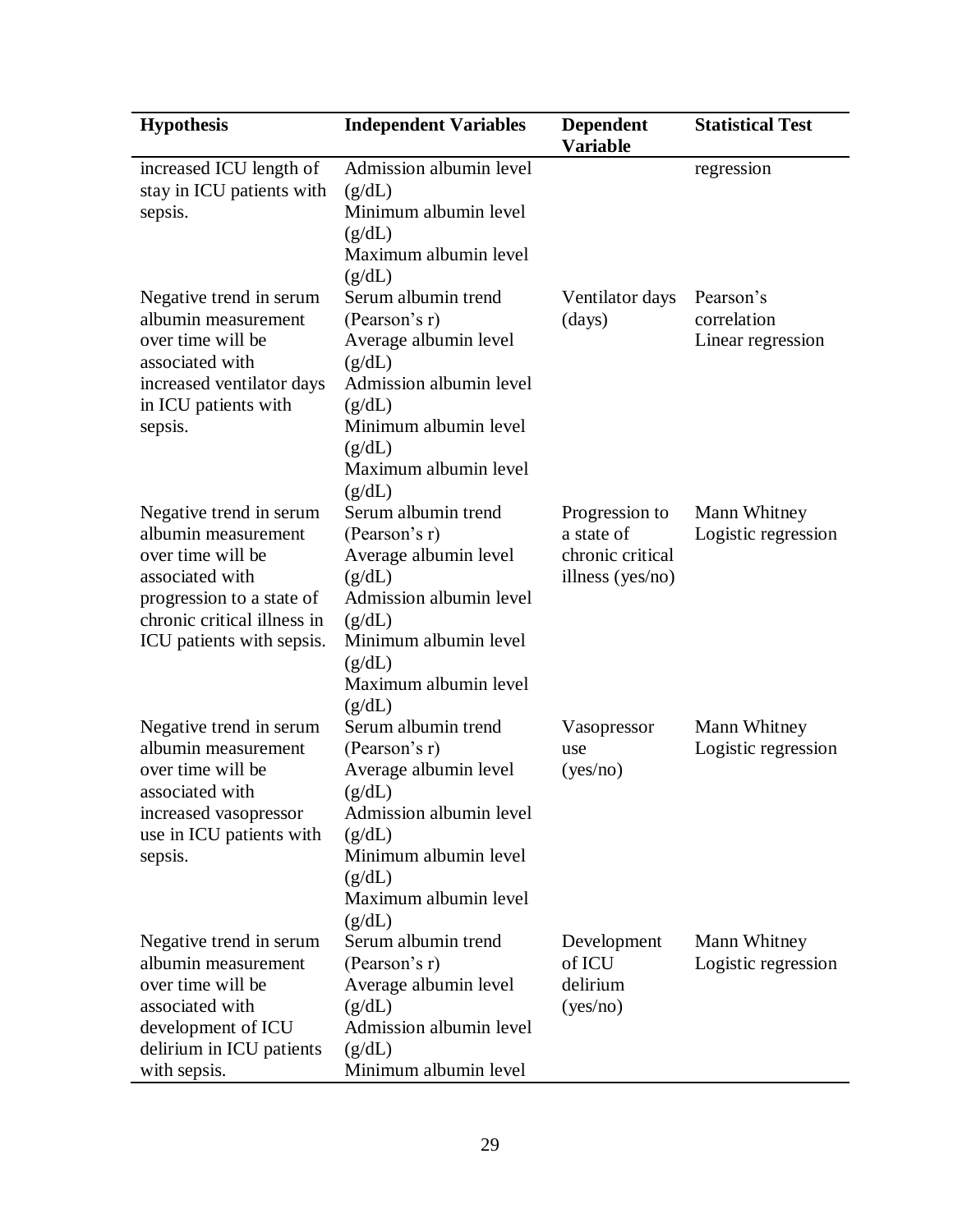| <b>Hypothesis</b>                                                                                                                                   | <b>Independent Variables</b>                                                                                                                                                                                                    | <b>Dependent</b><br><b>Variable</b>   | <b>Statistical Test</b>             |
|-----------------------------------------------------------------------------------------------------------------------------------------------------|---------------------------------------------------------------------------------------------------------------------------------------------------------------------------------------------------------------------------------|---------------------------------------|-------------------------------------|
| Negative trend in serum<br>albumin measurement<br>over time will be<br>associated with<br>readmission to the ICU<br>in ICU patients with<br>sepsis. | (g/dL)<br>Maximum albumin level<br>(g/dL)<br>Serum albumin trend<br>(Pearson's r)<br>Average albumin level<br>(g/dL)<br>Admission albumin level<br>(g/dL)<br>Minimum albumin level<br>(g/dL)<br>Maximum albumin level<br>(g/dL) | Readmission to<br>the ICU<br>(yes/no) | Mann Whitney<br>Logistic regression |

Receiver operating characteristic (ROC) analyses were conducted for each of the albumin variables to assess suitability for mortality prediction. Optimal cutoff values were identified for each albumin variable based on maximum sensitivity and specificity. The cutoff values were then used to create new dichotomous variables in order to improve clinical application. Each of the new variables was evaluated for association with mortality using the Chi Square statistic. The dichotomous albumin variables were evaluated for multicollinearity prior to formulation of the final regression model. Low average albumin level and low maximum albumin level were found to be highly correlated with low admission albumin level and with one another. For this reason, these two variables were excluded from the final prediction model. Low admission albumin level, low minimum albumin level, and low serum albumin trend did not demonstrate multicollinearity.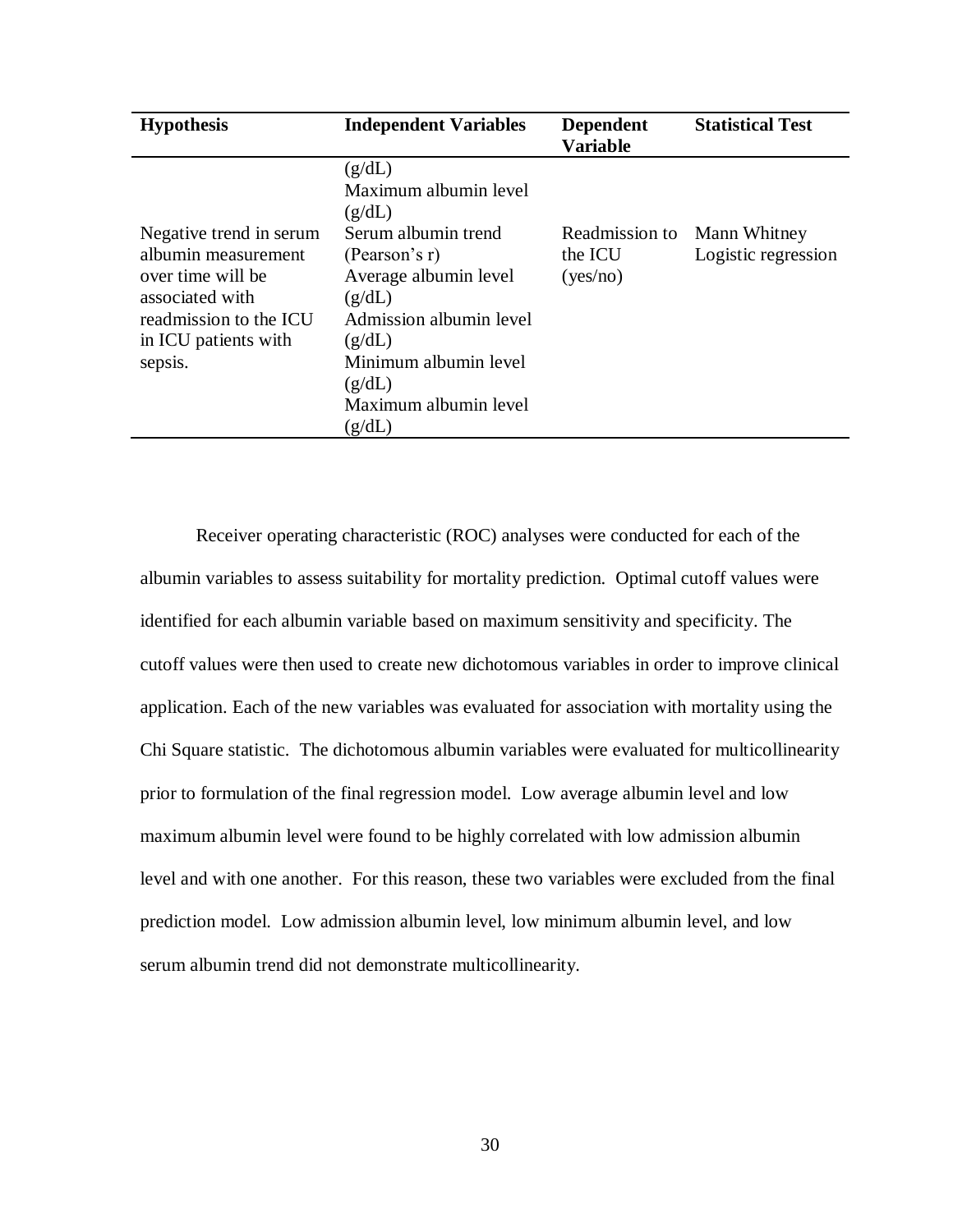# CHAPTER 4

# RESULTS

One hundred twenty-two of the 577 subjects in the final sample population did not survive (21.1%), which is consistent with national data cited in Chapter 1. Sample population demographic characteristics are described in Table 9. The subjects ranged in age from 19 to 98 years, split nearly even on the gender line. The racial background of the sample population was consistent with the makeup of the community population as reported by the institution to the PI.

| Table 7. Balliple Characteristics.  |                           |  |
|-------------------------------------|---------------------------|--|
| Characteristic                      | Mean $(SD)$ or $n$ $(\%)$ |  |
| Age (years)                         | 65.6 (15.09)              |  |
| Gender                              |                           |  |
| Male                                | 286 (49.6%)               |  |
| Female                              | 291 (50.4%)               |  |
| Race                                |                           |  |
| White                               | 539 (93.4%)               |  |
| <b>Black or African American</b>    | $15(2.6\%)$               |  |
| Latin American                      | $4(0.7\%)$                |  |
| American Indian/Alaska Native       | $3(0.5\%)$                |  |
| Asian                               | $1(0.2\%)$                |  |
| Other                               | $12(2.1\%)$               |  |
| Patient declined                    | $3(0.5\%)$                |  |
| Ethnicity                           |                           |  |
| Hispanic/Latino                     | 13(2.3%)                  |  |
| Non-Hispanic/Latino                 | 561 (97.2%)               |  |
| Declined                            | $3(0.5\%)$                |  |
| Payor                               |                           |  |
| Commercial insurance                | 115 (19.9%)               |  |
| Medicare                            | 278 (48.2%)               |  |
| Medicaid                            | 67(11.6%)                 |  |
| Accountable Care Organization (ACO) | 90 (15.6%)                |  |
| Medicaid pending                    | $4 (< 1\%)$               |  |

**Table 9. Sample Characteristics.**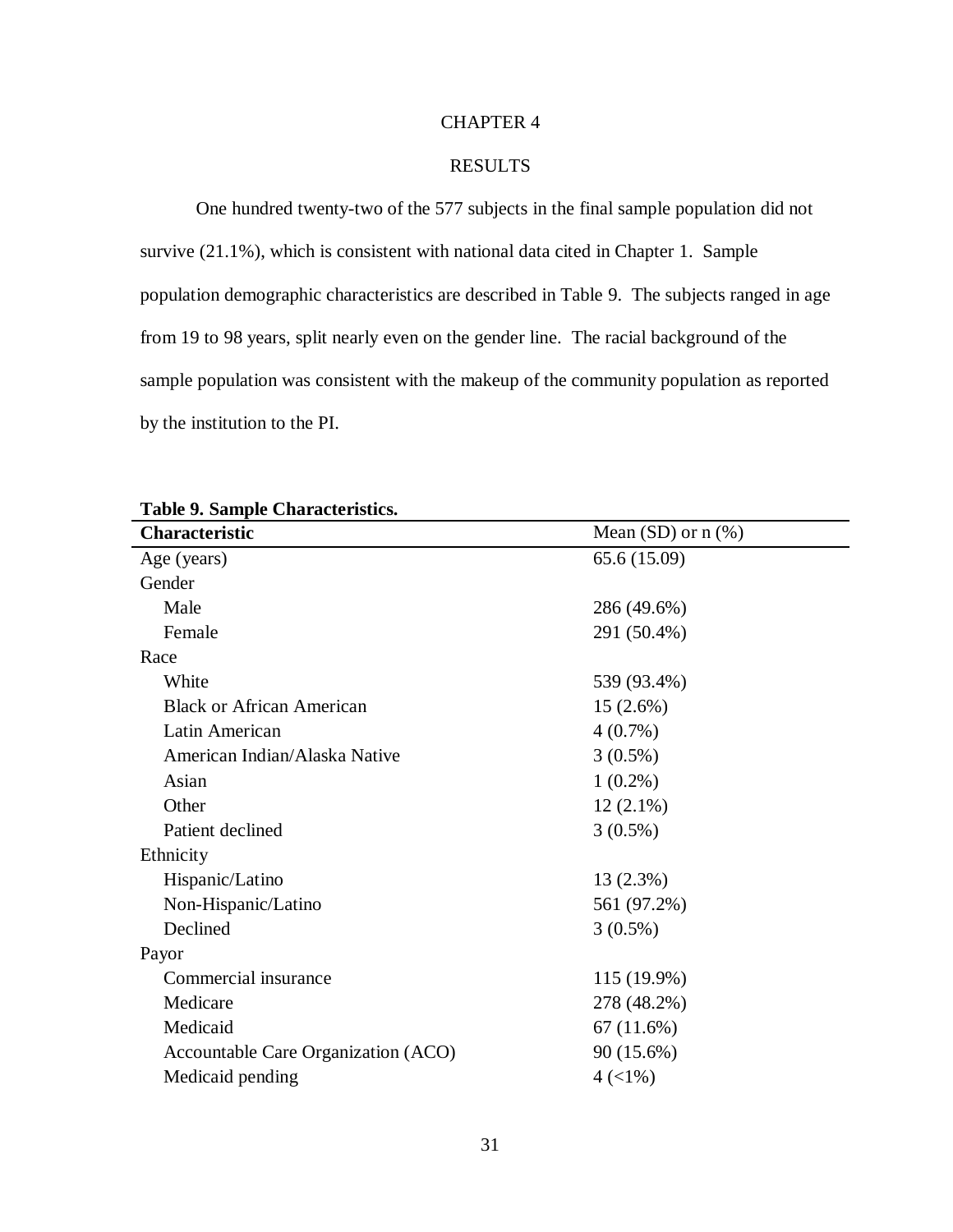| Characteristic                                   | Mean $(SD)$ or $n$ $%$ )       |
|--------------------------------------------------|--------------------------------|
| Self-Pay                                         | 22 (3.8%)                      |
| Missing data                                     | $1 (< 1\%)$                    |
| Primary admitting diagnosis                      |                                |
| Streptococcal sepsis                             | $15(2.6\%)$                    |
| Sepsis due to staphylococcus                     | $3 \left( \frac{1}{6} \right)$ |
| Sepsis due to MSSA                               | $17(2.9\%)$                    |
| Sepsis due to MRSA                               | $30(5.2\%)$                    |
| Sepsis due to Streptococcus pneumoniae           | $8(1.4\%)$                     |
| Sepsis due to anaerobes                          | $2(<1\%)$                      |
| Sepsis due to unspecified gram-negative organism | $12(2.1\%)$                    |
| Sepsis due to Eschericia coli                    | $37(6.4\%)$                    |
| Sepsis due to pseudomonas                        | $4 (< 1\%)$                    |
| Sepsis due to serratia                           | $5(1\%)$                       |
| Other gram-negative sepsis                       | $6(1.0\%)$                     |
| Other specified sepsis                           | $11(1.9\%)$                    |
| Sepsis, unspecified organism                     | 420 (72.8%)                    |
| Sepsis due to enterococcus                       | $3 \left( \frac{1}{6} \right)$ |
| Sepsis due to candida                            | $1(1\%)$                       |
| Severe sepsis with septic shock                  | $3 \left( \frac{1}{6} \right)$ |

Note: Abbreviations were used for methicillin resistant Staphylococcus aureus (MRSA) and methicillin-sensitive Staphylococcus aureus (MSSA).

Subjects averaged 5.7 serum albumin measurements. The minimum number of measurements for individuals was 3 and the maximum was 42. The measures ranged in value from 0.7 mg/dL to 4.5 mg/dL.

# **Research Question 1**

What is the relationship between trend of serum albumin measurement over time and

mortality in adult patients admitted to the ICU with sepsis? Each of the albumin predictor

variables was found to have a significant association with the mortality on the univariate

analysis and these results are described in Table 10. The serum albumin trend was more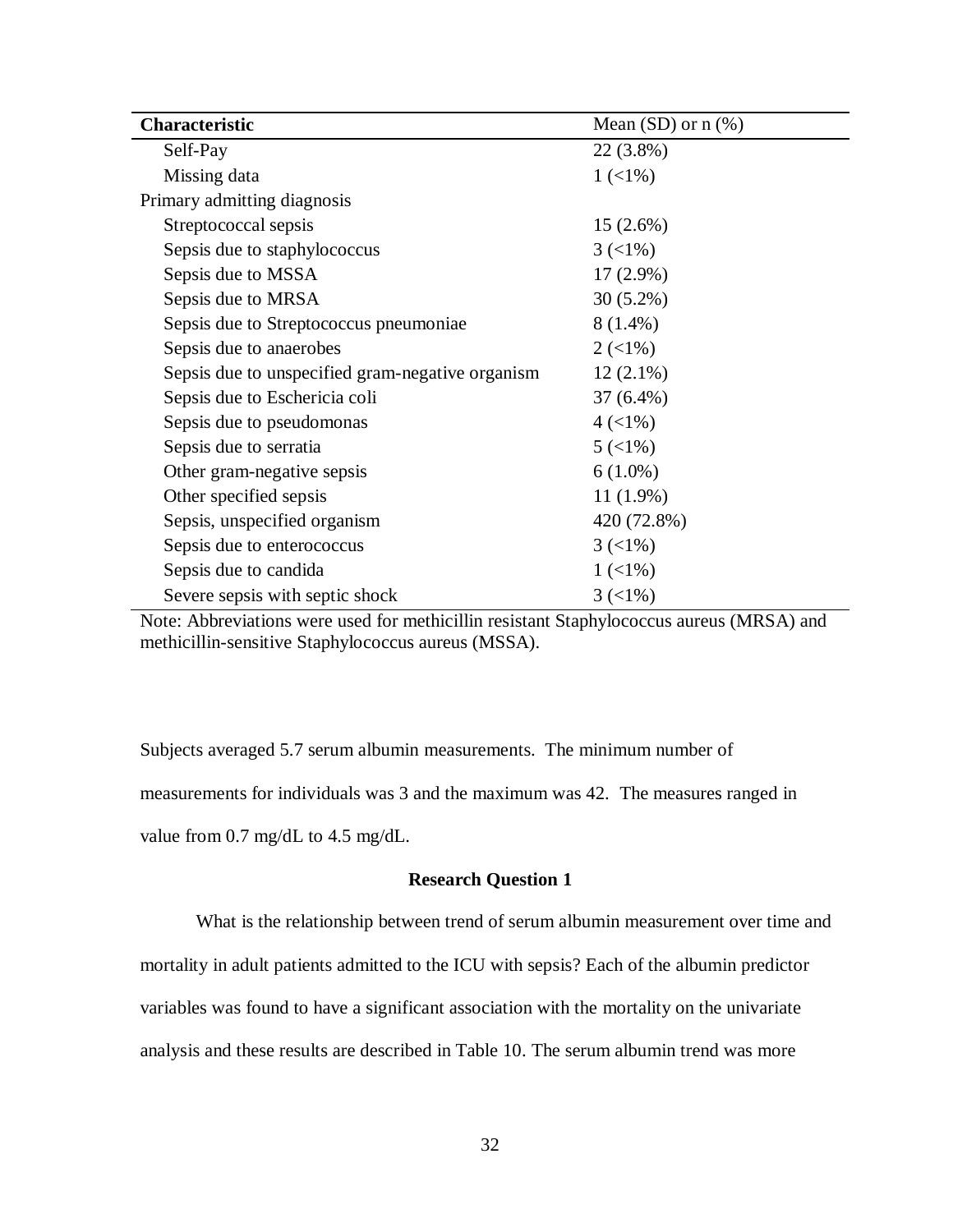negative and the individual albumin measures were higher in patients who survived versus

those who did not.

| Table 10. Univariate Analysis of Factors Associated with Mortality. |                          |           |      |  |  |  |
|---------------------------------------------------------------------|--------------------------|-----------|------|--|--|--|
| <b>Variable</b>                                                     | <b>Died</b><br>$(n=122)$ | p value   |      |  |  |  |
| Serum albumin trend (Pearson's r)                                   | $(n=455)$<br>$-.6773$    | $-0.7967$ | .000 |  |  |  |
| Average albumin level $(g/dL)$                                      | 2.3                      | 2.1       | .000 |  |  |  |
| Maximum albumin level $(g/dL)$                                      | 2.8                      | 2.7       | .000 |  |  |  |
| Admission albumin level $(g/dL)$                                    | 2.8                      | 2.65      | .000 |  |  |  |
| Minimum albumin level $(g/dL)$                                      | 2.0                      | 1.8       | .000 |  |  |  |

Note: values expressed as median

Each of the albumin variables was a significant independent predictor of mortality using binary logistic regression and these results are available in Table 11. A strong negative trend in albumin over time decreased the chance of living. For each one unit increase in admission serum albumin level, the odds of living increased 100%. An increase of one unit in minimum (lowest) serum albumin resulted in a 150% increase in the odds of living.

**Table 11. Results of Logistic Regression for Mortality.**

| Tuble 11. Rebuild of Euglidge Regional for Hadriancy. |      |      |            |         |
|-------------------------------------------------------|------|------|------------|---------|
| <b>Variable</b>                                       |      | SE.  | Odds ratio | p value |
| Serum albumin trend (Pearson's r)                     | .458 | .232 | 1.6        | .048    |
| Average albumin level $(g/dL)$                        | .876 | .225 | 2.4        | .000    |
| Maximum albumin level $(g/dL)$                        | .787 | .181 | 2.2        | .000    |
| Admission albumin level $(g/dL)$                      |      | .174 | 2.0        | .000    |
| Minimum albumin level $(g/dL)$                        | .716 | .237 | 2.5        | .000    |
|                                                       | .934 |      |            |         |
|                                                       |      |      |            |         |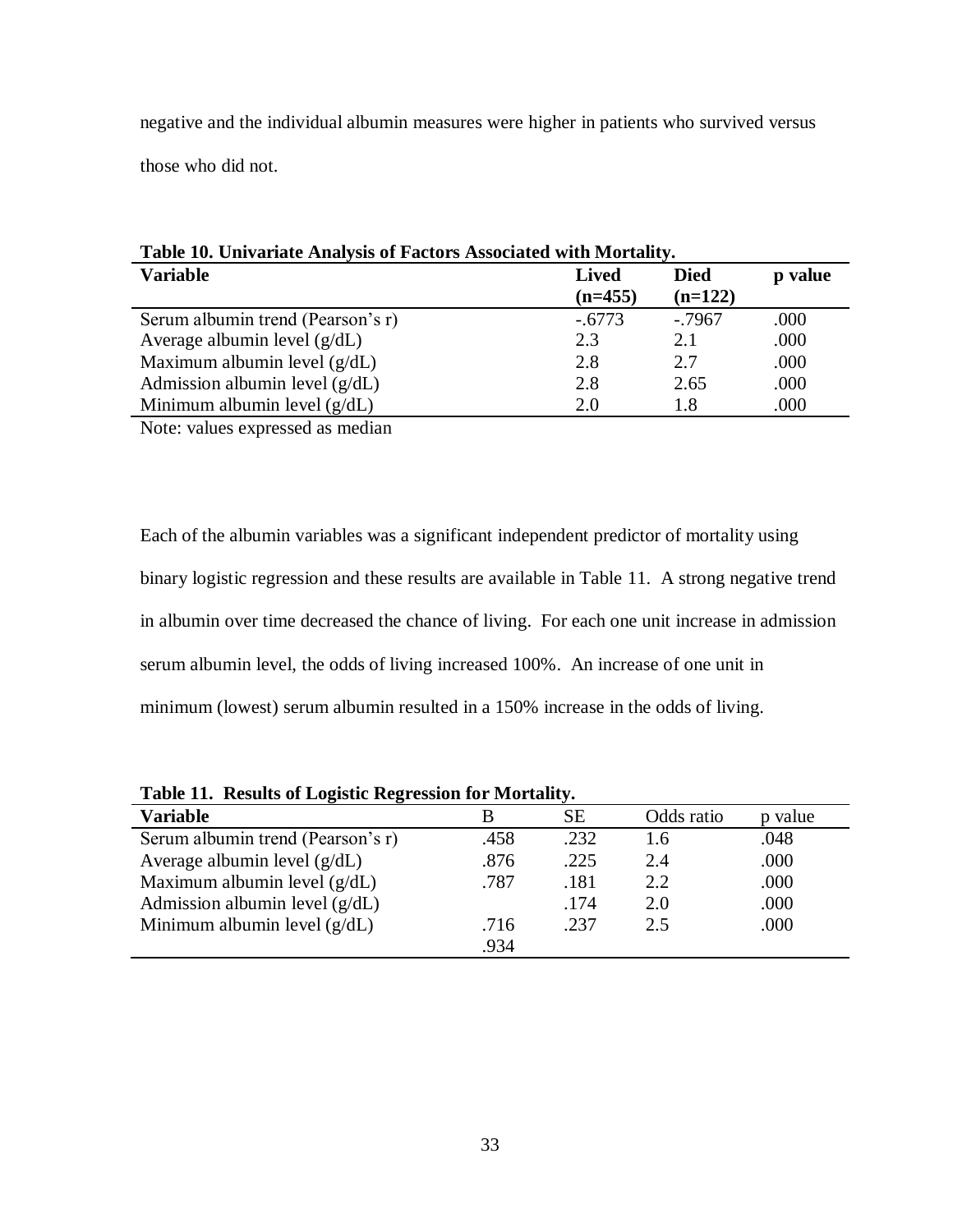The results of the ROC analysis are shown in Table 12. Values for the area under the curve (AUC) for each albumin variable were similar in the ability to predict mortality and each measure was significant with a high degree of sensitivity and specificity. In particular, minimum albumin level and serum albumin trend were highly specific for the prediction of mortality with sensitivity of .89 and .82 respectively.

|                               | 0<br><b>Serum</b><br>albumin | Average<br>albumin | <b>Maximum</b><br>albumin | <b>Admission</b><br>albumin | <b>Minimum</b><br>albumin |
|-------------------------------|------------------------------|--------------------|---------------------------|-----------------------------|---------------------------|
|                               | trend                        | level              | level                     | level                       | level                     |
| Area under the curve<br>(AUC) | .610                         | .609               | .610                      | .605                        | .616                      |
| p value                       | .000                         | .000               | .000                      | .000                        | .000                      |
| 95% Confidence<br>Interval    | .550-.669                    | $.552 - .667$      | $.552 - .668$             | $.548 - .643$               | .559-.673                 |
| Optimal cut point             | $-.91$                       | 1.95               | 2.45                      | 2.45                        | 1.45                      |
| Sensitivity                   | .82                          | .77                | .76                       | .72                         | .89                       |
| Specificity                   | .64                          | .58                | .57                       | .57                         | .71                       |

**Table 12. Receiver Operating Characteristic Analysis**.

The optimal cut point was used to dichotomize each of the albumin measures. The new

dichotomous predictor variables are described in Table 13.

**Table 13. Dichotomous Predictor Variables.**

| $\sim$ 0.000 $\sim$ 0.000 $\sim$ 0.000 $\sim$ 0.000 $\sim$ 0.000 $\sim$ 0.000 $\sim$ 0.000 $\sim$ |                            |             |
|---------------------------------------------------------------------------------------------------|----------------------------|-------------|
| <b>Variable</b>                                                                                   | <b>Variable definition</b> | n(%)        |
| Low serum albumin trend                                                                           | $\leq -0.91$               | 126 (21.8%) |
| Low average albumin level                                                                         | $\leq$ 1.95 mg/dL          | 155 (26.9%) |
| Low maximum albumin level                                                                         | $\leq$ 2.45 mg/dL          | 161 (27.9%) |
| Low admission albumin level                                                                       | $\leq$ 2.45 mg/dL          | 178 (30.8%) |
| Low minimum albumin level                                                                         | $\leq$ 1.45 mg/dL          | 85 (14.7%)  |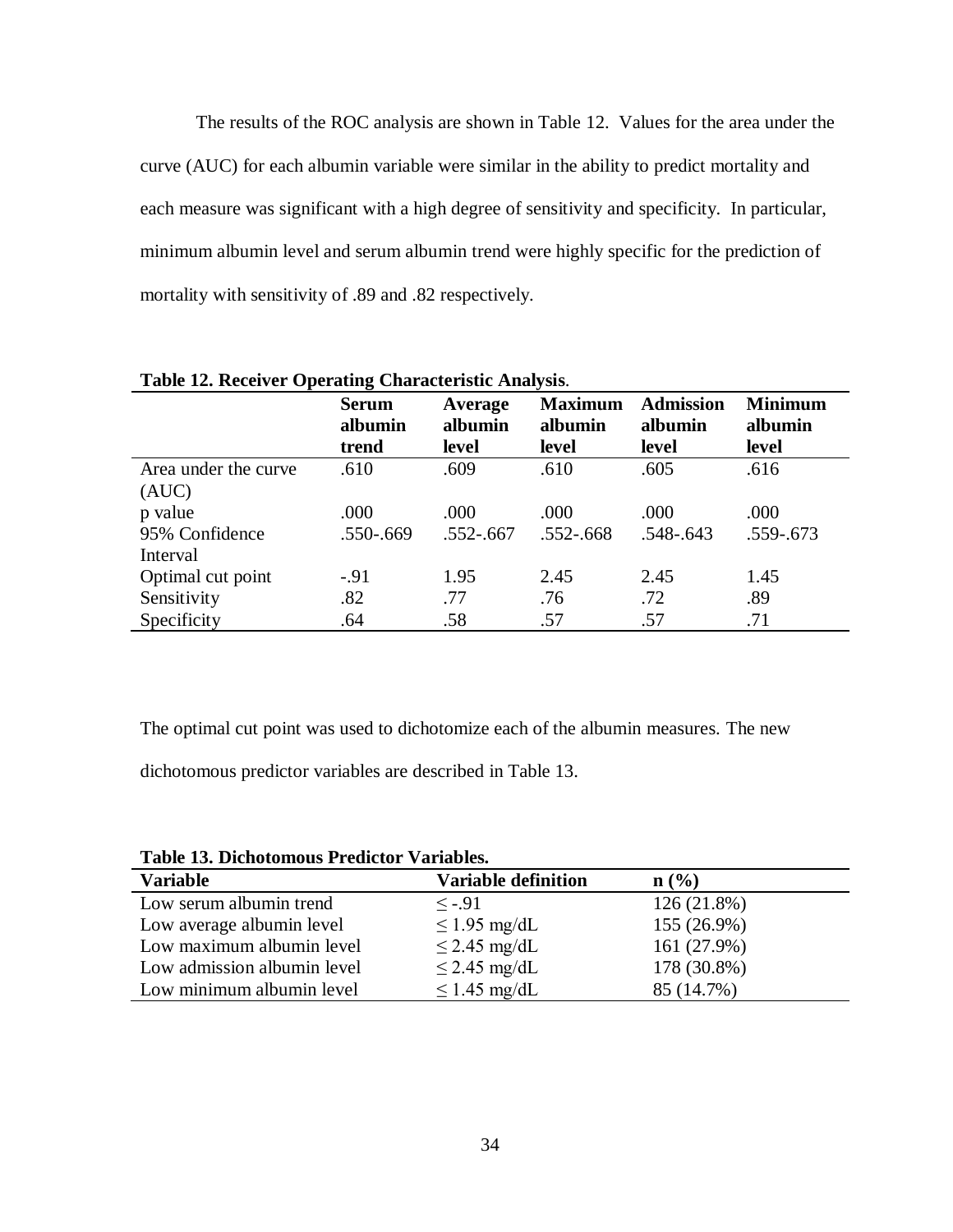Demographic variables were evaluated as possible covariates using univariate analysis. Age was the only demographic variable that showed a significant association with mortality  $(p=0.00; r=-1.19; U=20115)$ . The median age for those who expired was 74 versus 65 for those who survived. The final model was determined to be the best fit by considering p values and  $\mathbb{R}^2$  estimates after excluding average albumin and maximum albumin for multicollinearity. Three predictor variables (low serum albumin trend, low admission albumin level, and low minimum albumin level) significantly predicted mortality while controlling for age. The model was significant ( $\chi$ 2=66.665, df=4, N=577, p=.000). The pseudo  $R^2$  estimates indicate that between 10-17% of the variance in mortality can be predicted by the combination of variables. Each of the predictor variables were unique significant predictors of mortality.

### **Research Question 2**

What is the relationship between trend of serum albumin measurement over time and hospital length of stay in adult patients admitted to the ICU with sepsis? The mean hospital length of stay (LOS) was 10.2 days. The serum albumin trend, average albumin, and minimum albumin level showed significant correlations with length of stay. The results of the Pearson's correlation for LOS are shown in Table 14. Serum albumin trend was positively correlated with LOS. Average and minimum albumin level were negatively correlated with LOS, indicating that as these values decrease the length of stay increases.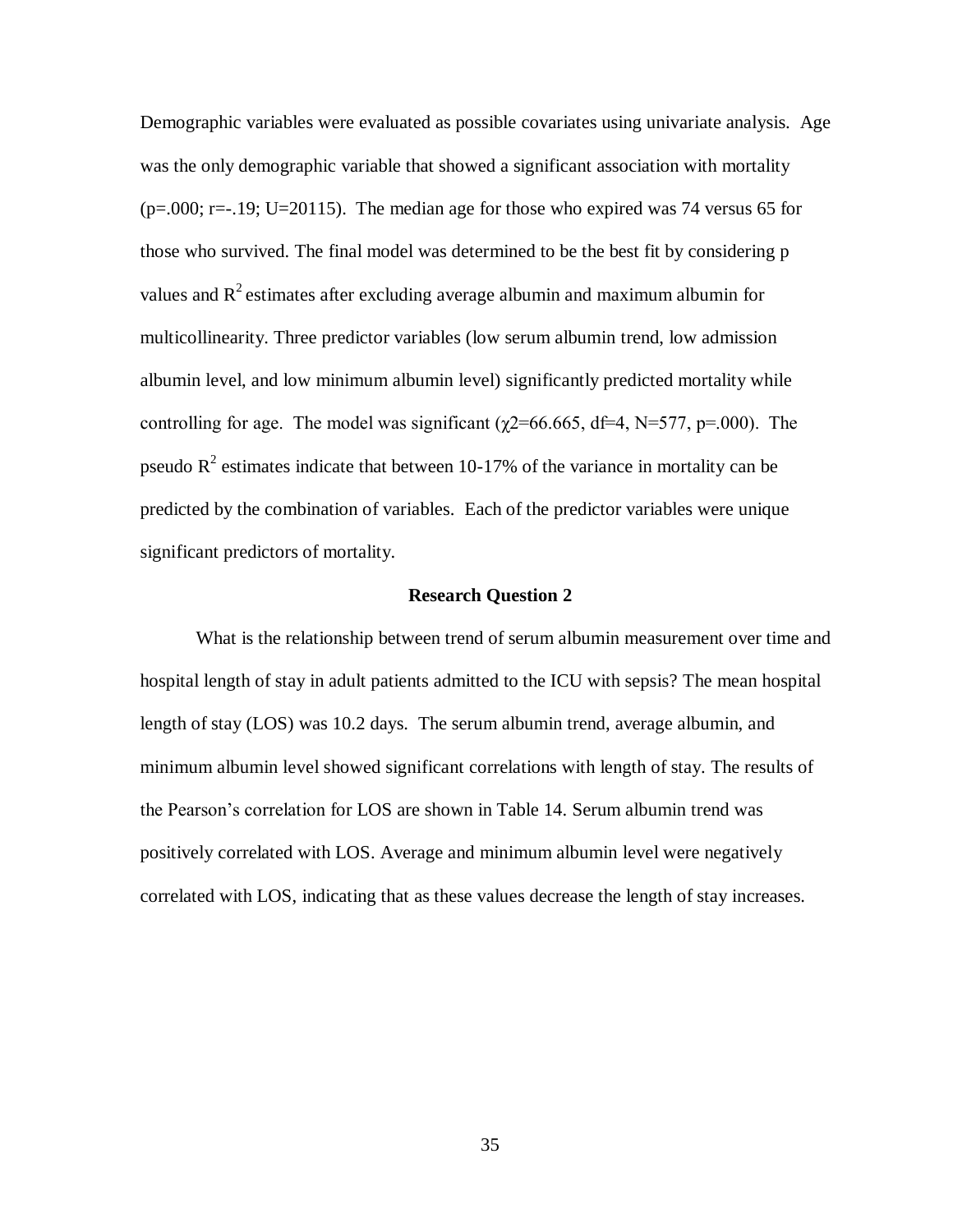| radio r il romano di romodi o correlation for EOD. |            |                |                |                |                  |                |
|----------------------------------------------------|------------|----------------|----------------|----------------|------------------|----------------|
| <b>Variable</b>                                    | <b>LOS</b> | <b>Albumin</b> | Average        | <b>Maximum</b> | <b>Admission</b> | <b>Minimum</b> |
|                                                    |            | <b>Trend</b>   | <b>Albumin</b> | <b>Albumin</b> | <b>Albumin</b>   | <b>Albumin</b> |
| LOS                                                |            | $.322**$       | $-169**$       | $-.020$        | $-.073$          | $-.243**$      |
| <b>Albumin</b><br><b>Trend</b>                     |            |                | $-134**$       | $-.219**$      | $-.326**$        | $-.087*$       |
| Average<br><b>Albumin</b>                          |            |                |                | $.850**$       | $.830**$         | .936**         |
| <b>Maximum</b><br><b>Albumin</b>                   |            |                |                |                | .982**           | $.679**$       |
| <b>Admission</b><br><b>Albumin</b>                 |            |                |                |                |                  | $.666**$       |
| <b>Minimum</b><br><b>Albumin</b>                   |            |                |                |                |                  |                |

**Table 14. Results of Pearson's Correlation for LOS.**

Note: \*p<.05; \*\*p<.01; N=577

Linear regression was conducted to evaluate the predictive ability of each of the significantly correlated variables to LOS. The results of the simple linear regression models for LOS are shown in Table 15. Serum albumin trend, average albumin, and minimum albumin level were significant predictors of LOS.

|  | Table 15. Results of Linear Regression Models Predicting Length of Stay. |  |  |
|--|--------------------------------------------------------------------------|--|--|
|  |                                                                          |  |  |

| <b>Variable</b>                                     | H |                   |         | Constant R Square p value |      |
|-----------------------------------------------------|---|-------------------|---------|---------------------------|------|
| Serum albumin trend (Pearson's r) 66.46 4.271 12.45 |   |                   |         | .10                       | .000 |
| Average albumin level $(g/dL)$                      |   | 16.92 -2.33       | - 15.46 | -03                       | .000 |
| Minimum albumin level $(g/dL)$                      |   | 35.95 -3.51 17.02 |         | .06                       | .000 |
| $\mathbf{M}$ $\mathbf{M}$ $\mathbf{F}$              |   |                   |         |                           |      |

Note: N=577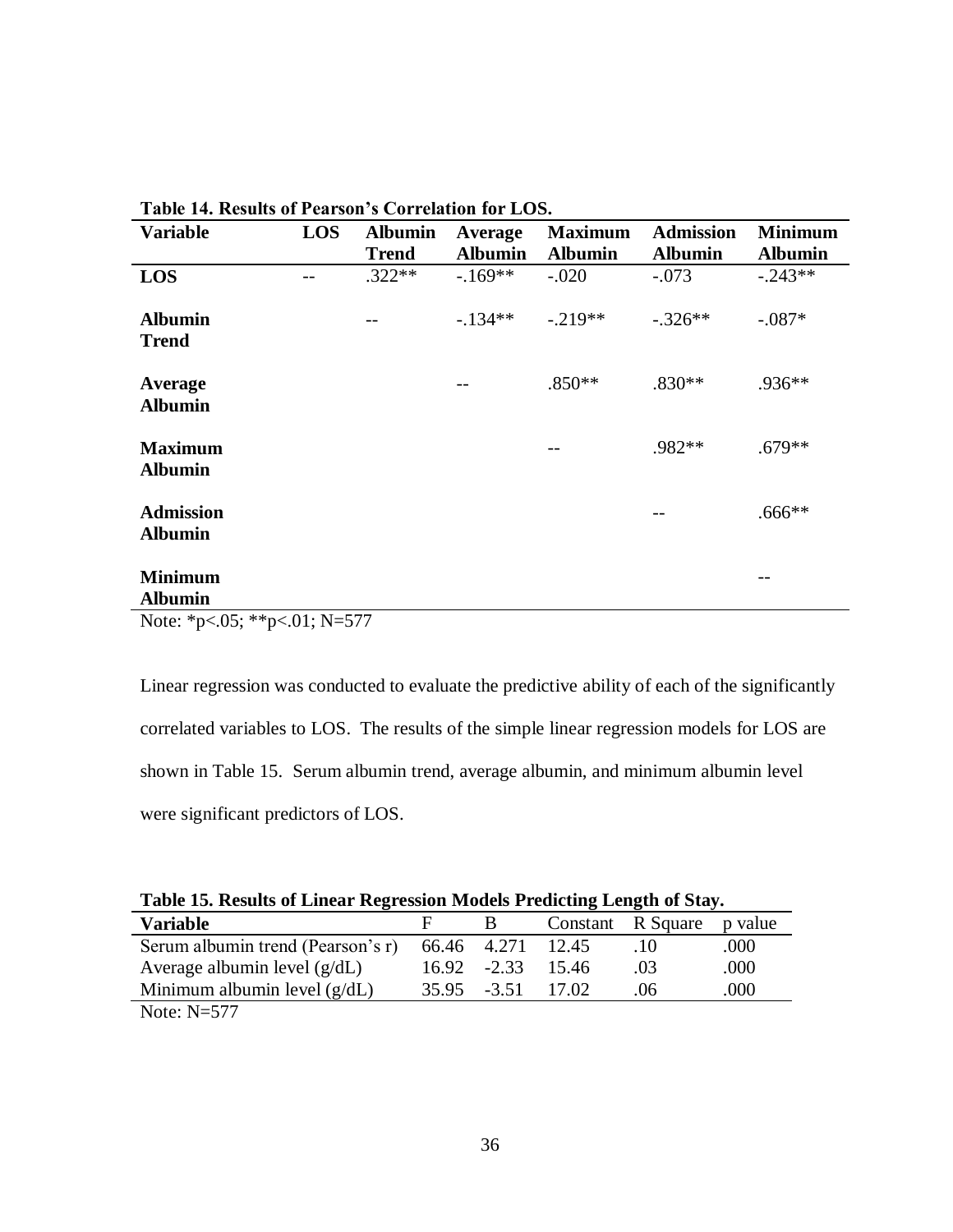Post hoc analysis revealed that mortality is a moderator of the relationship between serum albumin trend and LOS. The mean LOS for patients who died is 7.6 days as compared to 10.9 days for those who survived. The mean serum albumin trend for those who expired is - .61 versus -.51 for those who lived.

Due to the presence of multicollinearity between average albumin and the other predictors, it was not included in the multiple regression models. The combination of serum albumin trend and minimum albumin level significantly predicted length of stay (F=50.67; p=000), with a moderate effect size  $(R^2=1.15)$ . Evaluation of the relationship between mortality and serum albumin trend revealed a significant interaction effect between the two in the prediction of LOS ( $F=49.07$ ;  $p=.000$ ). For this reason, the interaction was included in the final regression model. The best model was selected based on significance and R square estimates. The combination of serum albumin trend, minimum albumin level, mortality, and the interaction term was significant for the prediction of LOS (F=36.943; p=.000;  $R^2$ =.205). The final prediction model is  $LOS = 9.925 + (-1.071)(albumin trend) + (-3.562)(minimum)$ albumin)  $+ 5.130$ (mortality)  $+ 2.729$ (interaction).

#### **Research Question 3**

What is the relationship between trend of serum albumin measurement over time and ICU length of stay in adult patients admitted to the ICU with sepsis? The mean ICU LOS was 4.16 days. Serum albumin trend, average albumin, and minimum albumin level showed significant correlations with ICU LOS. The results of the Pearson's correlation for ICU LOS are shown in Table 16. Serum albumin trend was positively correlated with ICU LOS. Average and minimum albumin level were negatively correlated with ICU LOS, indicating that as these values decrease the length of stay increases.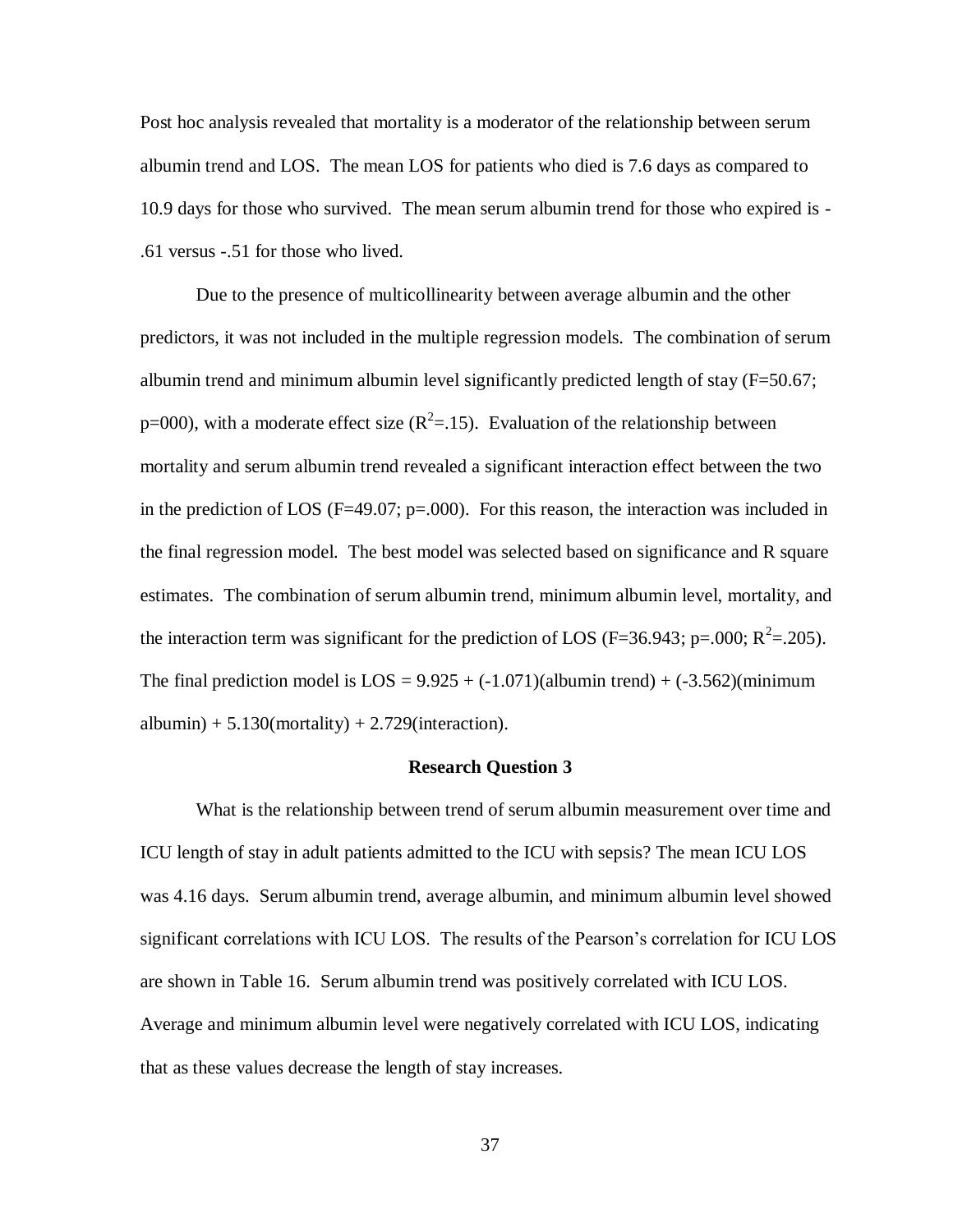| <b>Variable</b>                    | ICU | <b>Albumin</b> | Average        | <b>Maximum</b> | <b>Admission</b> | <b>Minimum</b> |
|------------------------------------|-----|----------------|----------------|----------------|------------------|----------------|
|                                    | LOS | <b>Trend</b>   | <b>Albumin</b> | <b>Albumin</b> | <b>Albumin</b>   | <b>Albumin</b> |
| <b>ICU LOS</b>                     | --  | $.116**$       | $-.188**$      | $-.006$        | $-.002$          | $-.242**$      |
| <b>Albumin</b><br><b>Trend</b>     |     |                | $-134**$       | $-.219**$      | $-.326**$        | $-.087*$       |
| Average<br><b>Albumin</b>          |     |                | --             | $.850**$       | $.830**$         | $.936**$       |
| <b>Maximum</b><br><b>Albumin</b>   |     |                |                |                | .982**           | $.679**$       |
| <b>Admission</b><br><b>Albumin</b> |     |                |                |                |                  | $.666**$       |
| <b>Minimum</b><br><b>Albumin</b>   |     |                |                |                |                  |                |

**Table 16. Results of Pearson's Correlation for ICU LOS.**

Note: \*p<.05; \*\*p<.01; N=577

Linear regression was conducted to evaluate the predictive ability of each of the significantly correlated variables to ICU LOS. The results of the simple linear regression models for ICU LOS are shown in Table 17. Serum albumin trend, average albumin, and minimum albumin level were significant predictors of ICU LOS.

|  | Table 17. Results of Linear Regression Models Predicting ICU LOS. |  |  |
|--|-------------------------------------------------------------------|--|--|
|  |                                                                   |  |  |

| <b>Variable</b>                   |      |             |        | Constant R Square p value |      |  |
|-----------------------------------|------|-------------|--------|---------------------------|------|--|
| Serum albumin trend (Pearson's r) | 7.82 | 0.856 4.616 |        | .013                      | .005 |  |
| Average albumin level $(g/dL)$    |      | 21.18 -1.45 | 7.43   | .036                      | .000 |  |
| Minimum albumin level $(g/dL)$    |      | 35.81 -1.95 | - 7.96 | .059                      | .000 |  |
| $N_{\text{max}} N$ $577$          |      |             |        |                           |      |  |

Note: N=577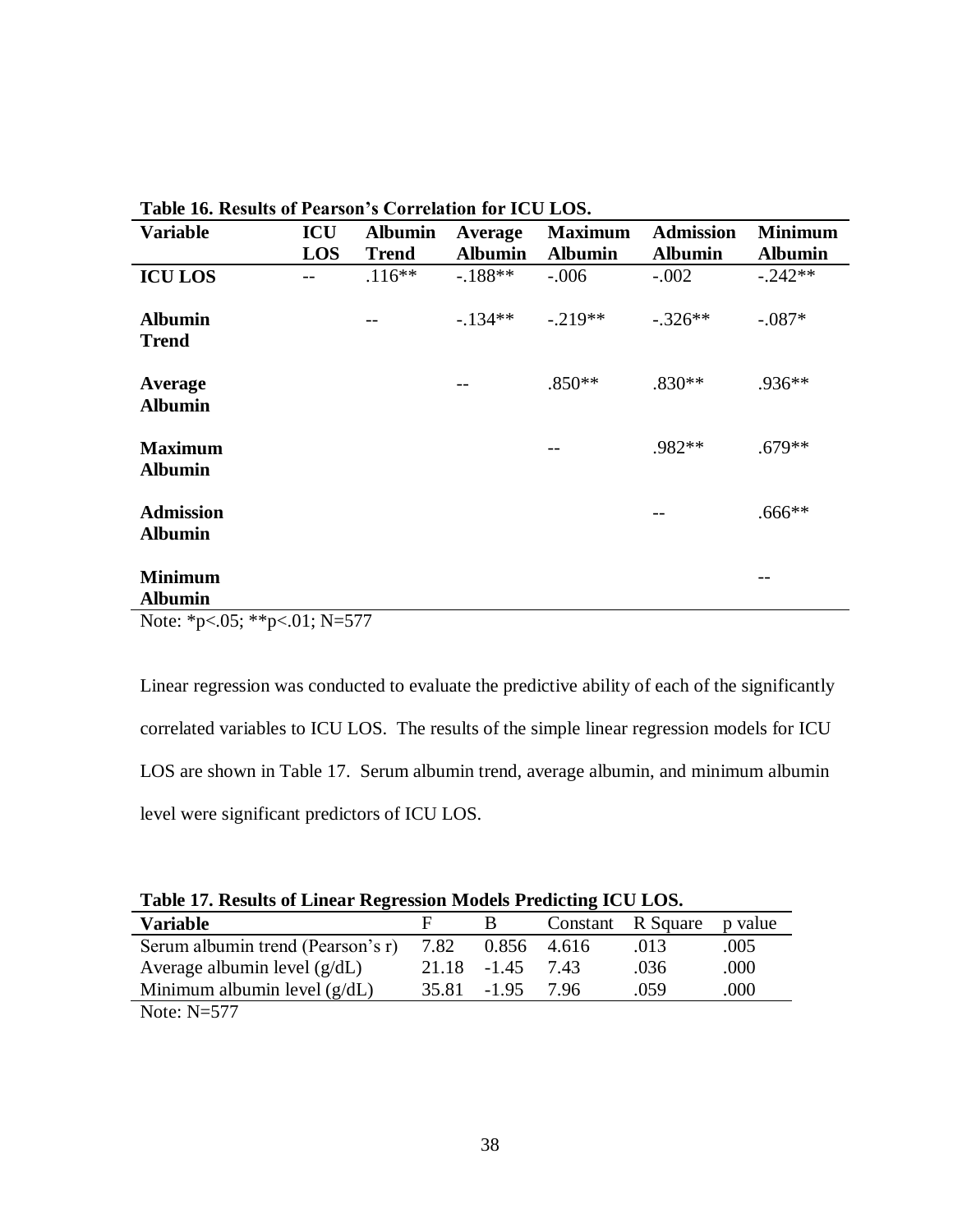There was not a significant difference in ICU LOS between those who survived and those who did not  $(p=.270)$ . The ICU LOS for those who did not survive was 4.49 days versus 4.08 days for those who survived. Therefore, mortality was not a significant moderator of the relationship between ICU LOS and serum albumin trend and there was no significant interaction effect (p=.247).

Due to multicollinearity with other predictor variables, average albumin level was not used in the multiple regression. The best model was selected using level of significance and R squared estimates. The combination of serum albumin trend and minimum albumin level significantly predicted ICU LOS ( $F=20.84$ ;  $p=.000$ ), with a small to medium effect size  $(R^2 = .068)$ . The final prediction model is ICU LOS = 8.201 + (0.706)(albumin trend) + (-1.881)(minimum albumin).

#### **Research Question 4**

What is the relationship between trend of serum albumin measurement over time and ventilator days in adult patients admitted to the ICU with sepsis? A total of 205 subjects were on the ventilator at any time during the hospitalization. The mean number of ventilator days for these subjects was 4.18 days. Minimum albumin level was the only predictor variable that had a significant correlation with ventilator days ( $r = -0.144$ ;  $p = .039$ ). Minimum albumin level was a significant predictor of ventilator days in the linear regression (F=4.3; p=.039), with a small effect size  $(R^2 = 0.021)$ . There were no significant covariates identified in this relationship. The final prediction model is ventilator days  $= 6.54 + (-1.27)$ (minimum albumin level).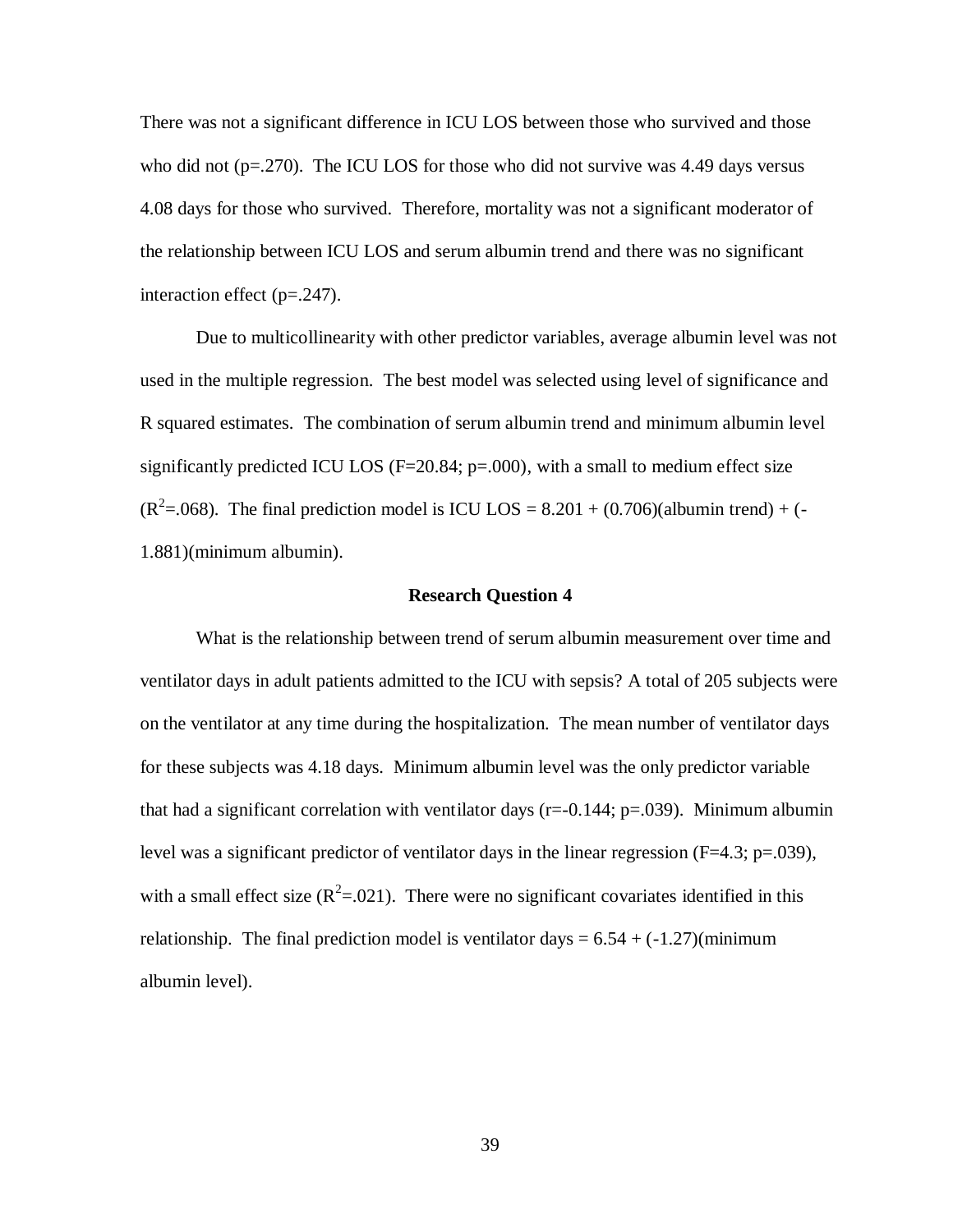# **Research Question 5**

What is the relationship between trend of serum albumin measurement over time and progression to a state of chronic critical illness in adult patients admitted to the ICU with sepsis? Eighty-one of the 577 subjects progressed to a state of chronic critical illness as defined by discharged to long-term acute care hospital or greater than 10 days on the ventilator. Average albumin, maximum albumin, and minimum albumin level showed a significant association with progression to a chronic state of critical illness on the univariate analysis and these results are shown in Table 18.

| Table 18. Univariate Analysis of Factors Associated with Chronic Critical Illness. |                             |                              |         |  |  |
|------------------------------------------------------------------------------------|-----------------------------|------------------------------|---------|--|--|
| <b>Variable</b>                                                                    | <b>Positive</b><br>$(n=81)$ | <b>Negative</b><br>$(n=496)$ | p value |  |  |
| Average albumin level $(g/dL)$                                                     | 1.98                        | 2.3                          | .000    |  |  |
| Maximum albumin level $(g/dL)$                                                     | 2.6                         | 2.8                          | .047    |  |  |
| Minimum albumin level $(g/dL)$                                                     | 1.6                         | 2.0                          | .000    |  |  |

**Table 18. Univariate Analysis of Factors Associated with Chronic Critical Illness.**

Note: values expressed as median

Average and minimum albumin level were significant independent predictors of progression to a state of chronic critical illness using binary logistic regression and these results are available in Table 19. Lower average and minimum albumin levels increased the odds of progression to a state of chronic critical illness.

| Table 19. Results of Logistic Regression Models Predicting Chronic Critical Illness. |          |      |            |         |  |  |
|--------------------------------------------------------------------------------------|----------|------|------------|---------|--|--|
| <b>Variable</b>                                                                      |          |      | Odds ratio | p value |  |  |
| Average albumin level $(g/dL)$                                                       | $-1.105$ | -267 | .331       | .000    |  |  |
| Minimum albumin level $(g/dL)$                                                       | $-1.312$ | 287  | 269        | .000    |  |  |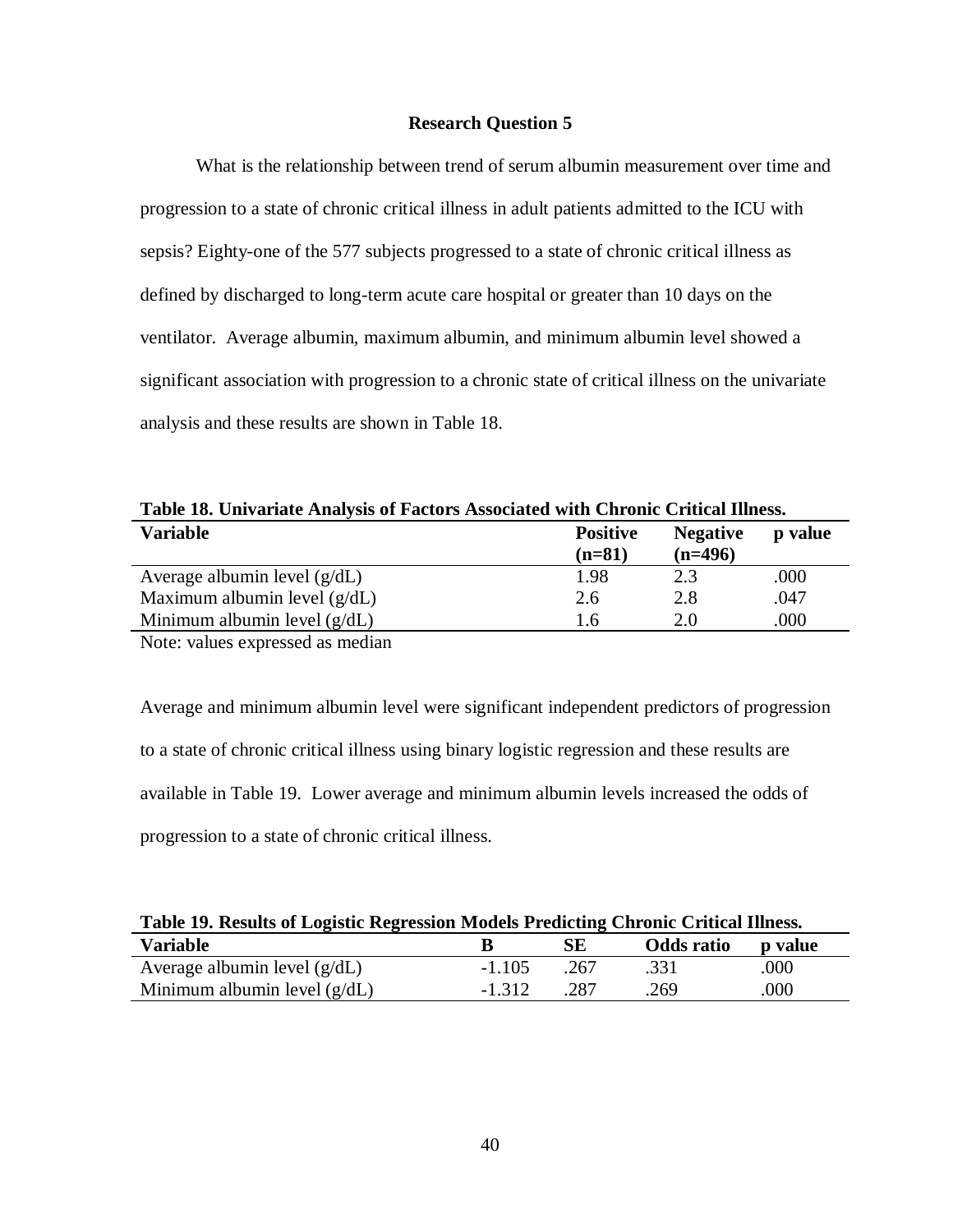Due to the presence of multicollinearity between average and minimum albumin level, these variables cannot be used simultaneously in a prediction model. Mortality was found to have an association with the dependent variable using Chi-Square analysis and was included as a covariate in the final prediction model ( $\chi^2$ =10.66; p=.001). Mortality rate for those who progressed to a state of chronic critical illness was 7.4% and was 23.4% for those who did not. Minimum albumin was identified as the best predictor of progression to a state of chronic critical illness while controlling for mortality ( $p=.000$ ). The pseudo  $R^2$  estimates indicate that between 7.1 and 12.8% of the variance in progression to a state of chronic critical illness can be predicted by minimum albumin level while controlling for mortality.

### **Research Question 6**

What is the relationship between trend of serum albumin measurement over time and use of vasopressors in adult patients admitted to the ICU with sepsis? Vasopressors were required in 404 subjects. Average, maximum, admission, and minimum albumin levels had significant associations with vasopressor use on the univariate analysis and the results are shown in Table 20. Lower albumin levels were seen in patients who required vasopressors.

| Table 20. Univariate Analysis of Pacture Associated with vasopressur Ose. |                              |                              |         |  |
|---------------------------------------------------------------------------|------------------------------|------------------------------|---------|--|
| <b>Variable</b>                                                           | <b>Positive</b><br>$(n=404)$ | <b>Negative</b><br>$(n=173)$ | p value |  |
| Average albumin level $(g/dL)$                                            | 2.18                         | 2.43                         | .000    |  |
| Maximum albumin level $(g/dL)$                                            | 2.7                          | 2.9                          | .000    |  |
| Admission albumin level $(g/dL)$                                          | 2.7                          | 2.9                          | .001    |  |
| Minimum albumin level $(g/dL)$                                            | 19                           | 2.1                          | .000    |  |
|                                                                           |                              |                              |         |  |

**Table 20. Univariate Analysis of Factors Associated with Vasopressor Use.**

Note: values expressed as median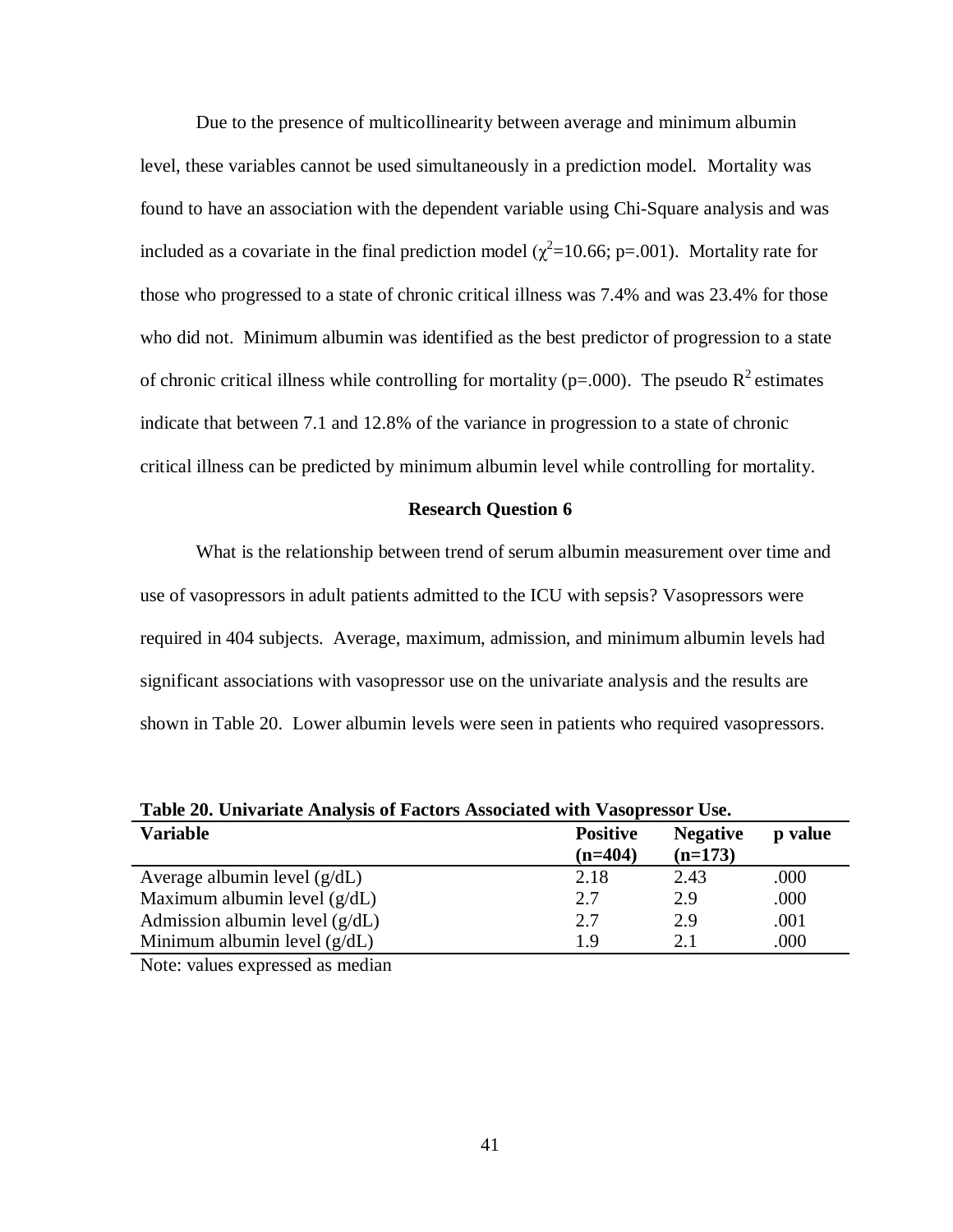Each of the associated albumin levels were significant independent predictors of vasopressor use in the binary logistic regression and these results are available in Table 21. Lower albumin levels increased the odds of vasopressor use.

**Table 21. Results of Logistic Regression Models Predicting Vasopressor Use.**

| <b>Variable</b>                  |          | SЕ   | Odds ratio | p value |
|----------------------------------|----------|------|------------|---------|
| Average albumin level $(g/dL)$   | $-1.085$ | .207 | .338       | .000    |
| Maximum albumin level $(g/dL)$   | $-0.632$ | .162 | .532       | .000    |
| Admission albumin level $(g/dL)$ | $-0.571$ | .156 | .565       | .000    |
| Minimum albumin level $(g/dL)$   | $-1.161$ | .216 | .313       | 000     |

Mortality was found to have an association with the dependent variable using Chi-Square analysis and was included as a covariate in the final prediction model ( $\chi^2$ =5.54; p=.019). Mortality for those who required vasopressors was 23.8% and 17.7% for those who did not. Minimum albumin was found to be the best predictor of vasopressor use while controlling for mortality (p=.000). The  $R^2$  estimates indicate that 5.6-8% of the variance in vasopressor use can be predicted by minimum albumin level while controlling for mortality.

### **Research Question 7**

What is the relationship between trend of serum albumin measurement over time and incidence of ICU delirium in adult patients admitted to the ICU with sepsis? A total of 62 subjects were coded as positive for ICU delirium as indicated by the CAM-ICU assessment. However, a large number of subjects had missing data relative to this variable  $(n=189)$ . None of the albumin variables had a significant association with ICU delirium on the univariate analysis. Therefore, no predictors were identified for this variable. However, a relationship was identified between mortality and ICU delirium on Chi-Square analysis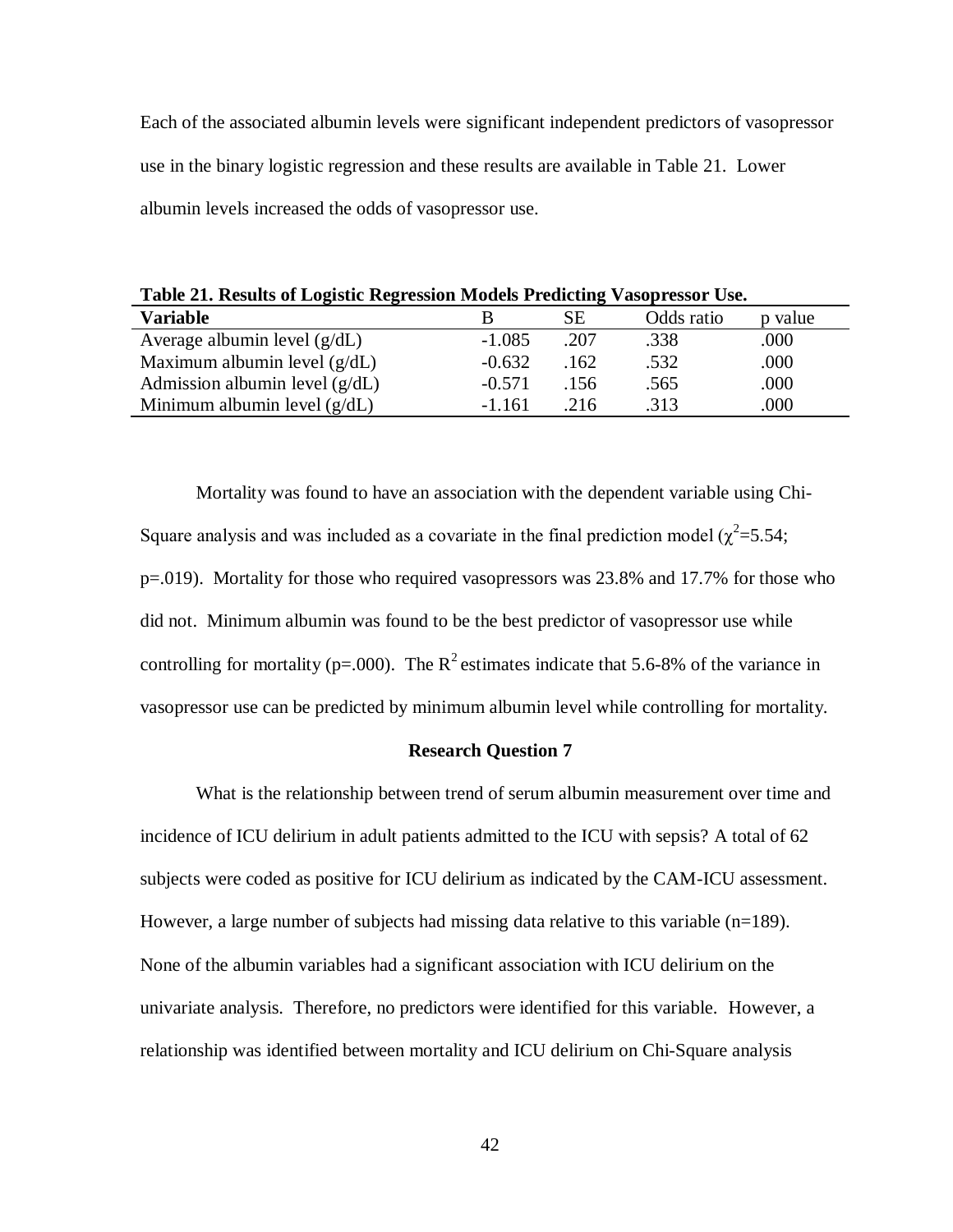$(\chi^2$ =6.936; p=.031). Subjects who were identified as positive for ICU delirium had a mortality rate of 33.9% while those who were negative experienced a 19% mortality rate.

### **Research Question 8**

What is the relationship between trend of serum albumin measurement over time and readmission to the ICU in adult patients admitted to the ICU with sepsis? A total of 70 subjects were readmitted to the ICU during the hospitalization. Average and minimum albumin level were found to have significant associations with ICU readmission on the univariate analysis and those results are in Table 22. Lower average and minimum albumin levels were associated with ICU readmission.

| Table 22. Univariate Analysis of Factors Associated with ICU Readmission. |                 |                  |         |  |  |
|---------------------------------------------------------------------------|-----------------|------------------|---------|--|--|
| Variable                                                                  | Yes<br>$(n=70)$ | No.<br>$(n=507)$ | p value |  |  |
| Average albumin level $(g/dL)$                                            | 2.04            | 2.28             | -017    |  |  |

1.7

2.0

.001

Minimum albumin level (g/dL) Note: values expressed as median

Average and minimum albumin levels were significant predictors of ICU readmission. The results of the logistic regression are in Table 23. Lower average and minimum albumin levels increased the odds of readmission to the ICU.

| Table 23. Results of Logistic Regression Models Predicting ICU Readmission. |          |      |            |         |  |  |
|-----------------------------------------------------------------------------|----------|------|------------|---------|--|--|
| <b>Variable</b>                                                             |          | SЕ   | Odds ratio | p value |  |  |
| Average albumin level $(g/dL)$                                              | $-0.662$ | -274 | .516       | .016    |  |  |
| Minimum albumin level $(g/dL)$                                              | $-0.994$ | -294 | 389        | .001    |  |  |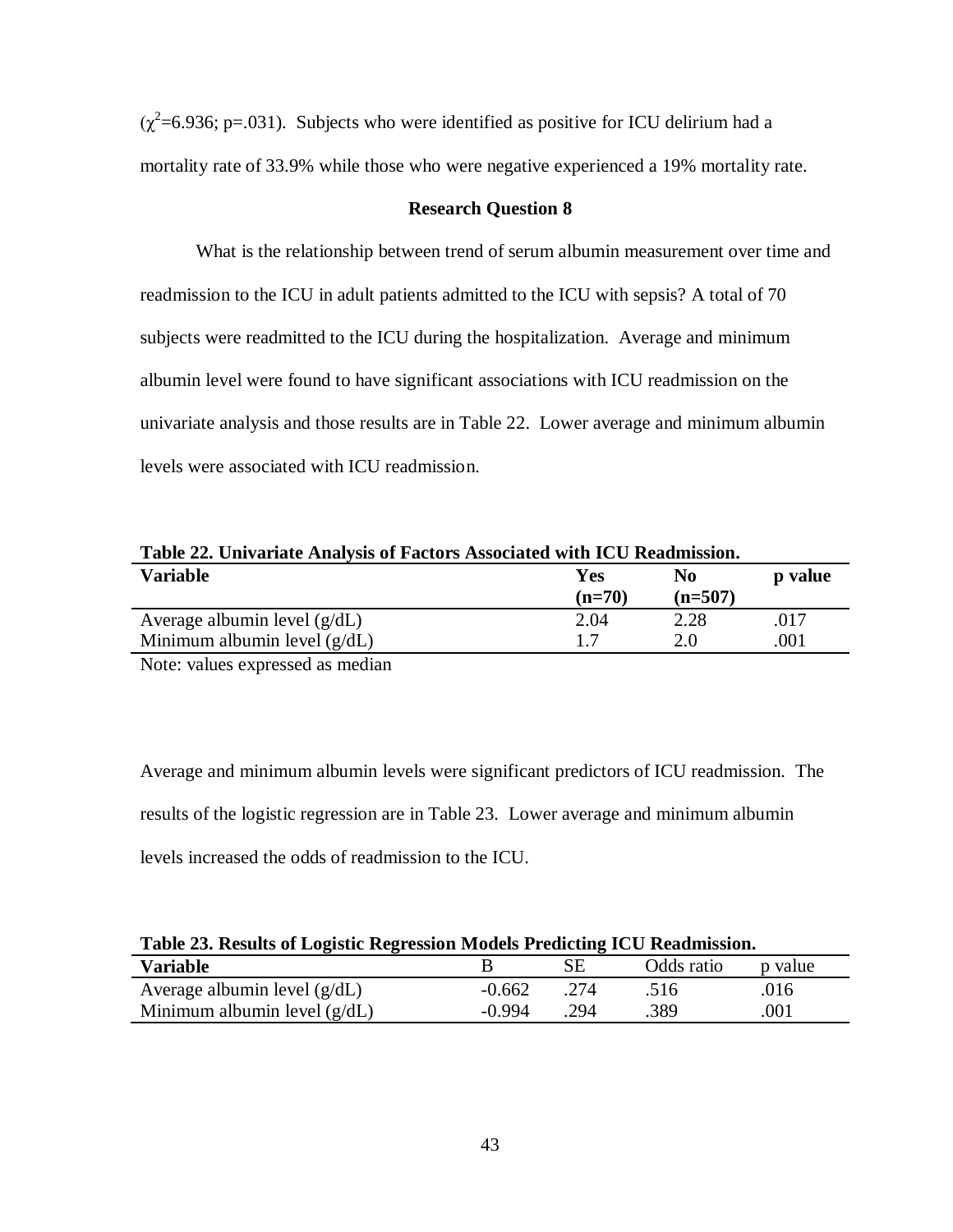Due to multicollinearity, average and minimum albumin cannot be used as predictors in the same logistic regression model. The best model was identified using significance and  $R<sup>2</sup>$  estimates. No significant covariates were identified. Mortality was not significantly different between those readmitted to the ICU versus those who were not. Minimum albumin was the best predictor of ICU readmission (p=.001), with pseudo  $R^2$  estimates indicating that 1.8-3.5% of the variance in ICU readmission can be predicted using minimum albumin levels.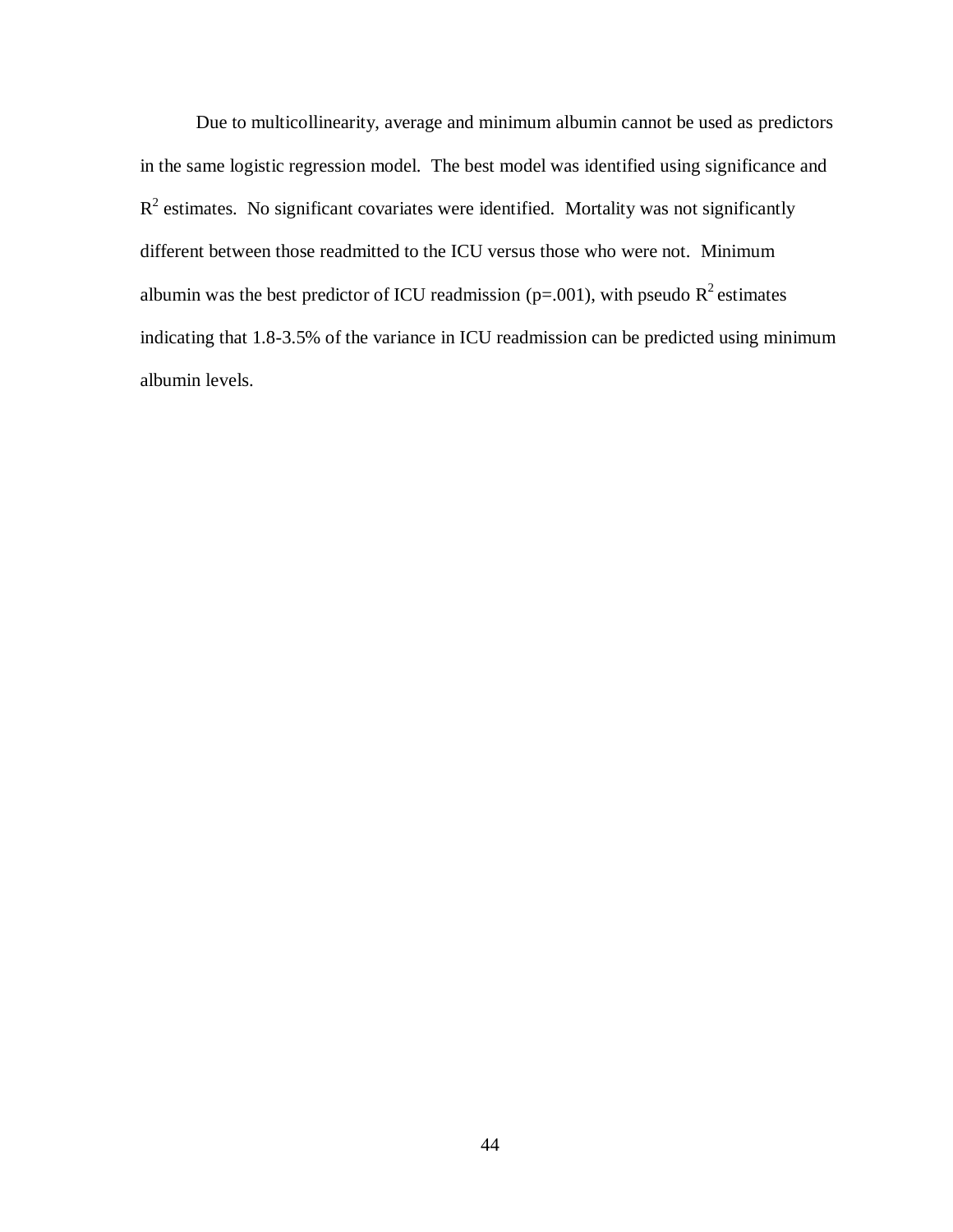### CHAPTER 5

### **DISCUSSION**

This research was inspired by a clinical observation in the course of critical care nursing practice. The review of literature revealed an association between admission levels of serum albumin and outcomes in a number of patient populations. Limiting the serum albumin measurement to those taken on admission neglects the frequent significant decreases observed in clinical practice. It was hypothesized that the trend of serum albumin over time would predict outcomes in ICU patients with sepsis. Admission serum albumin was confirmed as a predictor of mortality but not for other outcomes. Serum albumin trend and/or minimum albumin level demonstrated better predictive ability than admission serum albumin in other outcomes studied.

The observed decrease in serum albumin levels in sepsis may be associated with high levels of oxidative stress and capillary leak (Duran-Bedolla et al., 2014; Merlot et al., 2014), which is consistent with the dysregulated host response central to the pathophysiology of sepsis (Angus & van der Poll, 2013). Clinical severity scoring systems such as the Acute Physiology and Chronic Health Evaluation III (APACHE III) and the Sequential Organ Failure Assessment (SOFA) are reliable predictors of mortality in groups of patients but do not account for the dysfunctional host response in individuals. These scoring systems were not designed to predict outcomes in individuals (Sweeney et al., 2018; Vincent & Moreno, 2010). The validity of these tools can also vary based on the data collection methods and timing. The data collection process can be resource intensive and costly (Sadaka et al., 2017). Albumin is a low-cost, readily available measure (Lin et al., 2011) that has important clinical applications in predicting outcomes in individual patients with sepsis.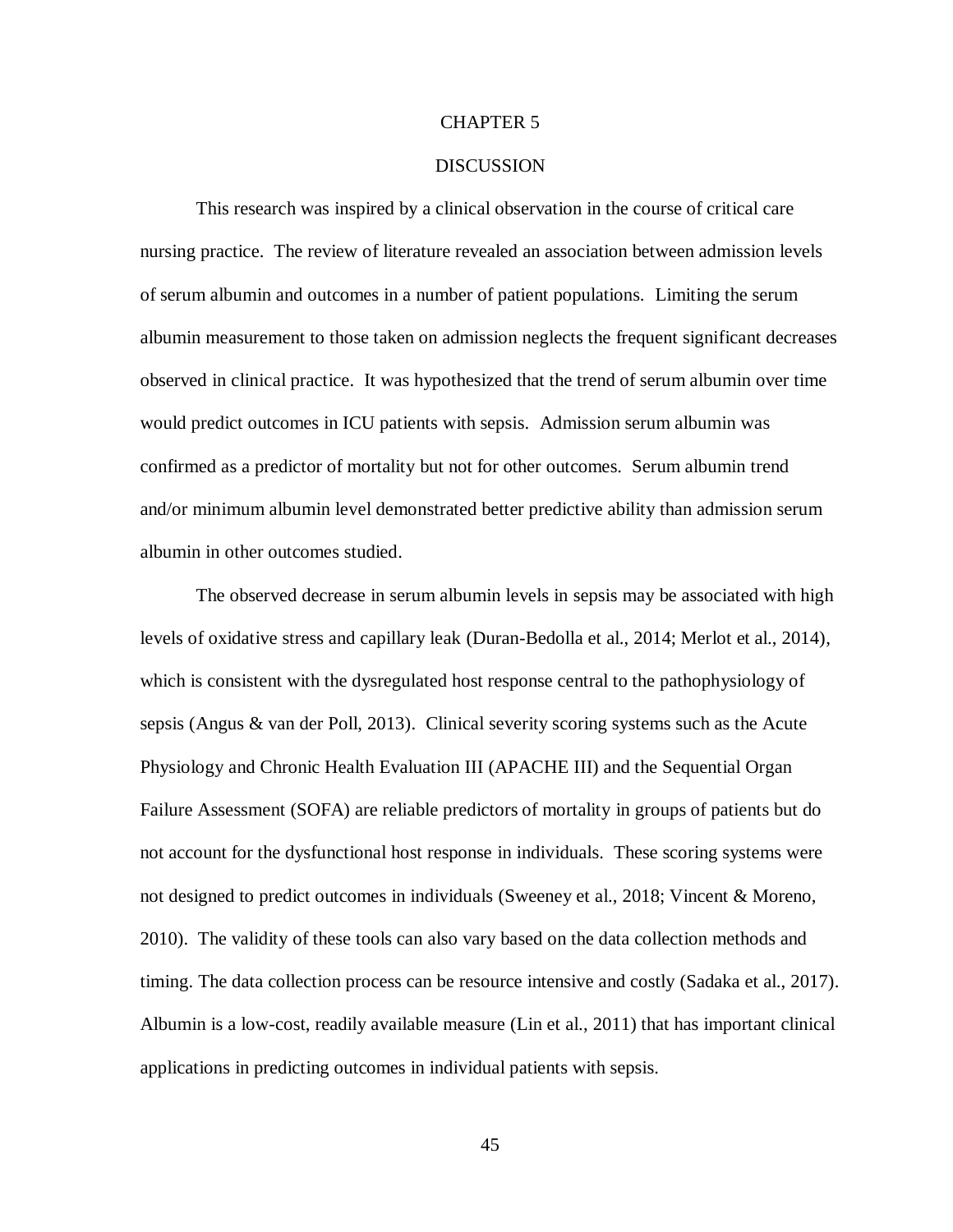### **Research Question 1**

What is the relationship between trend of serum albumin measurement over time and in-hospital mortality in adult patients admitted to the ICU with sepsis? The research hypothesis was supported by the results of the analysis, which revealed significant associations between mortality and serum albumin trend, average albumin, maximum albumin, admission albumin, and minimum albumin levels. In addition, each of these variables was a significant predictor of mortality using logistic regression. The variables were dichotomized according to the optimal cutoff values identified by the ROC analysis for improved clinical application. The cutoff for admission serum albumin identified by Yin, et al. (2016) of 2.92 g/dL did not demonstrate adequate sensitivity (.395) or specificity (.254) in this sample. However, the cutoff for admission albumin level was consistent with the value of 2.5 g/dL established by the Saline versus Albumin Fluid Evaluation Study Investigators (2006), who found a 1.3 increase in the odds of death in ICU patients with baseline albumin level below the cutoff.

Serum albumin trend, admission albumin, and minimum albumin measurement were unique significant independent predictors of mortality and the combination of variables, while controlling for age, had a moderate effect size using pseudo  $R^2$  estimates. Each of the predictor variables were unique significant predictors of mortality. The probability of living decreased significantly (70.6%) when there was a strong negative trend  $(\leq 0.91)$  in serum albumin level over time ( $p=0.000$ ). The probability of living decreased by 63.4% when admission serum albumin was  $\leq$ 2.45 mg/dL (p=.027). The probability of living decreased by 76.4% when serum albumin measured  $\leq$ 1.45 mg/dL at any time (p=.000). The R<sup>2</sup> estimates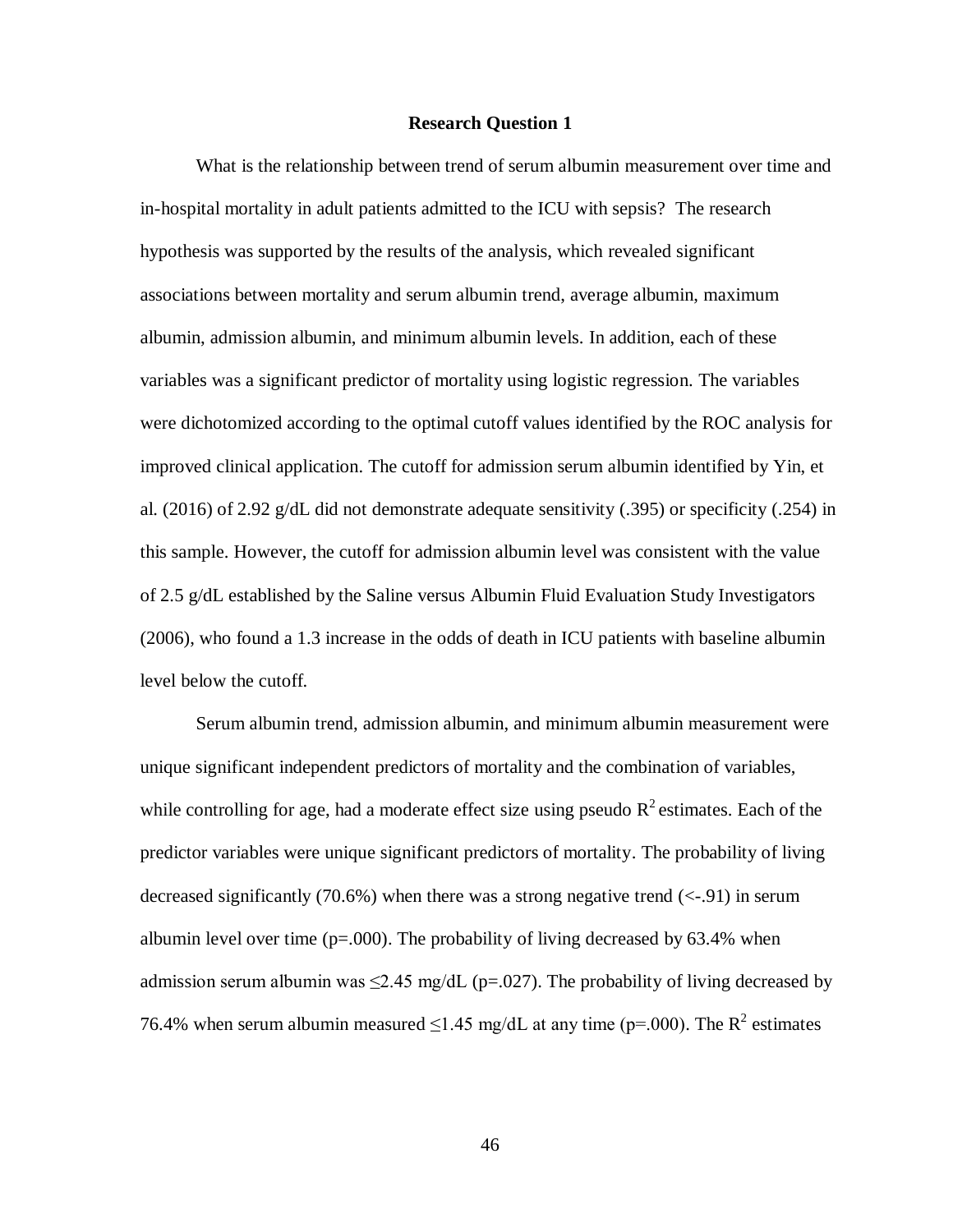indicate that between 10-17% of the variance in mortality can be predicted by the combination of variables, improving the prediction ability over any single variable.

Serum albumin was shown to be an effective predictor of mortality. Mortality for subjects above the cutoff for the individual predictor variables was 17% universally. Mortality was 35% for subjects with serum albumin trend below the cutoff, 30% with admission albumin below the cutoff, and 41% with minimum albumin below the cutoff. Subjects who fell below the cutoff for serum albumin trend, admission albumin, and minimum albumin had a mortality rate of 60%. Subjects who were above the cutoff for all three variables had an 87.7% survival rate. The observed decrease in serum albumin levels in sepsis may be associated with high levels of oxidative stress and capillary leak (Duran-Bedolla et al., 2014; Merlot et al., 2014), which is consistent with the dysregulated host response central to the pathophysiology of sepsis that contributes to death (Angus & van der Poll, 2013).

### **Research Question 2**

What is the relationship between trend of serum albumin measurement over time and hospital length of stay in adult patients admitted to the ICU with sepsis? Previous research has not examined the relationship between serum albumin levels and LOS in patients with sepsis. Lower baseline albumin levels were associated with increased length of stay in studies of other patient populations (Gohil et al., 2014; Koertzen et al., 2013; Relles et al., 2013; Viasus et al., 2013). Lower average albumin and minimum albumin levels were associated with increased LOS, which is consistent with the research hypothesis. However, the relationship with serum albumin trend and LOS was positive, indicating that a more negative trend in serum albumin measurements was associated with a shorter LOS. This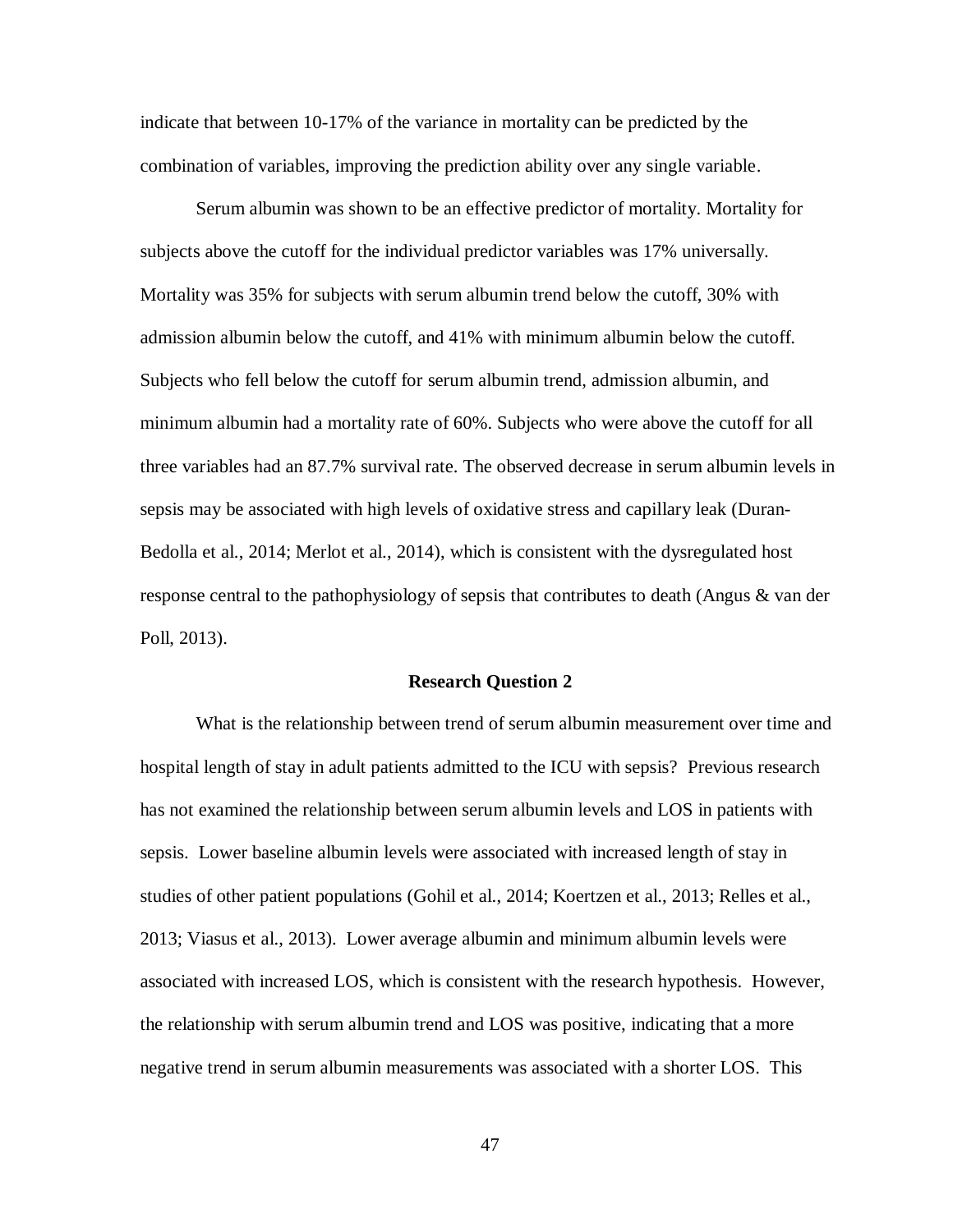finding was not consistent with the hypothesized relationship. Upon further investigation, it was discovered that mortality was a moderator of the relationship between serum albumin trend and LOS. Patients who died had a shorter length of stay than those who survived. The interaction between serum albumin trend and mortality was tested and shown to be significant in the linear regression and, thus, was included in the final model. Since less negative albumin trend is associated with survival and survival is associated with longer LOS, the findings of the linear regression are logical.

#### **Research Question 3**

What is the relationship between trend of serum albumin measurement over time and ICU length of stay in adult patients admitted to the ICU with sepsis? No studies were found that used serum albumin levels to predict ICU LOS. The APACHE scoring system provides ICU length of stay equations, but is intended to provide benchmarks regarding efficiency and resource utilization, rather than prediction in individual patients (Vincent & Moreno, 2010). A systematic review of 31 prediction models found that none provided suitable prediction of long ICU LOS (Verburg et al., 2017).

The serum albumin trend showed a positive correlation with ICU LOS. This was contrary to the hypothesized relationship. While ICU LOS was shorter in patients who died than those who survived, the difference was not statistically significant. Therefore, mortality was not used as a moderator in the final prediction model. The relationship between minimum albumin level and ICU LOS was consistent with the hypothesis, indicating that a lower minimum albumin level is associated with an increase in ICU LOS. The final model supports the theorized relationship between serum albumin, sepsis, and allostatic load.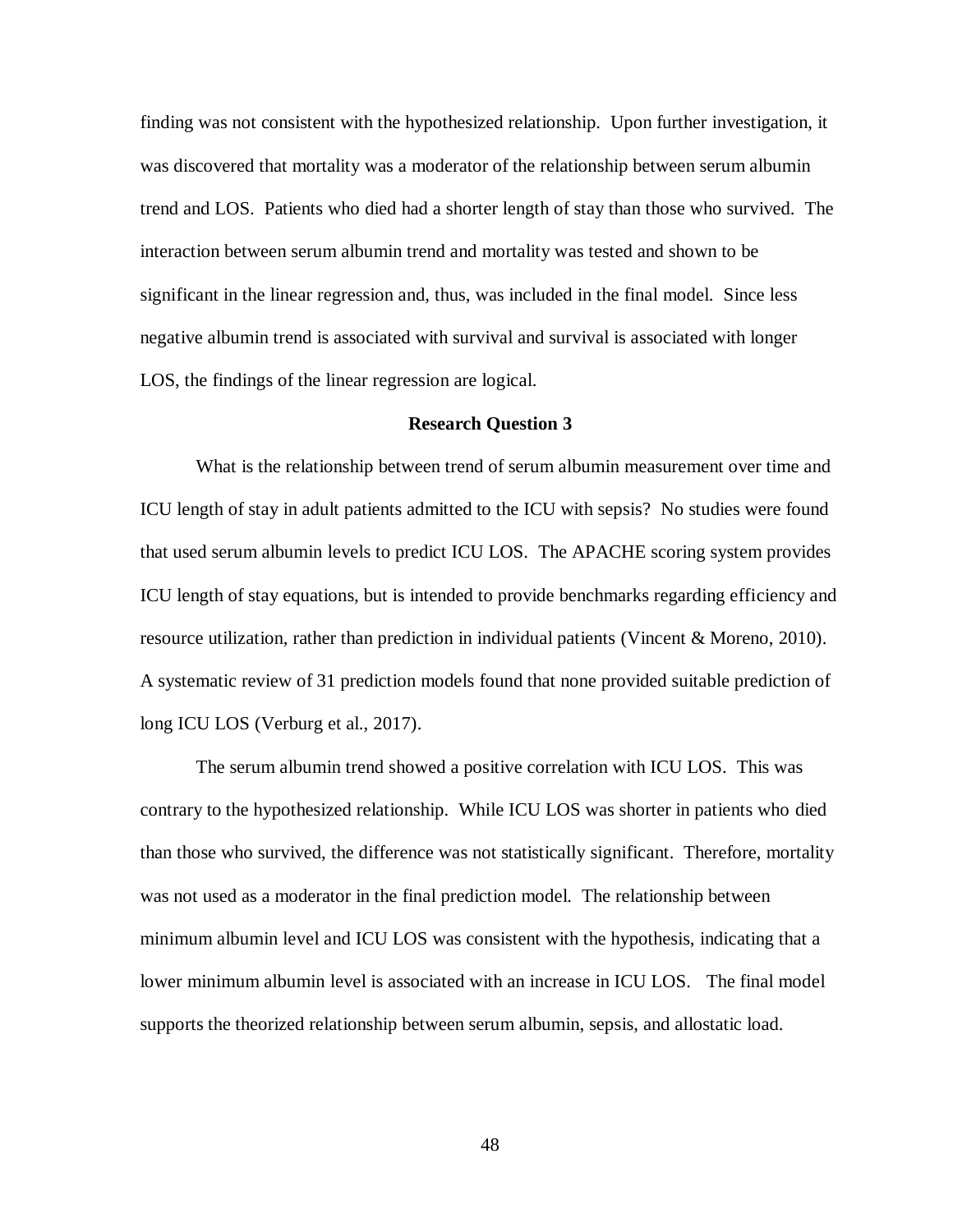### **Research Question 4**

What is the relationship between trend of serum albumin measurement over time and ventilator days in adult patients admitted to the ICU with sepsis? No studies were identified that used serum albumin levels to predict ventilator days. A study of 155 general ICU patients found that intensivists had limited accuracy in predicting duration of mechanical ventilation using clinical judgement and the researchers concluded that an objective tool for this purpose would be useful (Figueroa-Casas, Connery, Montoya, Dwivedi, & Lee, 2013). The ability to accurately predict ventilator days has the potential to influence treatment decisions and allocation of resources. In this analysis, minimum albumin level was the only significant predictor of ventilator days but the effect size was small. This relationship, while significant, requires further study.

### **Research Question 5**

What is the relationship between trend of serum albumin measurement over time and progression to a state of chronic critical illness in adult patients admitted to the ICU with sepsis? Chronic critical illness is associated with long term sequelae such as malnutrition, wounds, myopathy, neuropathy, cognitive impairment, psychological distress, neuroendocrine dysfunction, and infections (Bellar, Kunkler, & Burkett, 2009; Nelson, Cox, Hope, & Carson, 2010). Outcomes in patients who progress to a state of chronic critical illness are poor, with high mortality rates and poor quality of life (Schulman  $\&$  Mechanick, 2012). Early recognition of patients who are at risk for this condition may help to instigate more aggressive management in order to avoid progression. No prediction models for the development of chronic critical illness were found in the review of literature. Contrary to the research hypothesis, the serum albumin trend was not a significant predictor of chronic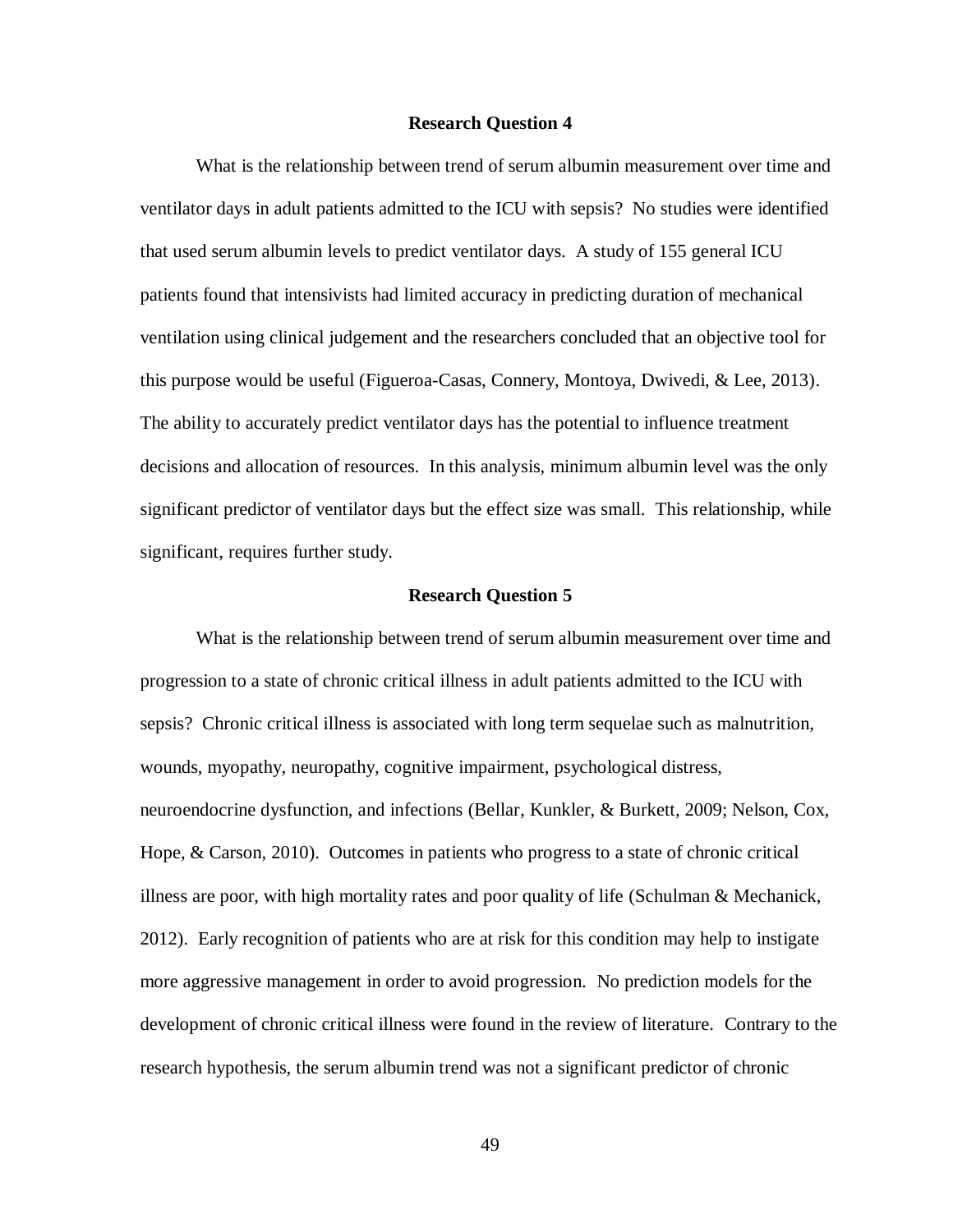critical illness. Minimum albumin level was the best predictor of progression to a state of chronic critical illness while controlling for mortality. The effect size of the logistic regression model was small to moderate, using pseudo  $R^2$  estimates. Chronic critical illness is associated with allostatic load and an increased risk of death (Bellar et al., 2009; Schulman & Mechanick, 2012). The relationship between minimum albumin level and development of chronic critical illness provides further evidence to support the conceptual framework. Further investigation of serum albumin levels in chronic critical illness is warranted by these findings. Serum albumin level should be evaluated as a possible predictor of long-term outcomes in patients who are experiencing chronic critical illness.

### **Research Question 6**

What is the relationship between trend of serum albumin measurement over time and use of vasopressors in adult patients admitted to the ICU with sepsis? Norepinephrine is the vasopressor of choice in the treatment of hypotension in sepsis that is unresponsive to fluid volume replacement (Backer & Dorman, 2017). The dysfunctional host response seen in sepsis is associated with hypotension, vasodilation, and poor tissue perfusion (Angus & van der Poll, 2013). For this reason, the need for vasopressors may be an indication of an exaggerated host response. The analysis demonstrated an association between lower serum albumin measurements and vasopressor use. The trend of serum albumin was not associated with vasopressor use. Therefore, the hypothesis was not supported. Minimum albumin was the best predictor of vasopressor use while controlling for mortality using logistic regression. While the effect size of this model was small, the findings support the conceptual relationship between sepsis and stress. High levels of oxidative stress are associated with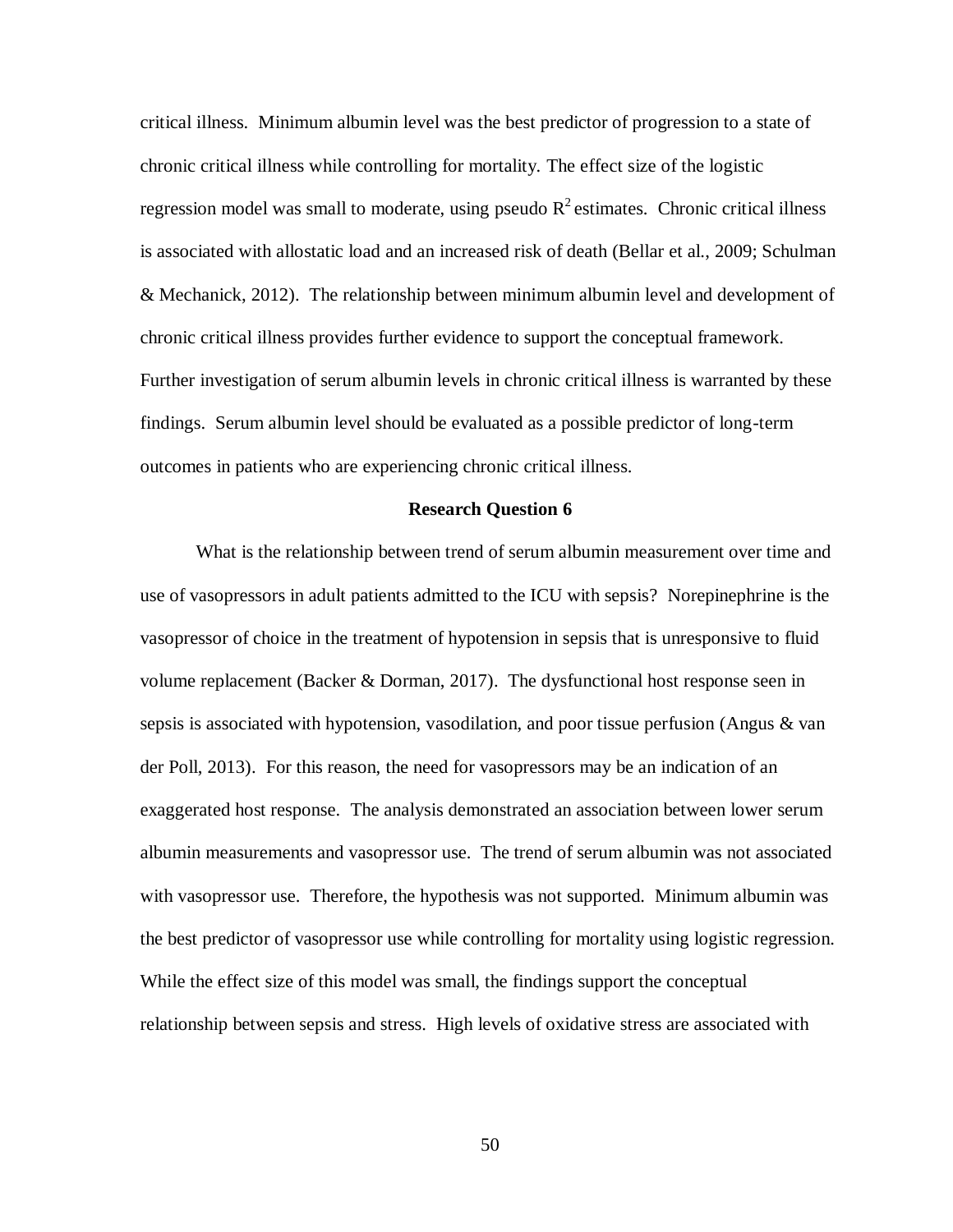vasodilation and loss of capillary integrity (Duran-Bedolla et al., 2014), increasing the likelihood for vasopressor use.

#### **Research Question 7**

What is the relationship between trend of serum albumin measurement over time and incidence of ICU delirium in adult patients admitted to the ICU with sepsis? The research hypothesis was not supported by the findings of the analysis. However, large numbers of subjects with missing data relative to ICU delirium resulted in a much smaller sample for this particular analysis. In a correlational study, patients who experienced delirium following cardiopulmonary bypass had significantly lower albumin levels measured at 24 and 48 hours postoperatively (Baranyi & Rothenhäusler, 2012). Further investigation of this phenomenon is warranted, especially given the statistically significant relationship between ICU delirium and mortality in this study.

#### **Research Question 8**

What is the relationship between trend of serum albumin measurement over time and readmission to the ICU in adult patients admitted to the ICU with sepsis? There was no relationship between serum albumin trend and readmission to the ICU, contrary to the hypothesis. Minimum albumin level was the best predictor of readmission to the ICU but the effect size was small. While readmission to the ICU is an important measure of quality of care, there are many reasons for an individual to be readmitted. The readmission rate in this sample was 12%, which is consistent with published readmission rates (J.-I. Lai et al., 2012). Patients who are readmitted to the ICU have longer length of stay and higher mortality rates (Brown, Ratcliffe, Kahn, & Halpern, 2012; Kareliusson, De Geer, & Tibblin, 2015). In this sample, there was not a difference in mortality among those patients who were readmitted to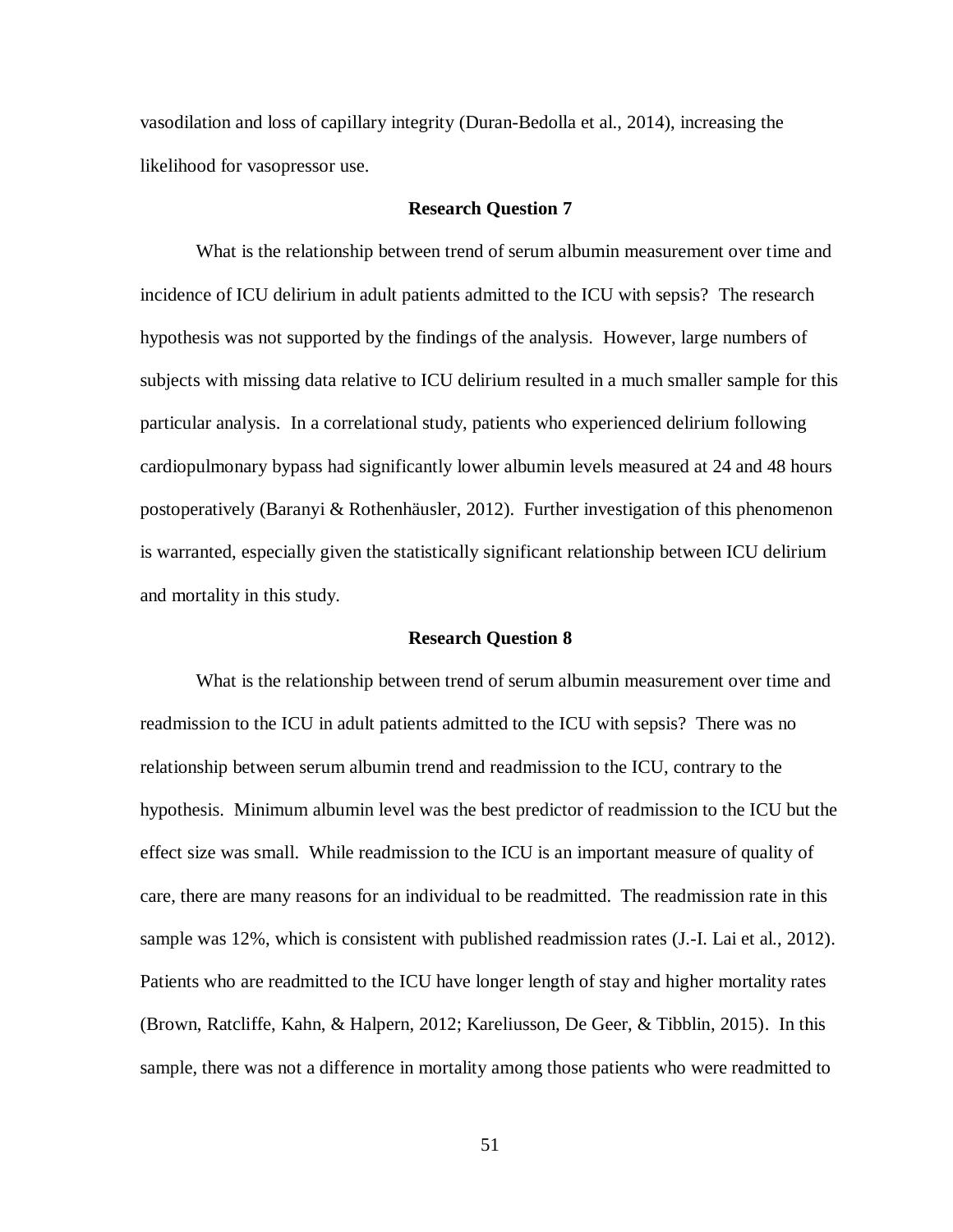the ICU and those who were not. There, however, was a significant difference in LOS and ICU LOS between the groups. Patients who were readmitted to the ICU averaged a 4 day increase in LOS and 3 day increase in ICU LOS. Given the relationship between length of stay and cost of hospitalization, the ability to predict of this phenomenon could prove useful. Patients who are at high risk for readmission should be evaluated carefully prior to discharge and monitored closely following as a means of risk reduction (J.-I. Lai et al., 2012).

### **Limitations**

The correlational study design using retrospective data is a limitation of this study, limiting conclusions to that of association. The next step is to conduct a prospective cohort study in which patients could be tracked throughout the hospitalization, providing consistency regarding the timing and frequency of measurement. Due to the homogeneity of demographics of the available population and the use of a single facility to obtain data, generalizability of results is limited. A study using a larger sample size at multiple facilities that provides nationally representative demographic characteristics should provide better generalizability of results.

The transition from ICD-9 to ICD-10 in 2015 may have created differences in coding of diagnoses. There is, however, a clear crosswalk that aligns ICD-9 to ICD-10 codes. The difficulty in defining sepsis populations is a limitation that many researchers face (Seymour CW, Liu VX, Iwashyna TJ, & et al, 2016) and the method used to identify sample populations can create variability (Gaieski et al., 2013). The utilization of ICD codes for identification of retrospective sample populations, as done in this study, has been shown to be highly sensitive (Gaieski et al., 2013). Recent changes in defining sepsis may have also impacted the subject pool. This factor was mitigated by using an exhaustive list of sepsis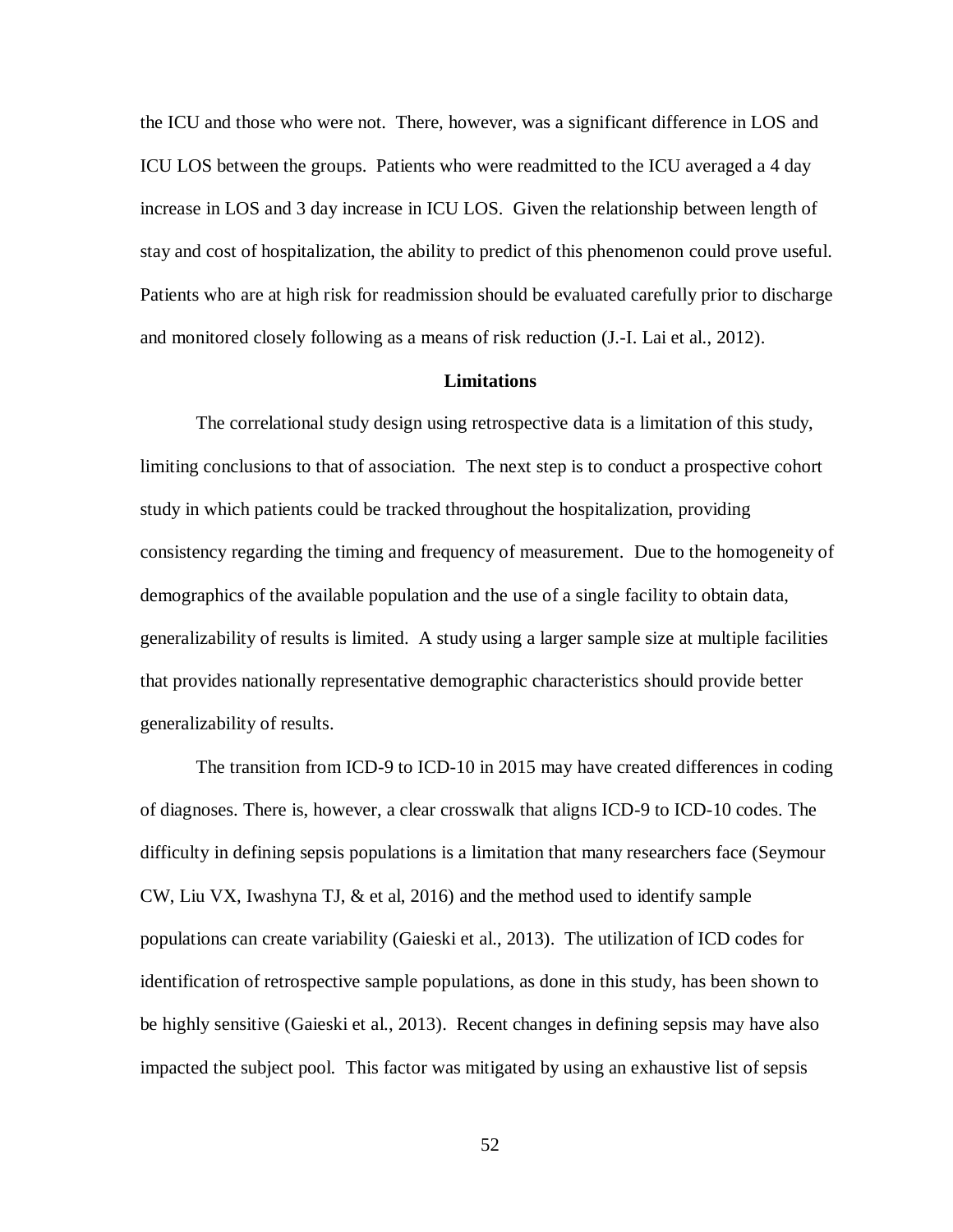diagnostic categories that meet the current definition of sepsis. As studies are conducted in the future, the population will be coded using only ICD-10.

It is possible that excluding patients with less than 3 serum albumin measurements may have had an influence on the outcomes. It is difficult to know what impact the individual albumin measures may have had on mortality in this group of patients. It is reasonable to conclude that patients who had less than three serum albumin measurements had a shorter length of stay and/or higher mortality rates. While it is not possible to establish a serum albumin trend with fewer than three measurements, admission and minimum albumin level should be evaluated in this group in a future study.

# **Clinical Implications**

Hypotension, hypoxia, and impaired coagulation lead to the production of radical oxygen and nitrogen species, resulting in oxidative stress. The pro-inflammatory processes that are central to the dysfunctional host response in sepsis further contribute to oxidative stress (Duran-Bedolla et al., 2014). Oxidative stress contributes to mitochondrial damage, which results in energy depletion. This is a self-perpetuating cycle in which mitochondrial damage results in further production of radical oxygen species, exacerbating oxidative stress. This process is likely a major contributor in the development of organ failure in sepsis (Galley, 2011). Death from sepsis is most likely to be the result of multiple organ dysfunction and failure (Duran-Bedolla et al., 2014).

Human serum albumin has potent antioxidant effects, with particular affinity for radical oxygen and nitrogen species in the plasma. In addition, serum albumin may protect against vascular endothelial dysfunction by suppressing the production of certain proinflammatory substances. In summary, serum albumin is vital to the preservation of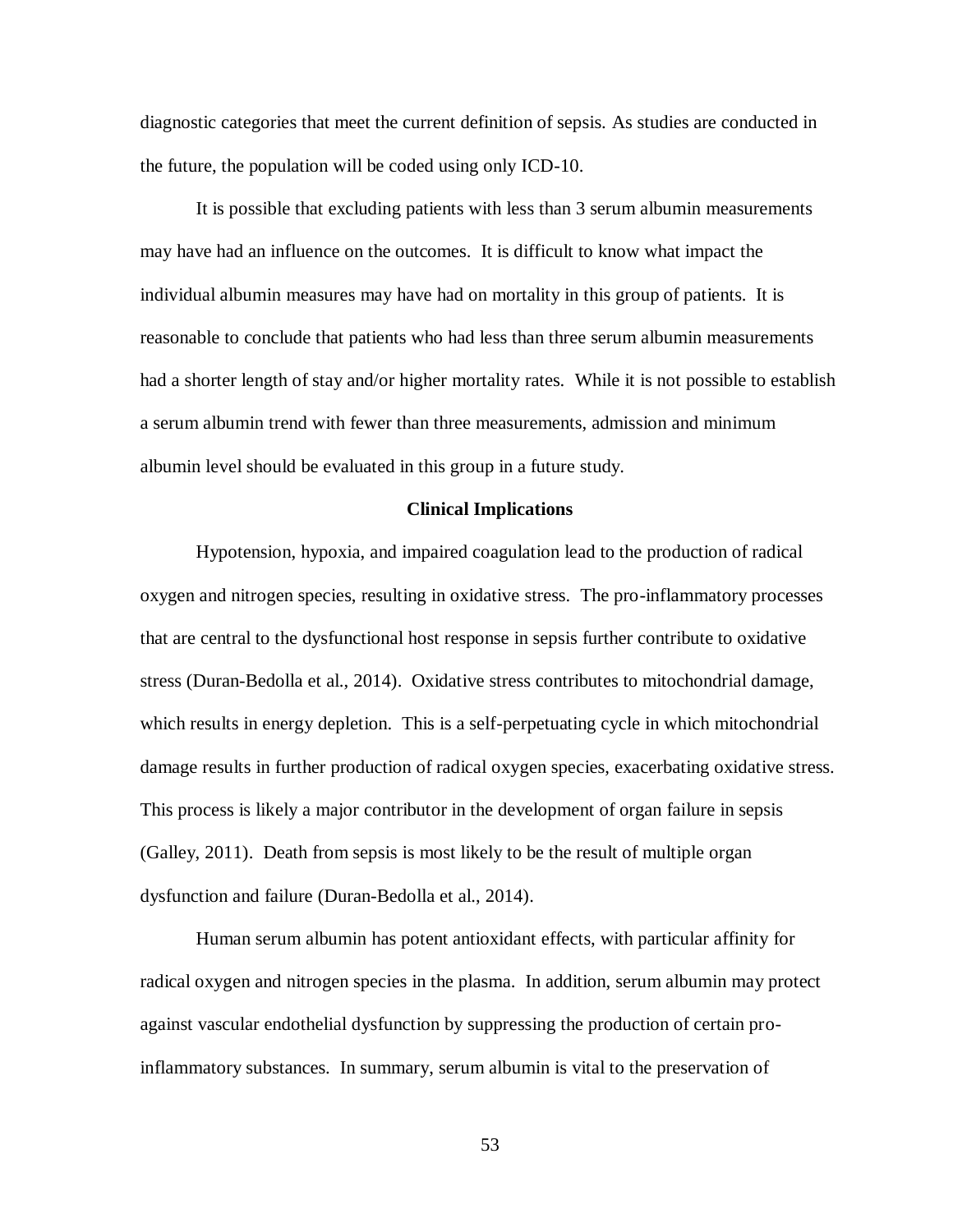intravascular homeostasis (Anraku, Chuang, Maruyama, & Otagiri, 2013). Albumin accounts for 80% plasma proteins but has relatively low intracellular concentrations. Cells may increase uptake of albumin, however, during times of increased metabolism (Merlot, Kalinowski, & Richardson, 2014). Low serum albumin levels are theorized in this research to be a result of a combination of capillary leak and oxidative stress, which are consequences of the dysfunctional pathophysiologic mechanisms seen in sepsis. Low serum albumin concentration results in a significant reduction in colloid osmotic pressure, further exacerbating the capillary leak. Increased fluid accumulation in the extravascular spaces contributes to cellular edema and organ congestion, leading to organ dysfunction and failure (Baudouin, 2007; Duran-Bedolla et al., 2014).

Clinicians are encouraged to obtain serum albumin levels on admission and track them throughout the hospitalization. Patients who are diagnosed with sepsis and have a baseline serum albumin level of 2.45 mg/dL or less may be at an increased risk of death. Serial measurements of serum albumin should be used to track the trend following admission. Patients with sepsis who are experiencing a dramatic negative trend in serum albumin measurements may be at an increased risk of death and for prolonged length of stay in the ICU and hospital. Patients whose serum albumin level drops to 1.45 mg/dL or below at any time during the hospitalization should be considered at an increased risk of death. In addition, lower serum albumin levels at any time during the hospitalization may be associated with increased length of hospital stay, length of ICU stay and time on the ventilator. They may also be more likely to require vasopressors, to be readmitted to the ICU, and to progress to a state of chronic critical illness.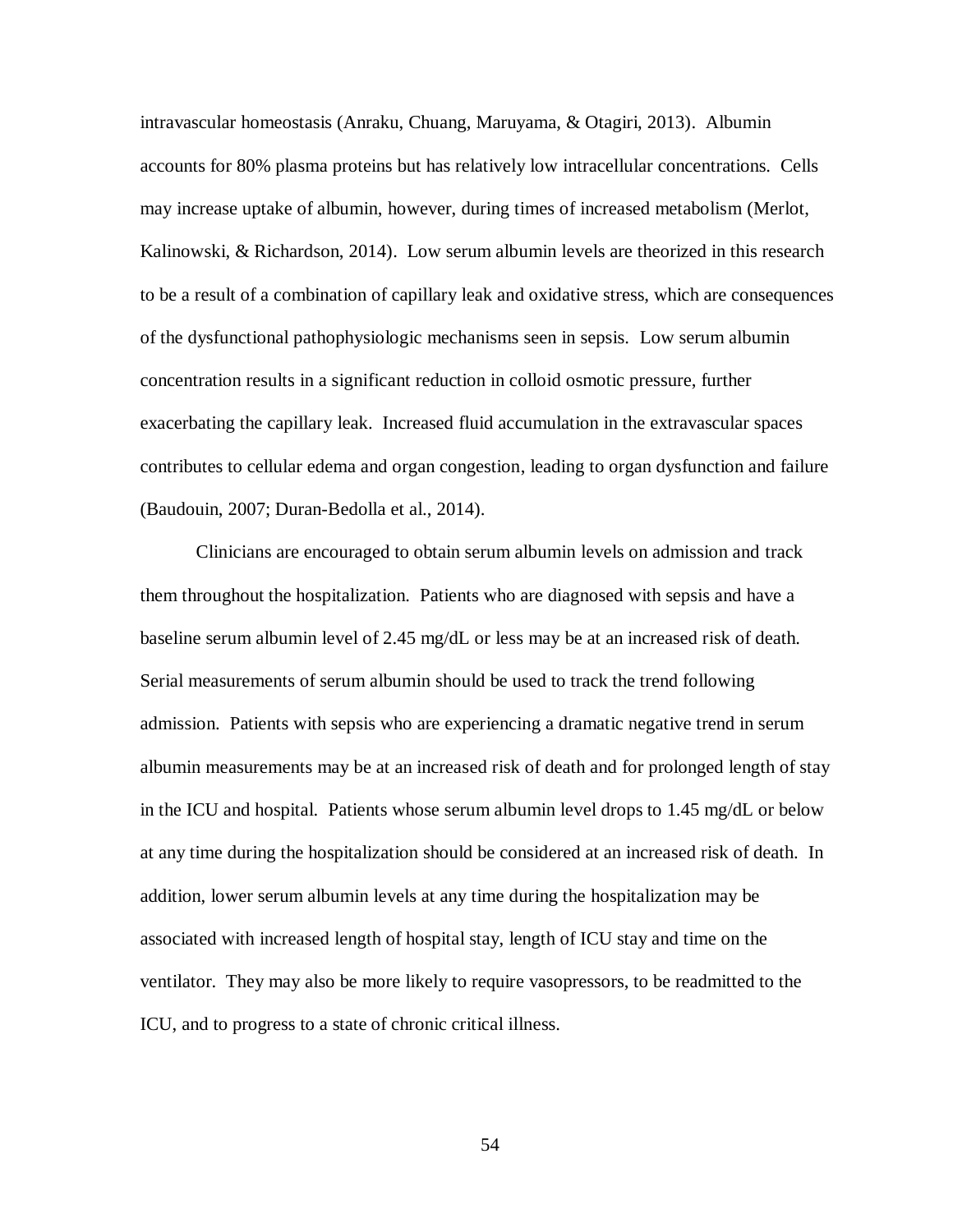Clinicians can use prognostic biomarkers in sepsis to predict outcomes, calculate risk, and stratify patients into subgroups based on pathophysiologic traits (van Engelen, Wiersinga, Scicluna, & van der Poll, 2018). Patients who are identified as at risk for negative outcomes as defined by the findings of this research should be subjected to closer monitoring and more aggressive treatment as soon as the risk is identified. In addition, supportive care such as artificial nutrition should be started early in order to decrease the risk of malnutrition and associated sequelae. When combined with other indicators, clinicians may also consider extremely low serum albumin levels as evidence of medical futility. This knowledge may assist clinicians in conversations with patients and families about end of life decisions.

### **Future Directions**

The results of this research contribute to the body of knowledge related to prediction of outcomes in sepsis. The results confirm the utility of admission serum albumin level as a predictor of mortality, consistent with previous research. Serum albumin trend and minimum albumin level were significant predictors of outcomes in this study as well. In addition to performing a prospective multi-center study using these predictors, future research should be conducted to compare the predictive ability of the regression models identified in this study to existing prediction models. Further study is also needed to determine the optimal timing and frequency of albumin measurements.

Ultimately, the goal of this research was to identify a cost-effective, readily available predictor that could be used by clinicians to improve outcomes and reduce mortality in sepsis. After further confirmation of the predictive ability of the identified models, additional studies should be conducted to test the influence of the models in clinician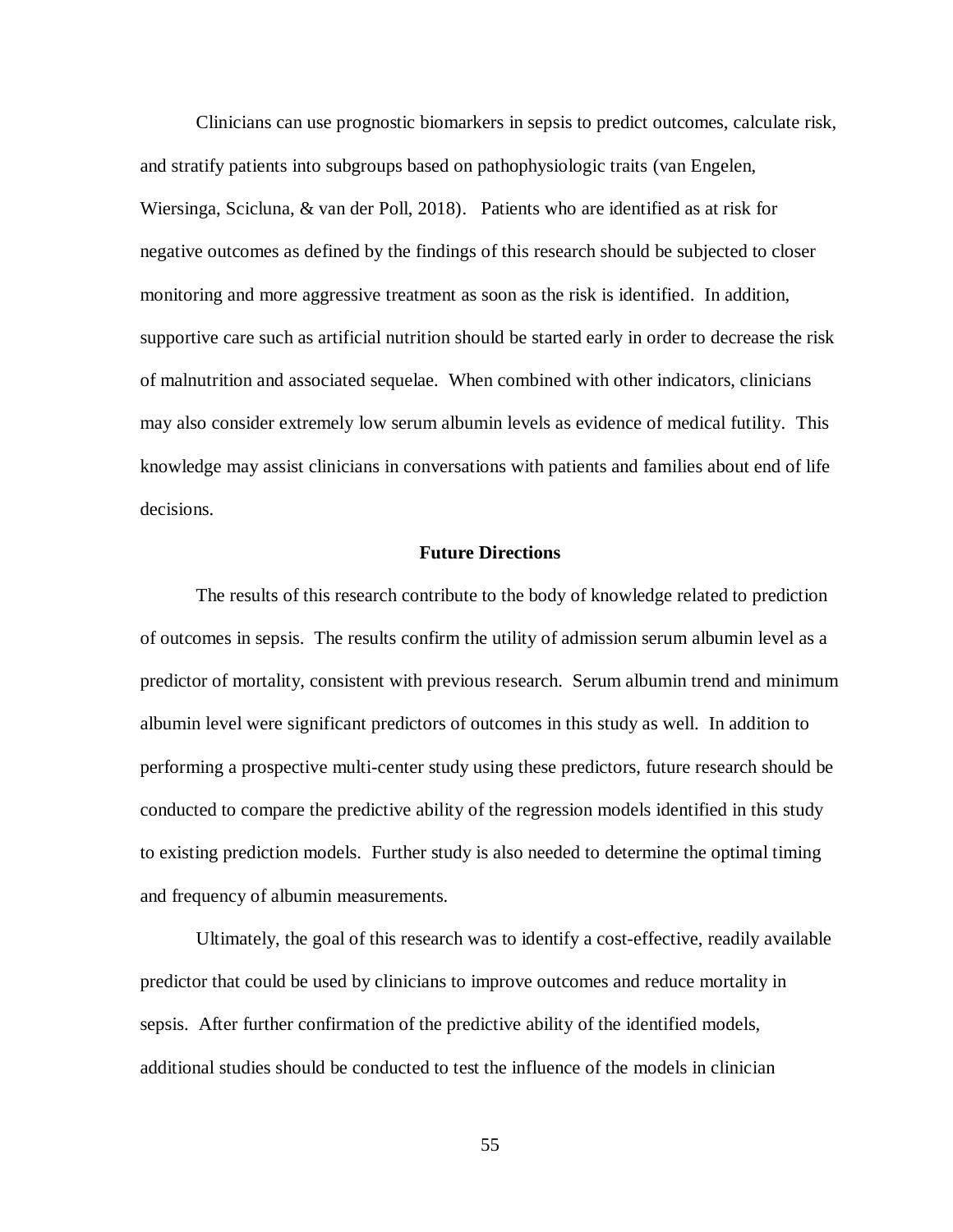behavior in order to evaluate the efficacy of the models in instigating clinical responses that change outcomes in patients with sepsis. Serum albumin may prove useful as an indicator of the efficacy of treatments and should be evaluated as such in a future study.

Sepsis is the leading cause of death and is the most costly condition in hospitalized patients. Early recognition of those who are at risk for mortality or other negative outcomes could lead to improved care for those with sepsis.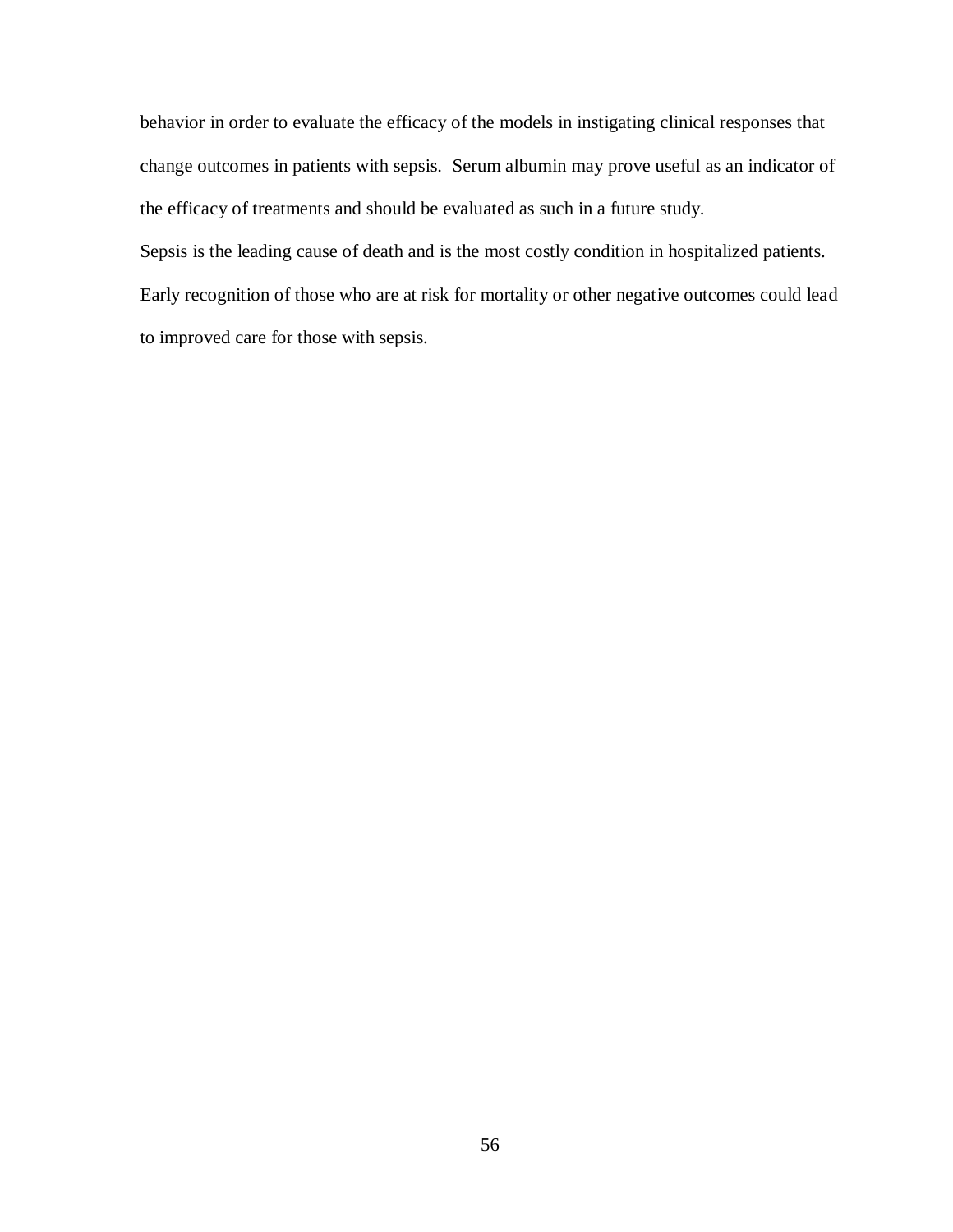### **References**

- Abubakar, S., Sabir, A., Ndakotsu, M., Imam, M., & Tasiu, M. (2013). Low admission serum albumin as prognostic determinant of 30-day case fatality and adverse functional outcome following acute ischemic stroke. *The Pan African Medical Journal*, *14*. https://doi.org/10.11604/pamj.2013.14.53.1941
- Alvarez-Perez, F. J., Castelo-Branco, M., & Alvarez-Sabin, J. (2011). Albumin level and stroke. Potential association between lower albumin level and cardioembolic aetiology. *International Journal of Neuroscience*, *121*(1), 25–32. https://doi.org/10.3109/00207454.2010.523134
- Angus, D., & van der Poll, T. (2013). Severe sepsis and septic shock. *The New England Journal of Medicine*, *369*(9), 840–851.
- Anraku, M., Chuang, V. T. G., Maruyama, T., & Otagiri, M. (2013). Redox properties of serum albumin. *Biochimica et Biophysica Acta (BBA) - General Subjects*, *1830*(12), 5465–5472. https://doi.org/10.1016/j.bbagen.2013.04.036
- ASH. (n.d.-a). Code of Federal Regulations. Retrieved April 18, 2016, from http://www.hhs.gov/ohrp/humansubjects/guidance/45cfr46.html#
- ASH. (n.d.-b). The Belmont Report. Retrieved April 18, 2016, from http://www.hhs.gov/ohrp/humansubjects/guidance/belmont.html
- Babu, M. S., Kaul, S., Dadheech, S., Rajeshwar, K., Jyothy, A., & Munshi, A. (2013). Serum albumin levels in ischemic stroke and its subtypes: Correlation with clinical outcome. *Nutrition*, *29*(6), 872–875.

http://dx.doi.org.proxy.library.umkc.edu/10.1016/j.nut.2012.12.015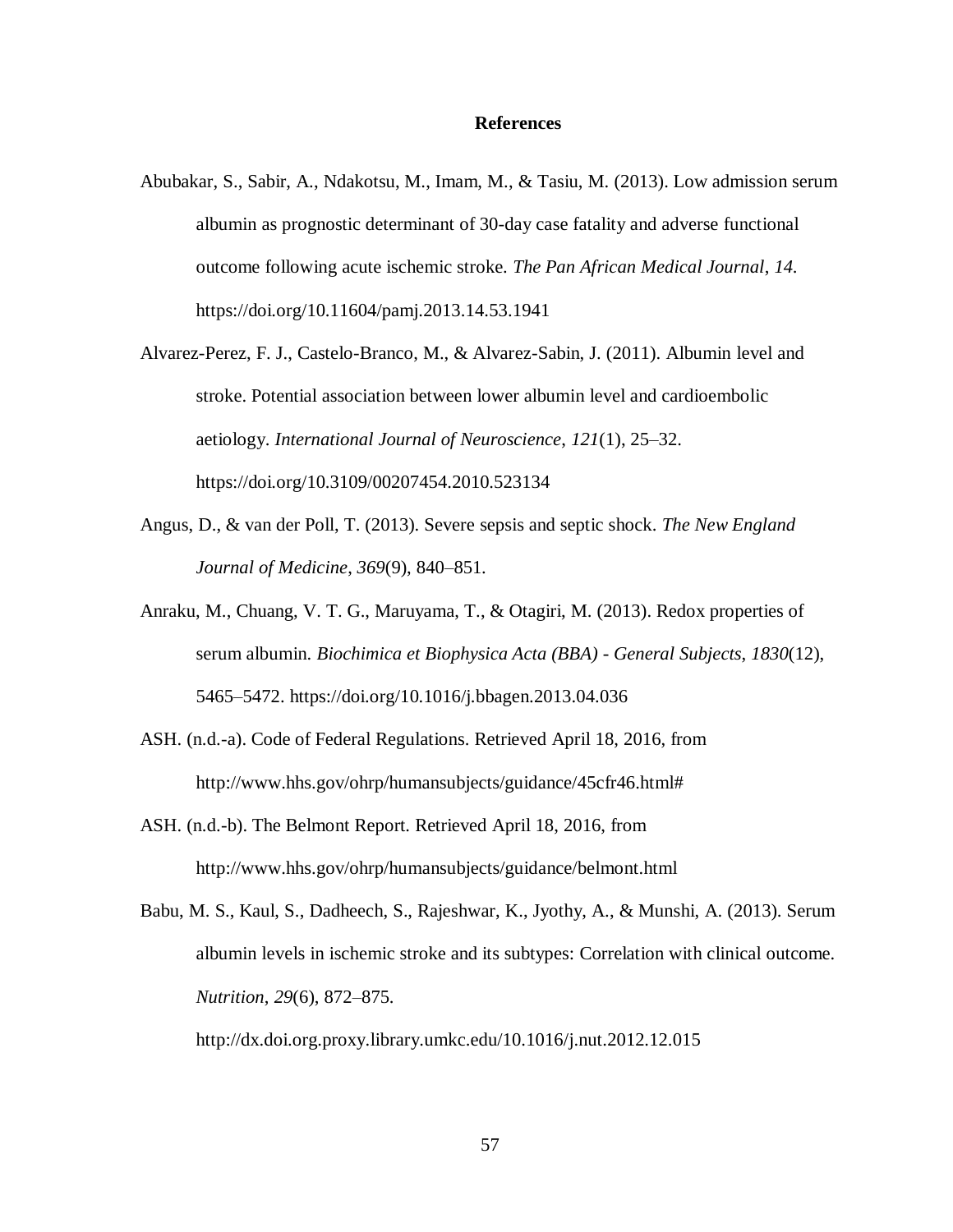- Backer, D. D., & Dorman, T. (2017). Surviving sepsis guidelines: A continuous move toward better care of patients with sepsis. *JAMA*, *317*(8), 807–808. https://doi.org/10.1001/jama.2017.0059
- Baranyi, A., & Rothenhäusler, H.-B. (2012). The impact of intra- and postoperative albumin levels as a biomarker of delirium after cardiopulmonary bypass: Results of an exploratory study. *Psychiatry Research*, *200*(2–3), 957–963. https://doi.org/10.1016/j.psychres.2012.05.030
- Barr, J., Fraser, G. L., Puntillo, K., Ely, E. W., Gélinas, C., Dasta, J. F., … Jaeschke, R. (2013). Clinical practice guidelines for the management of pain, agitation, and delirium in adult patients in the intensive care unit. *Critical Care Medicine*, *41*(1), 263–306. https://doi.org/10.1097/CCM.0b013e3182783b72

Baudouin, S. (2007). *Sepsis* (2008 edition). London: Springer.

- Beckie, T. M. (2012). A systematic review of allostatic load, health, and health disparities. *Biological Research For Nursing*, *14*(4), 311–346. https://doi.org/10.1177/1099800412455688
- Bellar, A., Kunkler, K., & Burkett, M. (2009). Understanding, recognizing, and managing chronic critical illness syndrome. *Journal of the American Academy of Nurse Practitioners*, *21*(11), 571–578. https://doi.org/10.1111/j.1745-7599.2009.00451.x
- Bernard, F., Al-Tamimi, Y. Z., Chatfield, D., Lynch, A. G., Matta, B. F., & Menon, D. K. (2008). Serum albumin level as a predictor of outcome in traumatic brain injury: potential for treatment. *The Journal of Trauma: Injury, Infection, and Critical Care*, *64*(4), 872–875. https://doi.org/10.1097/TA.0b013e31803428cc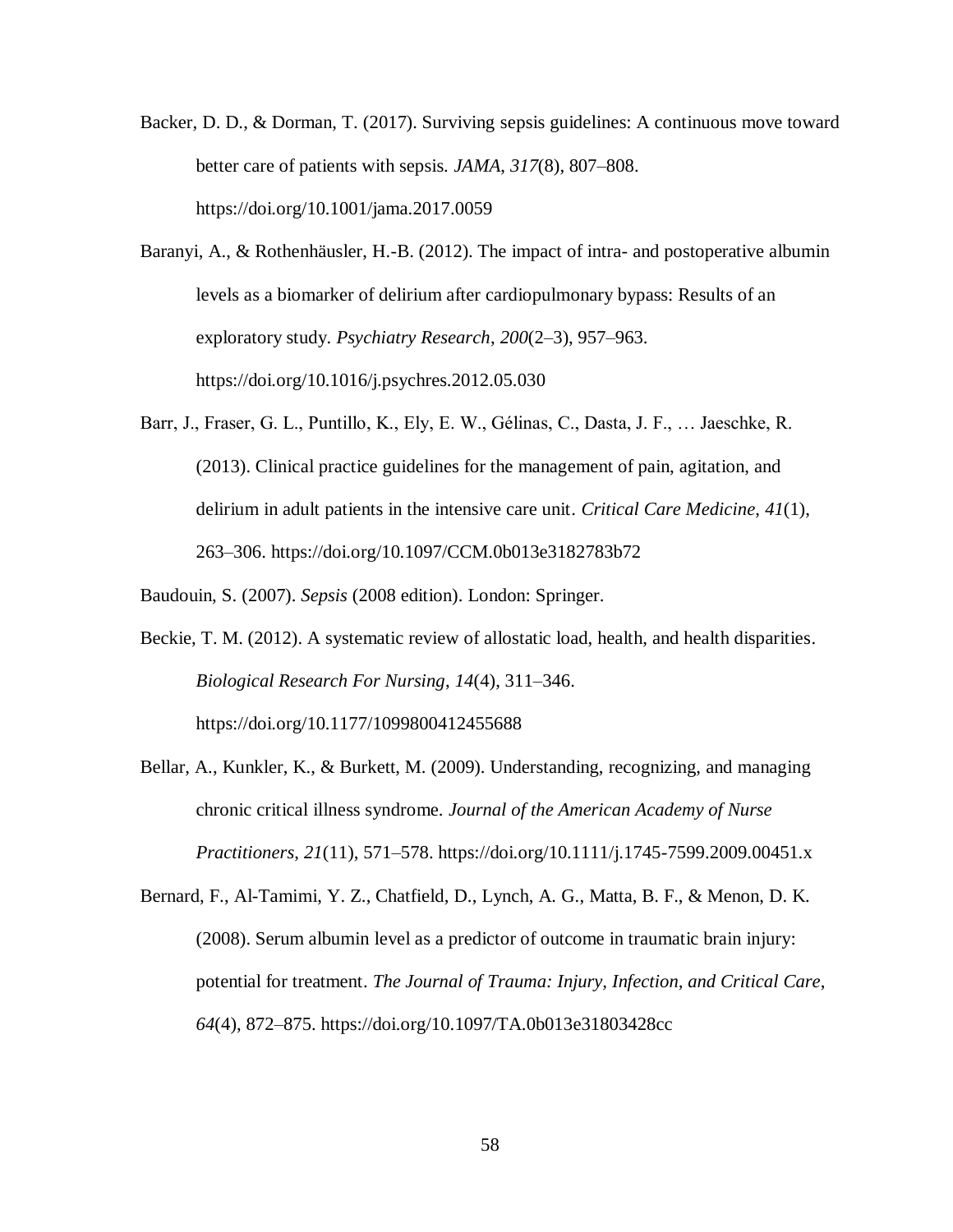- Bhamidipati, C. M., LaPar, D. J., Mehta, G. S., Kern, J. A., Upchurch, G. R., Kron, I. L., & Ailawadi, G. (2011). Albumin is a better predictor of outcomes than body mass index following coronary artery bypass grafting. *Surgery*, *150*(4), 626–634. https://doi.org/10.1016/j.surg.2011.07.056
- Brame, A. L. M. B., & Singer, M. (2010). Stressing the obvious? An allostatic look at critical illness. *Critical Care Medicine October 2010*, *38*(10). https://doi.org/10.1097/CCM.0b013e3181f23e92
- Brown, S. E. S., Ratcliffe, S. J., Kahn, J. M., & Halpern, S. D. (2012). The epidemiology of intensive care unit readmissions in the United States. *American Journal of Respiratory and Critical Care Medicine*, *185*(9), 955–964. https://doi.org/10.1164/rccm.201109-1720OC
- Buffenstein, R., Edrey, Y. H., Yang, T., & Mele, J. (2008). The oxidative stress theory of aging: embattled or invincible? Insights from non-traditional model organisms. *Age*, *30*(2–3), 99–109. https://doi.org/10.1007/s11357-008-9058-z

Cannon, W. B. (1932). *The Wisdom of the Body* (First edition). W.W. Norton.

- Carlson, E., & Chamberlain, R. (2005). Allostatic load and health disparities: A theoretical orientation. *Research in Nursing & Health*, *28*(4), 306–315. https://doi.org/10.1002/nur.20084
- Cawcutt, K. A., & Peters, S. G. (2014). Severe sepsis and septic shock: clinical overview and update on management. *Mayo Clinic Proceedings*, *89*(11), 1572–1578. https://doi.org/10.1016/j.mayocp.2014.07.009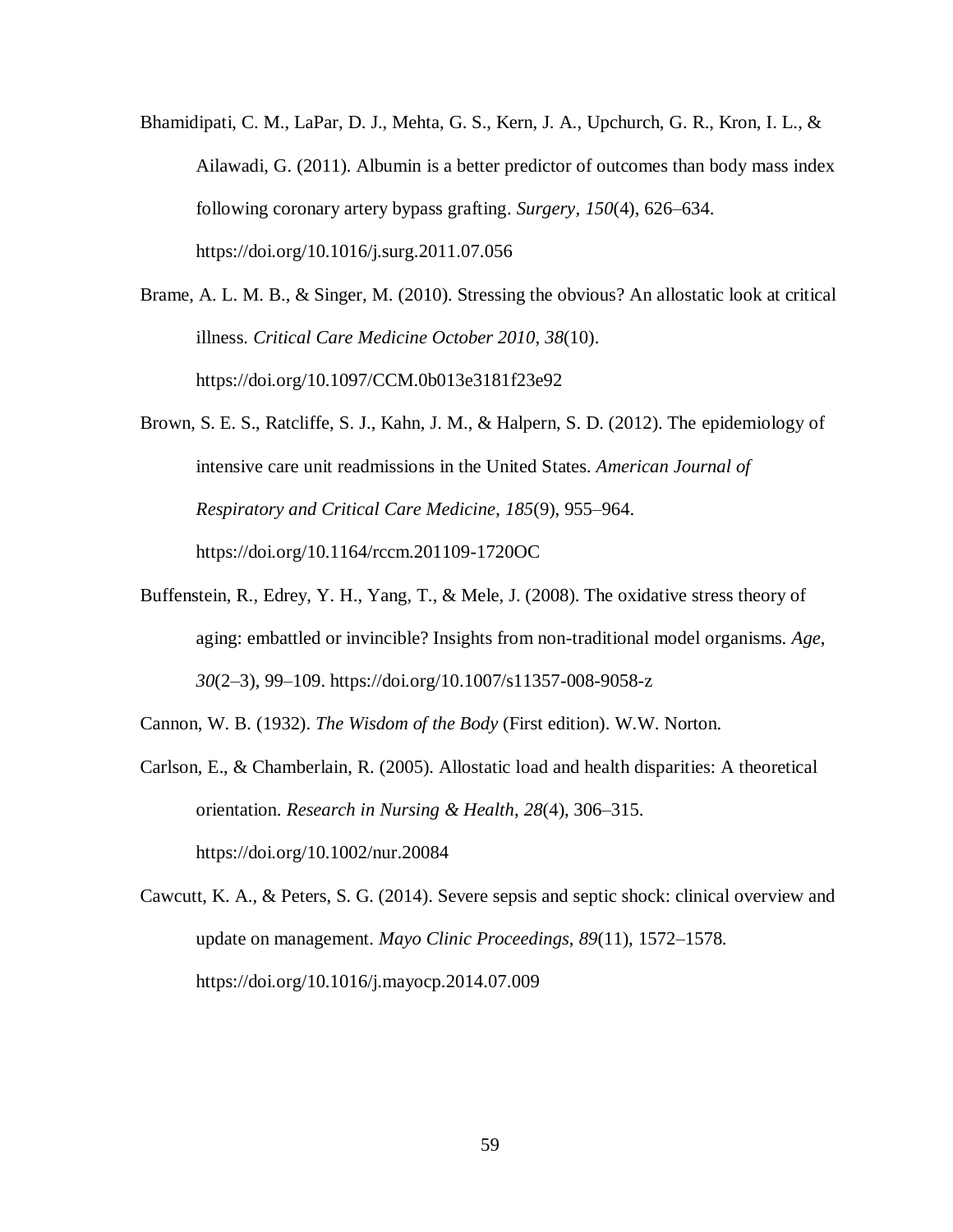- Chen, D., Bao, L., Lu, S., & Xu, F. (2014). Serum albumin and prealbumin predict the poor outcome of traumatic brain injury. *PLoS One*, *9*(3). http://dx.doi.org.proxy.library.umkc.edu/10.1371/journal.pone.0093167
- Crimmins, E. M., Johnston, M., Hayward, M., & Seeman, T. (2003). Age differences in allostatic load: an index of physiological dysregulation. *Experimental Gerontology*, *38*(7), 731–734. https://doi.org/10.1016/S0531-5565(03)00099-8
- Dellinger, R. P., Levy, M. M., Rhodes, A., Annane, D., Gerlach, H., Opal, S. M., … Moreno, R. (2013). Surviving sepsis campaign: International guidelines for management of severe sepsis and septic shock, 2012. *Intensive Care Medicine*, *39*(2), 165–228. http://dx.doi.org.proxy.library.umkc.edu/10.1007/s00134-012-2769-8
- Dünser, M. W., & Hasibeder, W. R. (2009). Sympathetic overstimulation during critical illness: adverse effects of adrenergic stress. *Journal of Intensive Care Medicine*, *24*(5), 293–316. https://doi.org/10.1177/0885066609340519
- Duran-Bedolla, J., de Oca-Sandoval, M. A. M., Saldaña-Navor, V., Villalobos-Silva, J. A., Rodriguez, M. C., & Rivas-Arancibia, S. (2014). Sepsis, mitochondrial failure and multiple organ dysfunction. *Clinical & Investigative Medicine*, *37*(2), E58–E69.
- Elixhauser, A., Friedman, B., & Stranges, E. (2011). *Septicemia in U.S. Hospitals 2009* (HCUP Statistical Brief No. 122). Rockville, MD: Agency for Healthcare Research and Quality. Retrieved from http://www.hcupus.ahrq.gov/reports/statbriefs/sb122.pdf
- Figueroa-Casas, J. B., Connery, S. M., Montoya, R., Dwivedi, A. K., & Lee, S. (2013). Accuracy of early prediction of duration of mechanical ventilation by intensivists.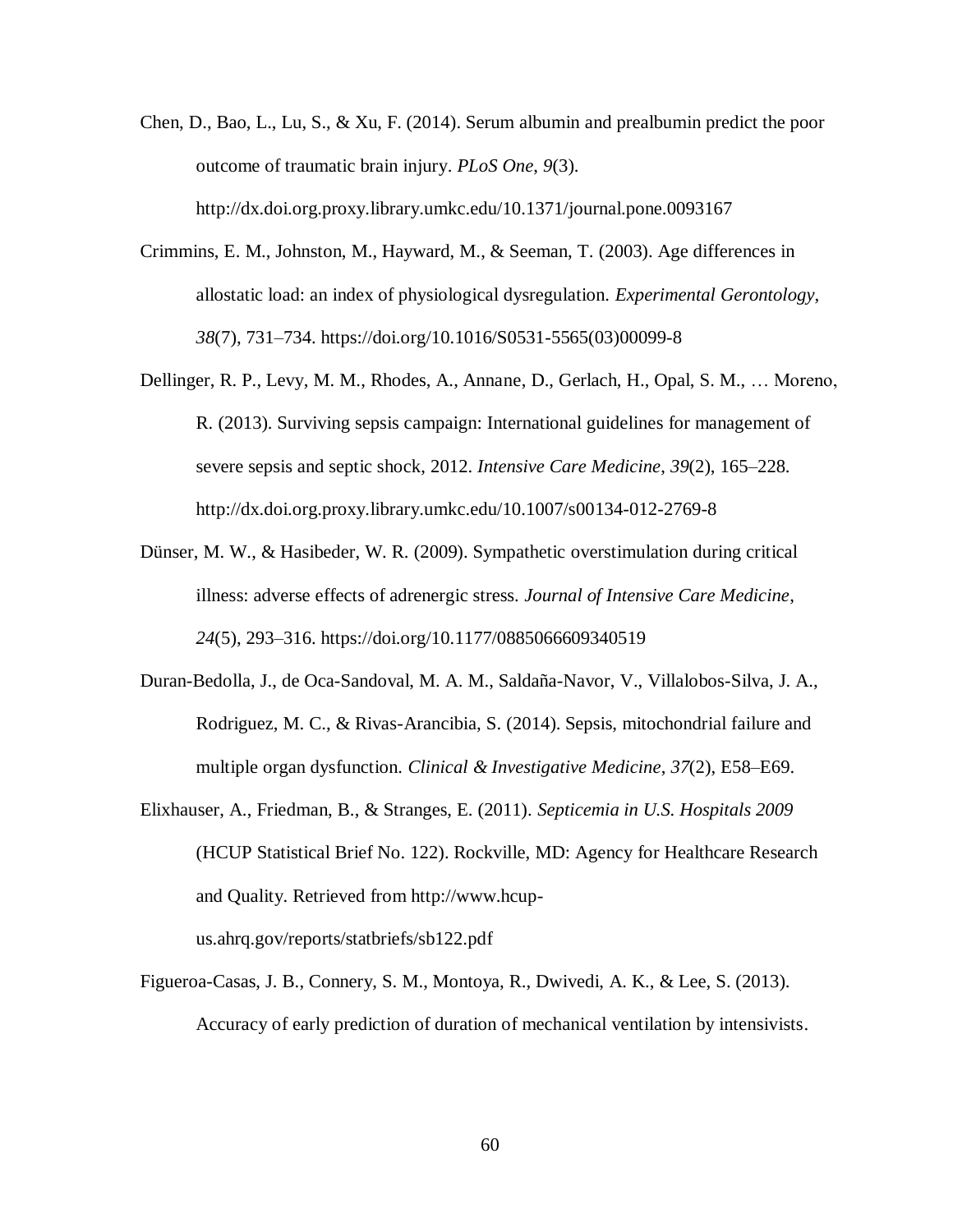*Annals of the American Thoracic Society*, *11*(2), 182–185. https://doi.org/10.1513/AnnalsATS.201307-222OC

- Gaieski, D. F., Edwards, J. M., Kallan, M. J., & Carr, B. G. (2013). Benchmarking the incidence and mortality of severe sepsis in the United States. *Critical Care Medicine*, *41*(5), 1167–1174. https://doi.org/10.1097/CCM.0b013e31827c09f8
- Galley, H. F. (2011). Oxidative stress and mitochondrial dysfunction in sepsis. *British Journal of Anaesthesia*, *107*(1), 57–64. https://doi.org/10.1093/bja/aer093
- Garg, T., Chen, L. Y., Kim, P. H., Zhao, P. T., Herr, H. W., & Donat, S. M. (2014). Preoperative serum albumin is associated with mortality and complications after radical cystectomy. *BJU International*, *113*(6), 918–923. https://doi.org/10.1111/bju.12405
- Ge, X., Dai, X., Ding, C., Tian, H., Yang, J., Gong, J., … Li, J. (2017). Early postoperative decrease of serum albumin predicts surgical outcome in patients undergoig colorectal resection. *Diseases of the Colon & Rectum*, *60*(3), 326–334.
- Gibbs, J., Cull, W., Henderson, W., Daley, J., Hur, K., & Khuri, S. (1999). Preoperative serum albumin level as a predictor of operative mortality and morbidity: Results from the national VA surgical risk study. *Archives of Surgery*, *134*(1), 36–42. https://doi.org/10.1001/archsurg.134.1.36
- Gohil, R., Rishi, M., & Tan, B. H. L. (2014). Pre-operative serum albumin and neutrophillymphocyte ratio are associated with prolonged hospital stay following colorectal cancer surgery. *British Journal of Medicine & Medical Research*, *4*(1), 481–487. https://doi.org/10.9734/BJMMR/2014/5444#sthash.LSqVyHZJ.dpuf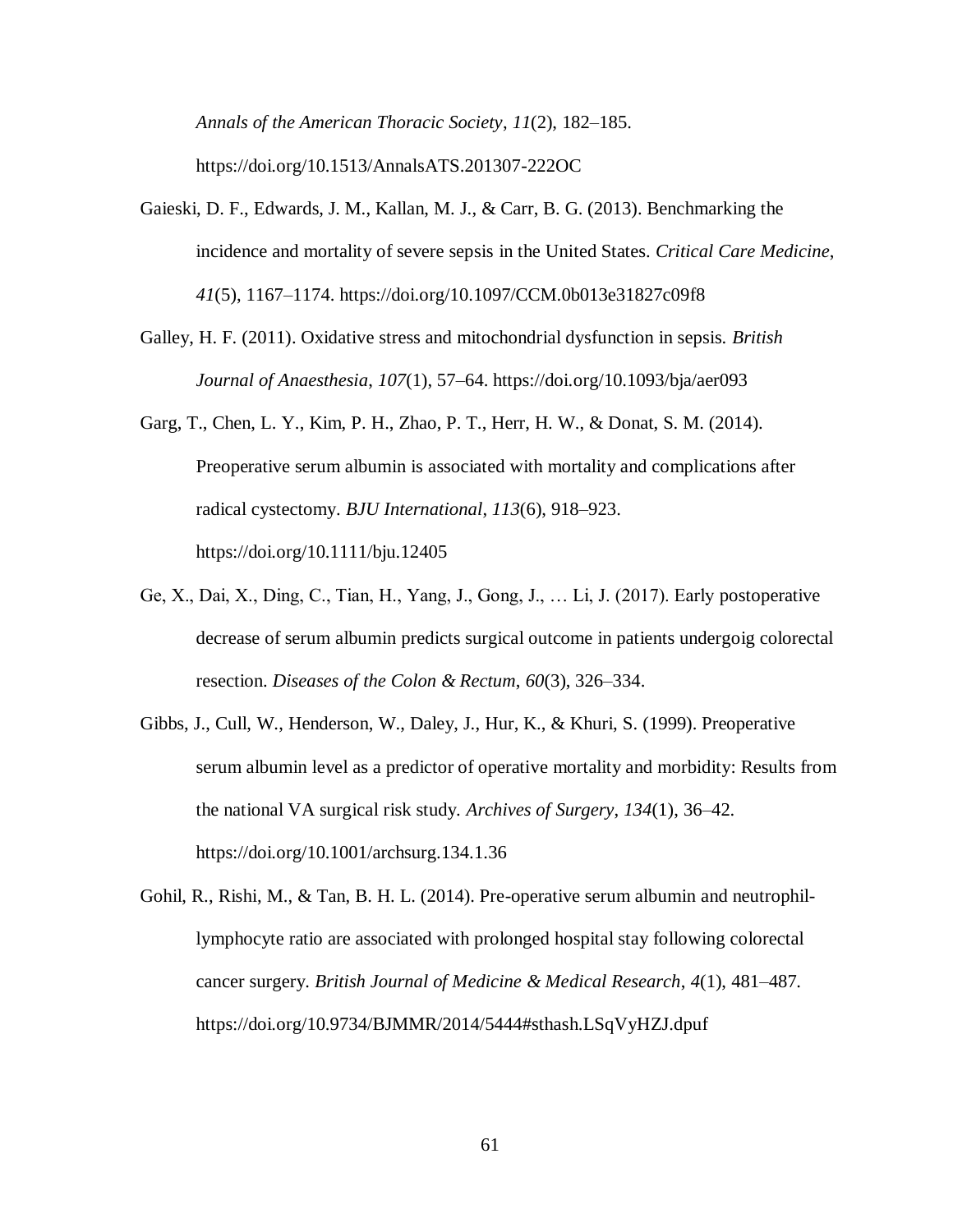- Goldstein, D. S. (2010). Adrenal responses to stress. *Cellular and Molecular Neurobiology*, *30*(8), 1433–1440. https://doi.org/10.1007/s10571-010-9606-9
- Goldstein, D. S., & McEwen, B. S. (2002). Allostasis, homeostats, and the nature of stress. *Stress: The International Journal on the Biology of Stress*, *5*(1), 55–58. https://doi.org/10.1080/10253890290012345
- Hall, M., Williams, S., DeFrances, C., & Golosinskiy, A. (2011). *Inpatient Care for Septicemia or Sepsis: A Challenge for Patients and Hospitals* (NCHS Data Brief No. 62). Hyattsville, MD: National Center for Health Statistics. Retrieved from http://www.cdc.gov/nchs/data/databriefs/db62.pdf
- Hartopo, A. B., Gharini, P. P. R., & Setianto, B. Y. (2010). Low serum albumin levels and in-hospital adverse outcomes in acute coronary syndrome. *International Heart Journal*, *51*(4), 221–226.
- Juster, R.-P., McEwen, B. S., & Lupien, S. J. (2010). Allostatic load biomarkers of chronic stress and impact on health and cognition. *Neuroscience & Biobehavioral Reviews*, *35*(1), 2–16. https://doi.org/10.1016/j.neubiorev.2009.10.002
- Kareliusson, F., De Geer, L., & Tibblin, A. O. (2015). Risk prediction of ICU readmission in a mixed surgical and medical population. *Journal of Intensive Care*, *3*, 30. https://doi.org/10.1186/s40560-015-0096-1
- Karlamangla, A. S., Singer, B. H., McEwen, B. S., Rowe, J. W., & Seeman, T. E. (2002). Allostatic load as a predictor of functional decline: MacArthur studies of successful aging. *Journal of Clinical Epidemiology*, *55*(7), 696–710. https://doi.org/10.1016/S0895-4356(02)00399-2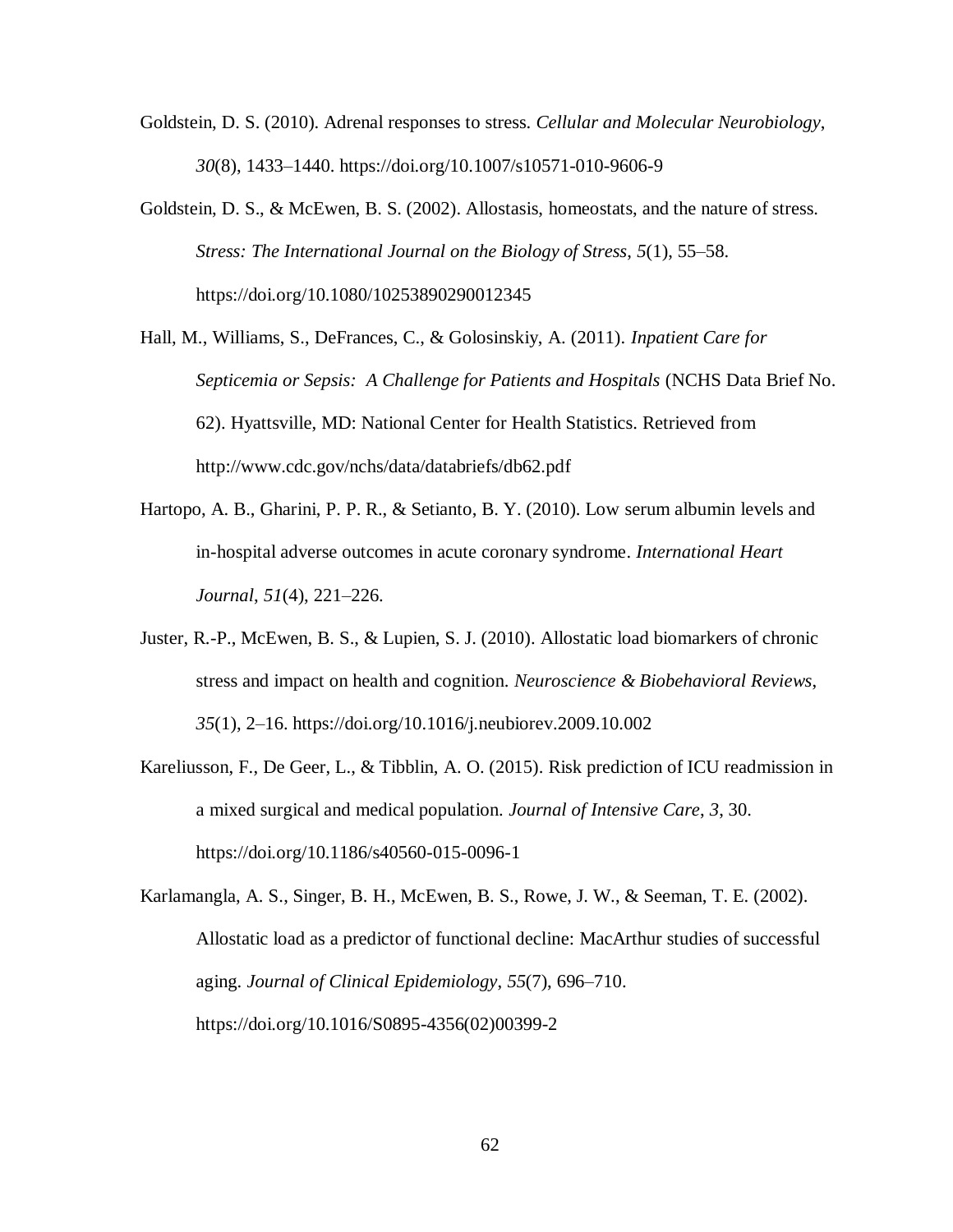- Kato, T. S., Kitada, S., Yang, J., Wu, C., Takayama, H., Naka, Y., … Schulze, P. C. (2013). Relation of preoperative serum albumin levels to survival in patients undergoing left ventricular assist device implantation. *The American Journal of Cardiology*, *112*(9), 1484–1488. http://dx.doi.org.proxy.library.umkc.edu/10.1016/j.amjcard.2013.06.023
- Kim, H., Jo, S., Lee, J. B., Jin, Y., Jeong, T., Yoon, J., … Park, B. (2018). Diagnostic performance of initial serum albumin level for predicting in-hospital mortality among aspiration pneumonia patients. *The American Journal of Emergency Medicine*, *36*(1), 5–11. https://doi.org/10.1016/j.ajem.2017.06.039
- Kim, M. H., Ahn, J. Y., Song, J. E., Choi, H., Ann, H. W., Kim, J. K., … Kim, J. M. (2015). The C-reactive protein/albumin ratio as an independent predictor of mortality in patients with severe sepsis or septic shock treated with early goal-directed therapy. *PLoS ONE*, *10*(7), e0132109. https://doi.org/10.1371/journal.pone.0132109
- Kleinpell, R., Schorr, C., & Balk, R. (2016). The new sepsis definitions: Implications for critical care practitioners. *American Journal of Critical Care*, *25*(5), 457–464. https://doi.org/10.4037/ajcc2016574
- Koertzen, M., Punjabi, P. P., & Lockwood, G. G. (2013). Pre-operative serum albumin concentration as a predictor of mortality and morbidity following cardiac surgery. *Perfusion*, *28*(5), 390–394.

http://dx.doi.org.proxy.library.umkc.edu/10.1177/0267659113488990

Koolhaas, J. M., Bartolomucci, A., Buwalda, B., de Boer, S. F., Flügge, G., Korte, S. M., … Fuchs, E. (2011). Stress revisited: A critical evaluation of the stress concept. *Neuroscience & Biobehavioral Reviews*, *35*(5), 1291–1301. https://doi.org/10.1016/j.neubiorev.2011.02.003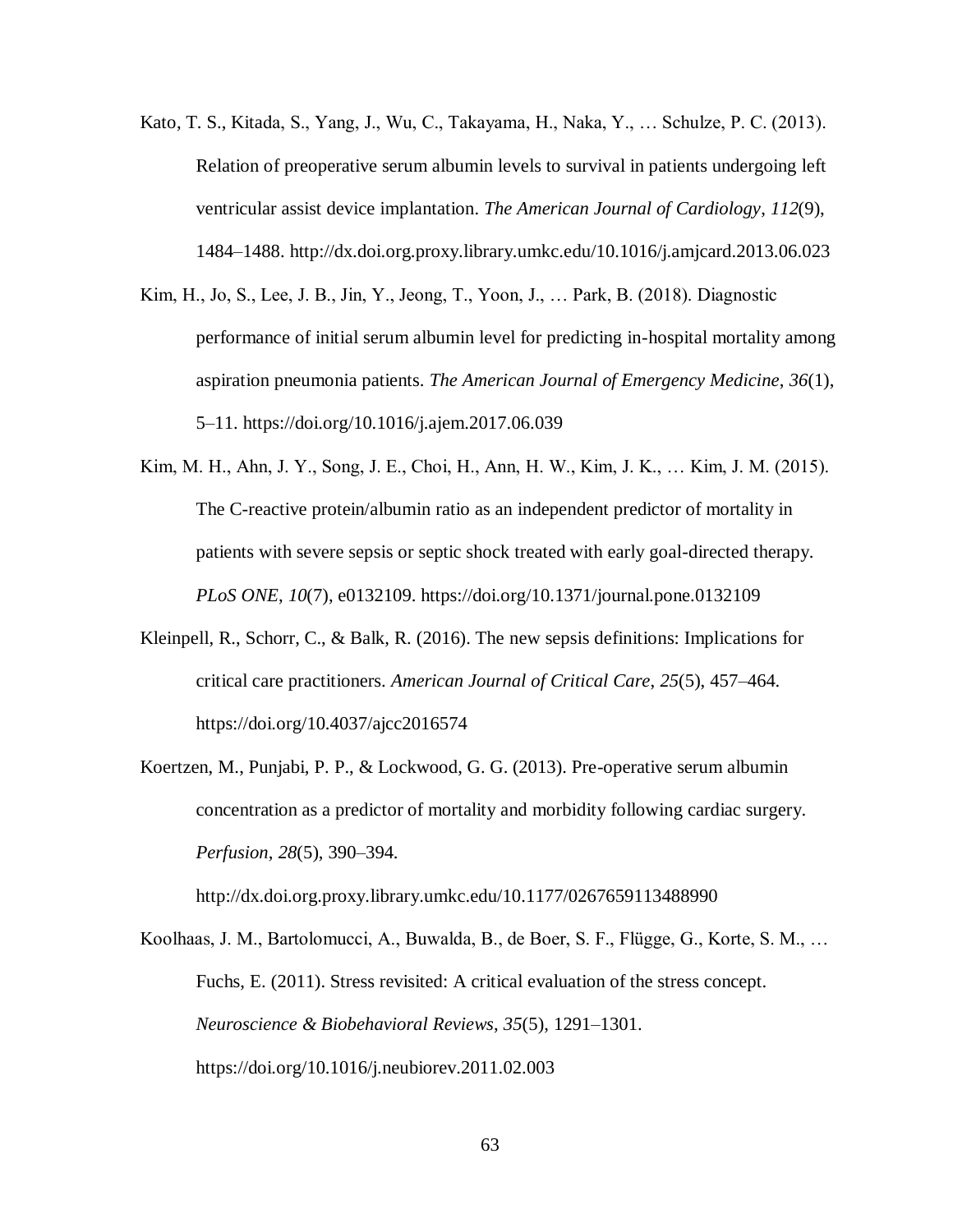Lagu, T., Rothberg, M. B., Shieh, M.-S., Pekow, P. S., Steingrub, J. S., & Lindenauer, P. K. (2012). Hospitalizations, costs, and outcomes of severe sepsis in the United States 2003 to 2007: *Critical Care Medicine*, *40*(3), 754–761. https://doi.org/10.1097/CCM.0b013e318232db65

Lai, C.-C., You, J.-F., Yeh, C.-Y., Chen, J.-S., Tang, R., Wang, J.-Y., & Chin, C.-C. (2011). Low preoperative serum albumin in colon cancer: a risk factor for poor outcome. *International Journal of Colorectal Disease*, *26*(4), 473–481. https://doi.org/10.1007/s00384-010-1113-4

- Lai, J.-I., Lin, H.-Y., Lai, Y.-C., Lin, P.-C., Chang, S.-C., & Tang, G.-J. (2012). Readmission to the intensive care unit: A population-based approach. *Journal of the Formosan Medical Association*, *111*(9), 504–509. https://doi.org/10.1016/j.jfma.2011.06.012
- Lee, J. H., Kim, J., Kim, K., Jo, Y. H., Rhee, J., Kim, T. Y., … Hwang, S. S. (2011). Albumin and C-reactive protein have prognostic significance in patients with community-acquired pneumonia. *Journal of Critical Care*, *26*(3), 287–294. https://doi.org/10.1016/j.jcrc.2010.10.007
- Levy, M. M., Fink, M. P., Marshall, J. C., Abraham, E., Angus, D., Cook, D., … Ramsay, G. (2003). 2001 SCCM/ESICM/ACCP/ATS/SIS International Sepsis Definitions Conference: *Critical Care Medicine*, *31*(4), 1250–1256. https://doi.org/10.1097/01.CCM.0000050454.01978.3B
- Lin, M. Y. C., Liu, W. Y., Tolan, A. M., Aboulian, A., Petrie, B. A., & Stabile, B. E. (2011). Preoperative serum albumin but not prealbumin is an excellent predictor of postoperative complications and mortality in patients with gastrointestinal cancer. *The American Surgeon*, *77*(10), 1286–1289.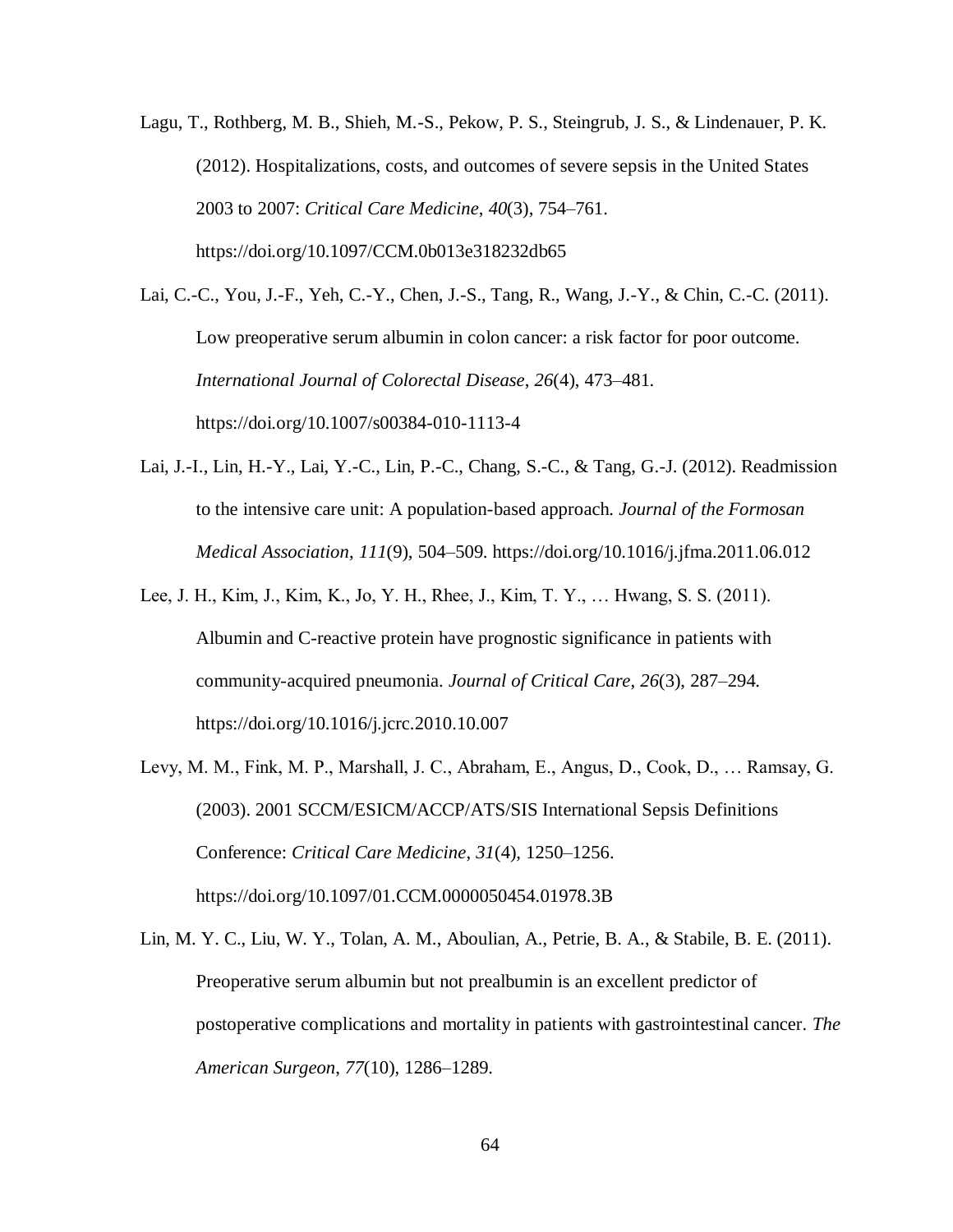Liu, M., Chan, C.-P., Yan, B. P., Zhang, Q., Lam, Y.-Y., Li, R.-J., … Yu, C.-M. (2012). Albumin levels predict survival in patients with heart failure and preserved ejection fraction. *European Journal of Heart Failure*, *14*(1), 39–44. https://doi.org/10.1093/eurjhf/hfr154

- Logan, J. G., & Barksdale, D. J. (2008). Allostasis and allostatic load: expanding the discourse on stress and cardiovascular disease. *Journal of Clinical Nursing*, *17*(7b), 201–208. https://doi.org/10.1111/j.1365-2702.2008.02347.x
- McEwen, B. S. (1998). Stress, adaptation, and disease: Allostasis and allostatic load. *Annals of the New York Academy of Sciences*, *840*(1), 33–44. https://doi.org/10.1111/j.1749- 6632.1998.tb09546.x
- McEwen, B. S., & Wingfield, J. C. (2003). The concept of allostasis in biology and biomedicine. *Hormones and Behavior*, *43*(1), 2–15. https://doi.org/10.1016/S0018- 506X(02)00024-7
- Merlot, A. M., Kalinowski, D. S., & Richardson, D. R. (2014). Unraveling the mysteries of serum albumin—more than just a serum protein. *Frontiers in Physiology*, *5*. https://doi.org/10.3389/fphys.2014.00299
- Montazerghaem, H., Safaie, N., & Samiei Nezhad, V. (2014). Body mass index or serum albumin levels: which is further prognostic following cardiac surgery? *Journal of Cardiovascular and Thoracic Research*, *6*(2), 123–126. https://doi.org/10.5681/jcvtr.2014.026
- Nelson, J. E., Cox, C. E., Hope, A. A., & Carson, S. S. (2010). Chronic critical illness. *American Journal of Respiratory and Critical Care Medicine*, *182*(4), 446–454. https://doi.org/10.1164/rccm.201002-0210CI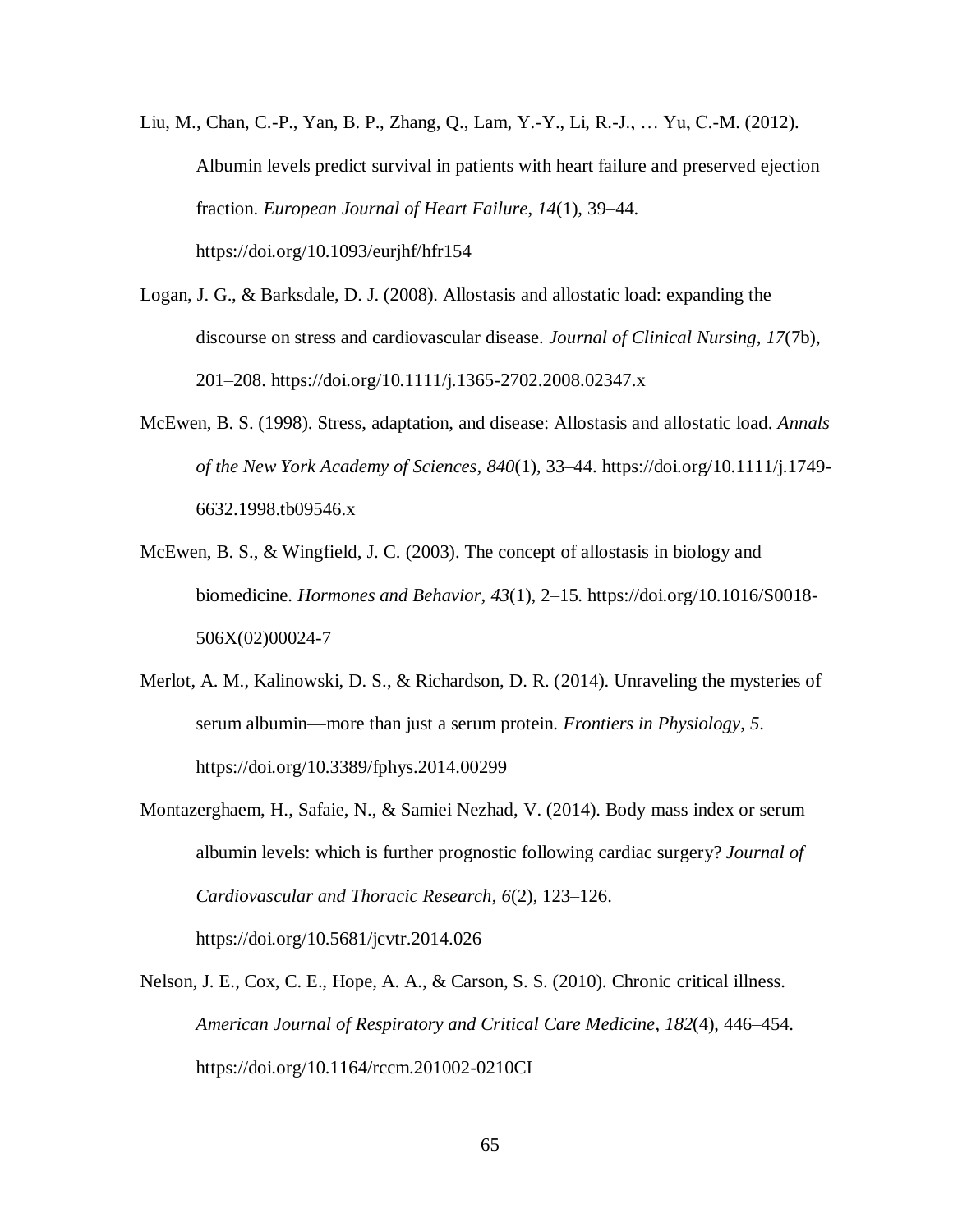Papathanassoglou, E. D., Giannakopoulou, M., Mpouzika, M., Bozas, E., & Karabinis, A. (2010). Potential effects of stress in critical illness through the role of stress neuropeptides. *Nursing in Critical Care*, *15*(4), 204–216. https://doi.org/10.1111/j.1478-5153.2010.00363.x

- Pedersen, B. K., & Febbraio, M. A. (2012). Muscles, exercise and obesity: skeletal muscle as a secretory organ. *Nature Reviews Endocrinology*, *8*(8), 457–465. https://doi.org/10.1038/nrendo.2012.49
- Ramesh, V. J., Umamaheswara Rao, G. S., Kandavel, T., Kumaraswamy, S. D., Iyyamanda, U., & Chandramouli, B. (2011). Predictive model for survival among neurosurgical intensive care patients. *Journal of Neurosurgical Anesthesiology*, *23*(3), 183–187. https://doi.org/10.1097/ANA.0b013e31821cb9ec
- Ranzani, O. T., Zampieri, F. G., Forte, D. N., Azevedo, L. C., & Park, M. (2013). C-reactive protein/albumin ratio predicts 90-day mortality of septic patients: e59321. *PLoS One*, *8*(3). http://dx.doi.org.proxy.library.umkc.edu/10.1371/journal.pone.0059321
- Relles, D. M., Richards, N. G., Bloom, J. P., Kennedy, E. P., Sauter, P. K., Leiby, B. E., … Berger, A. C. (2013). Serum blood urea nitrogen and serum albumin on the first postoperative day predict pancreatic fistula and major complications after pancreaticoduodenectomy. *Journal of Gastrointestinal Surgery*, *17*(2), 326–331. https://doi.org/10.1007/s11605-012-2093-1

Rowe, J. W., & Kahn, R. L. (1998). *Successful aging*. New York: Pantheon Books.

Sadaka, F., EthmaneAbouElMaali, C., Cytron, M. A., Fowler, K., Javaux, V. M., & O'Brien, J. (2017). Predicting mortality of patients with sepsis: A comparison of APACHE II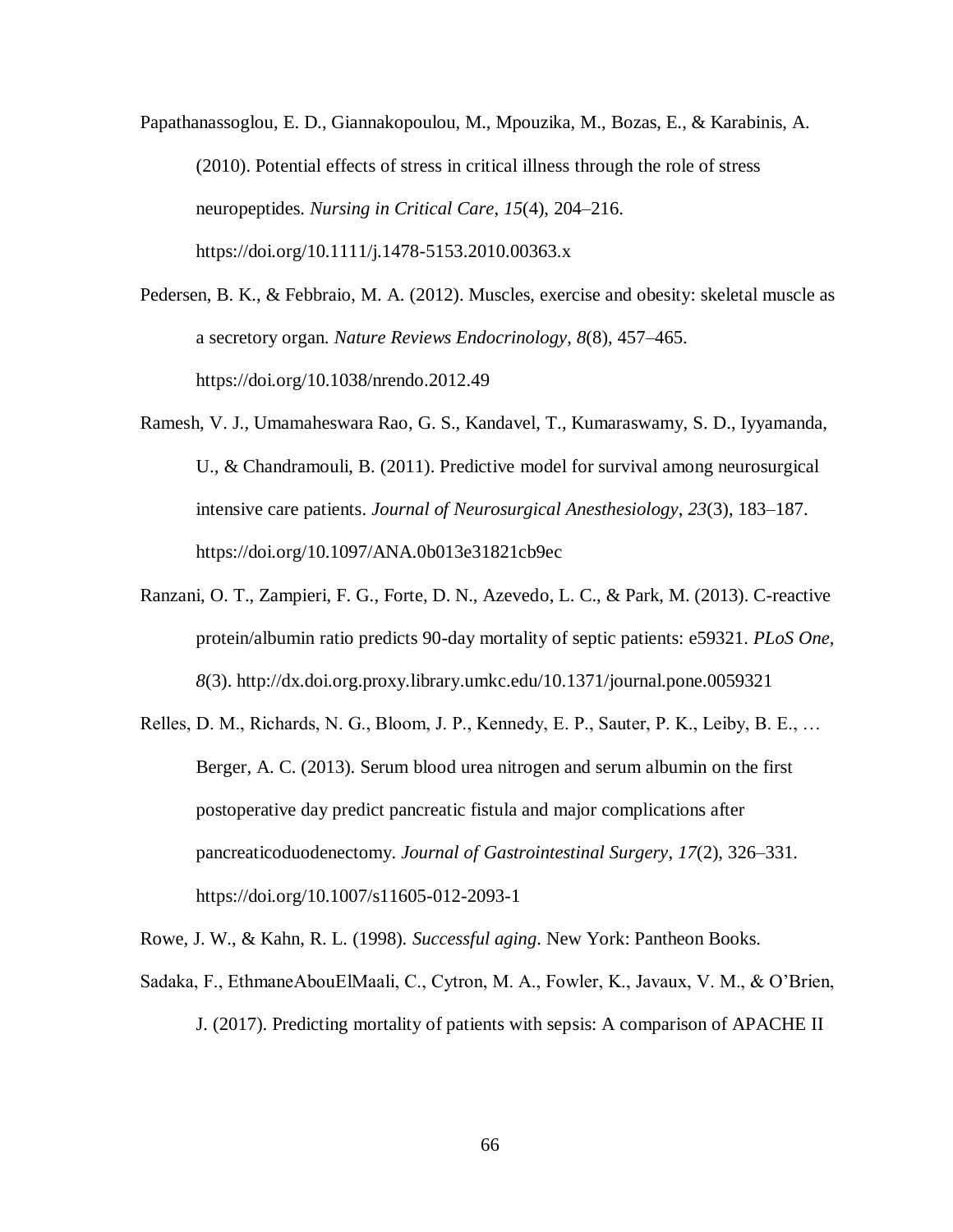and APACHE III scoring systems. *Journal of Clinical Medicine Research*, *9*(11), 907–910. https://doi.org/10.14740/jocmr3083w

- Saline versus Albumin Fluid Evaluation Study Investigators. (2006). Effect of baseline serum albumin concentration on outcome of resuscitation with albumin or saline in patients in intensive care units: analysis of data from the saline versus albumin fluid evaluation (SAFE) study. *BMJ : British Medical Journal*, *333*(7577), 1044. https://doi.org/10.1136/bmj.38985.398704.7C
- Schnorpfeil, P., Noll, A., Schulze, R., Ehlert, U., Frey, K., & Fischer, J. E. (2003). Allostatic load and work conditions. *Social Science & Medicine*, *57*(4), 647–656. https://doi.org/10.1016/S0277-9536(02)00407-0
- Schulman, R. C., & Mechanick, J. I. (2012). Metabolic and nutrition support in the chronic critical illness syndrome. *Respiratory Care*, *57*(6), 958–978. https://doi.org/10.4187/respcare.01620
- Seeman, T., Burton, H., Rowe, J., & McEwen, B. S. (1997). Price of adaptation—allostatic load and its health consequences: Macarthur studies of successful aging. *Archives of Internal Medicine*, *157*(19), 2259–2268.

https://doi.org/10.1001/archinte.1997.00440400111013

- Seeman, T. E., Crimmins, E., Huang, M.-H., Singer, B., Bucur, A., Gruenewald, T., … Reuben, D. B. (2004). Cumulative biological risk and socio-economic differences in mortality: MacArthur Studies of Successful Aging. *Social Science & Medicine*, *58*(10), 1985–1997. https://doi.org/10.1016/S0277-9536(03)00402-7
- Seeman, T. E., McEwen, B. S., Rowe, J. W., & Singer, B. H. (2001). Allostatic load as a marker of cumulative biological risk: MacArthur studies of successful aging.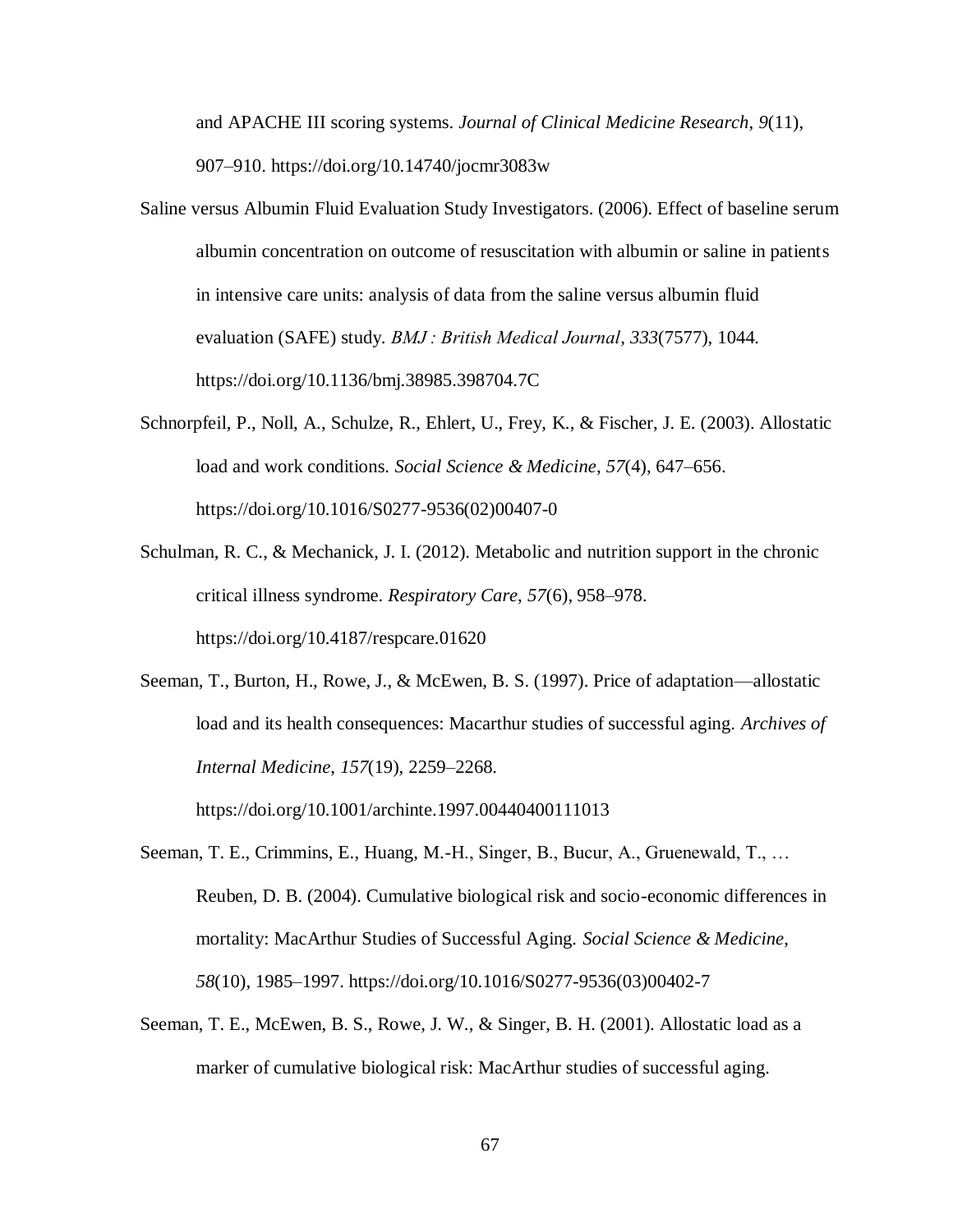*Proceedings of the National Academy of Sciences of the United States of America*, *98*(8), 4770–4775. https://doi.org/10.1073/pnas.081072698

- Seymour CW, Liu VX, Iwashyna TJ, & et al. (2016). Assessment of clinical criteria for sepsis: For the third international consensus definitions for sepsis and septic shock (sepsis-3). *JAMA*, *315*(8), 762–774. https://doi.org/10.1001/jama.2016.0288
- Singer, M., Deutschman, C. S., Seymour, C. W., Shankar-Hari, M., Annane, D., Bauer, M., & Bellomo, R. (2016). The third international consensus definitions for sepsis and septic shock (sepsis-3). *JAMA*, *315*(8), 801–810. https://doi.org/10.1001/jama.2016.0287
- Sutter, R., Grize, L., Fuhr, P., Rüegg, S., & Marsch, S. (2013). Acute-phase proteins and mortality in status epilepticus. *Critical Care Medicine*, *41*(6), 1526–1533. https://doi.org/10.1097/CCM.0b013e318287f2ac
- Sweeney, T. E., Perumal, T. M., Henao, R., Nichols, M., Howrylak, J. A., Choi, A. M., … Langley, R. J. (2018). A community approach to mortality prediction in sepsis via gene expression analysis. *Nature Communications*, *9*(1), 694. https://doi.org/10.1038/s41467-018-03078-2
- Taverna, M., Marie, A.-L., Mira, J.-P., & Guidet, B. (2013). Specific antioxidant properties of human serum albumin. *Annals of Intensive Care*, *3*(1), 4. https://doi.org/10.1186/2110-5820-3-4
- Torio, C., & Moore, B. (2016). *National Inpatient Hospital Costs: The Most Expensive Conditions by Payer, 2013* (Statistical Brief No. Statistical Brief #204). Healthcare Cost and Utilization Project. Retrieved from https://www.hcupus.ahrq.gov/reports/statbriefs/sb204-Most-Expensive-Hospital-Conditions.jsp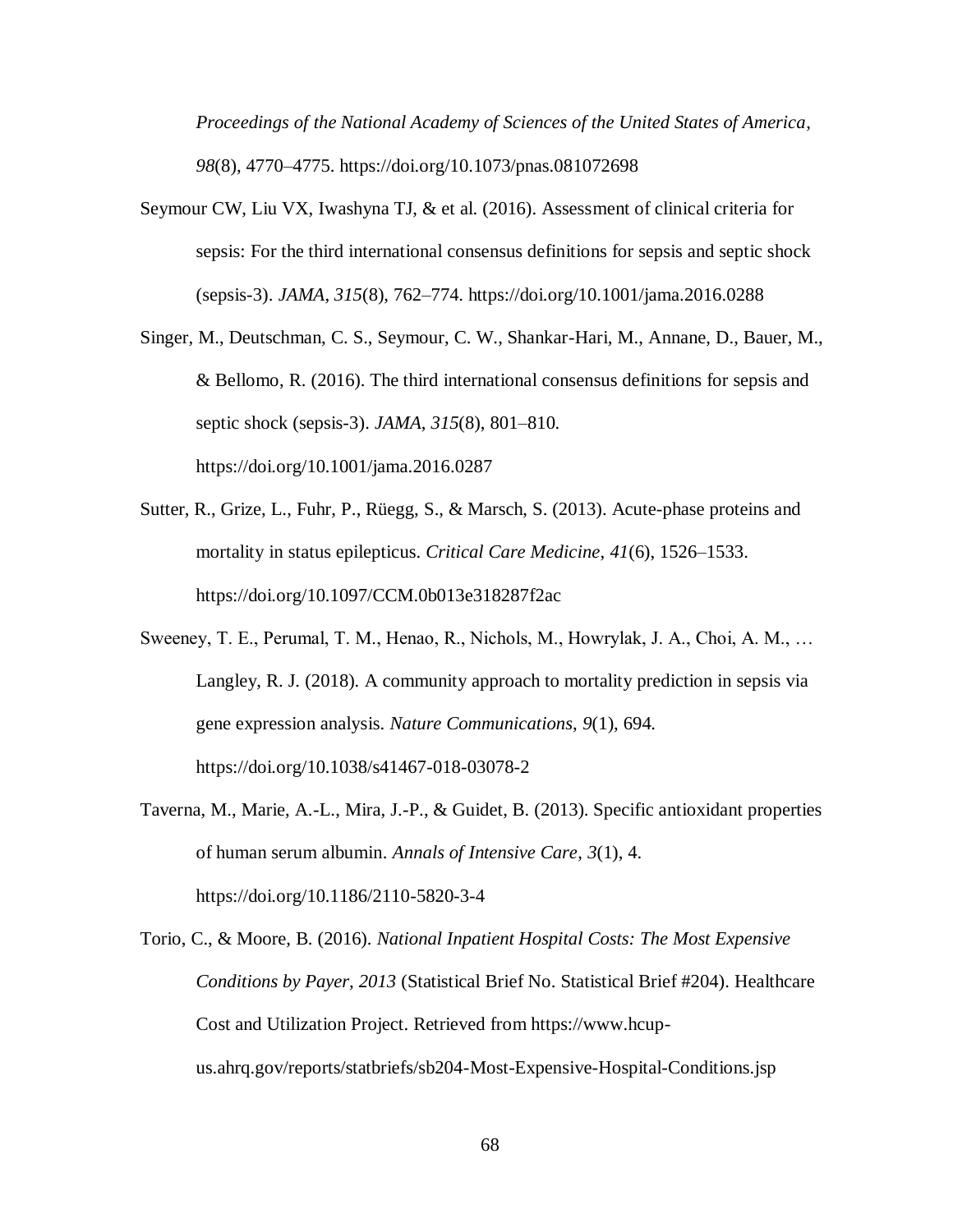- Turner, P. L., Ilano, A. G., Zhu, Y., Johnson, S. B., & Hanna, N. (2011). ACS-NSQIP criteria are associated with APACHE severity and outcomes in critically ill surgical patients. *Journal of the American College of Surgeons*, *212*(3), 287–294. https://doi.org/10.1016/j.jamcollsurg.2010.12.011
- Ugajin, M., Yamaki, K., Iwamura, N., Yagi, T., & Asano, T. (2012). Blood urea nitrogen to serum albumin ratio independently predicts mortality and severity of communityacquired pneumonia. *International Journal of General Medicine*, *5*, 583–589. https://doi.org/10.2147/IJGM.S33628
- Uthamalingam, S., Kandala, J., Daley, M., Patvardhan, E., Capodilupo, R., Moore, S. A., & Januzzi Jr., J. L. (2010). Serum albumin and mortality in acutely decompensated heart failure. *American Heart Journal*, *160*(6), 1149–1155. https://doi.org/10.1016/j.ahj.2010.09.004
- van Engelen, T. S. R., Wiersinga, W. J., Scicluna, B. P., & van der Poll, T. (2018). Biomarkers in sepsis. *Critical Care Clinics*, *34*(1), 139–152. https://doi.org/10.1016/j.ccc.2017.08.010
- Verburg, I. W. M., Atashi, A., Eslami, S., Holman, R., Abu-hanna, A., Jonge, E. de, … Keizer, N. F. de. (2017). Which models can i use to predict adult icu length of stay? A systematic review. *Critical Care Medicine*, *45*(2). https://doi.org/10.1097/CCM.0000000000002054
- Viasus, D., Garcia-Vidal, C., Simonetti, A., Manresa, F., Dorca, J., Gudiol, F., & Carratalà, J. (2013). Prognostic value of serum albumin levels in hospitalized adults with community-acquired pneumonia. *Journal of Infection*, *66*(5), 415–423. https://doi.org/10.1016/j.jinf.2012.12.007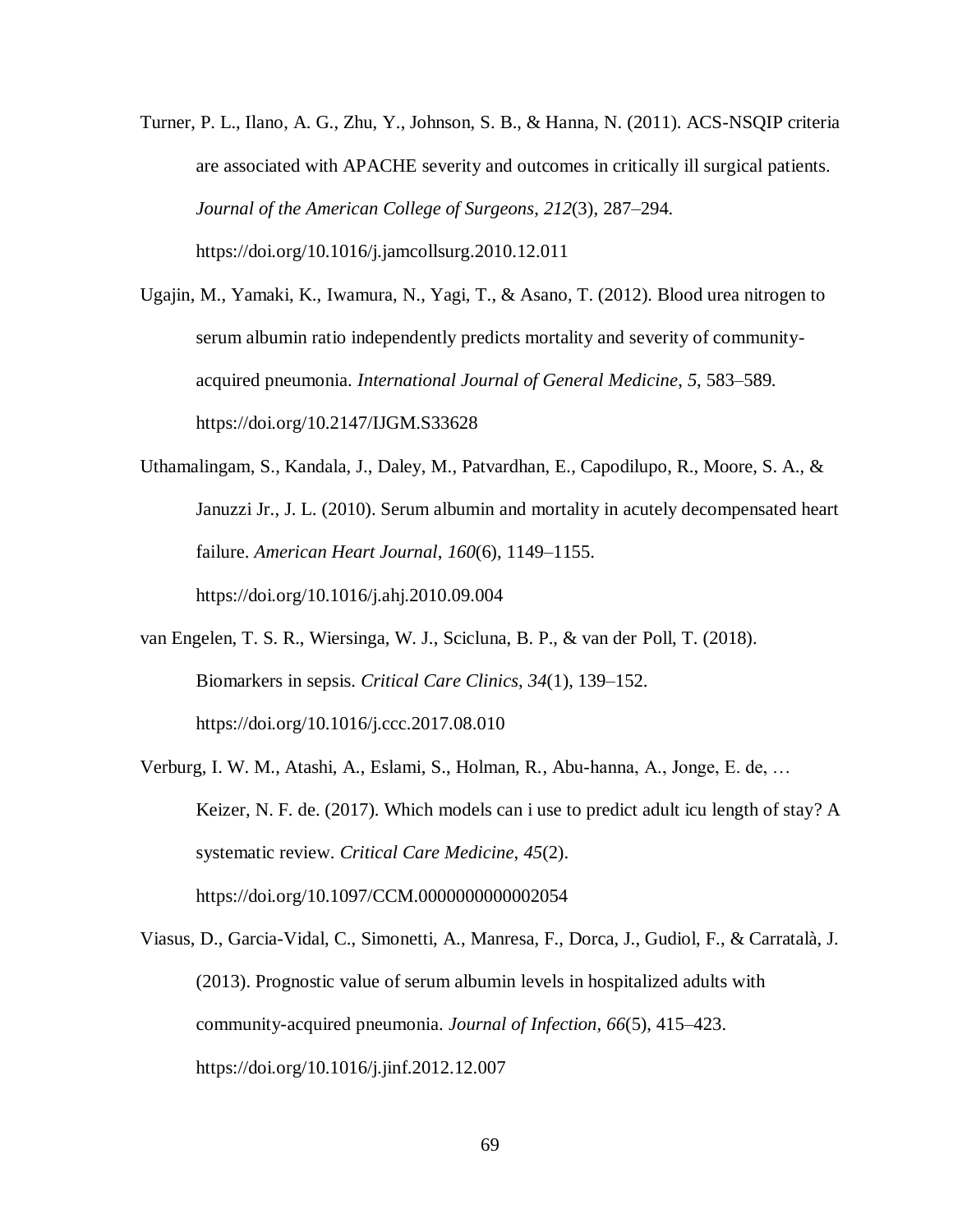- Vincent, J.-L., & Moreno, R. (2010). Clinical review: Scoring systems in the critically ill. *Critical Care*, *14*, 207. https://doi.org/10.1186/cc8204
- Wada, H., Dohi, T., Miyauchi, K., Shitara, J., Endo, H., Doi, S., … Daida, H. (2017). Impact of serum albumin levels on long-term outcomes in patients undergoing percutaneous coronary intervention. *Heart and Vessels*, *32*(9), 1085–1092. https://doi.org/10.1007/s00380-017-0981-8
- Wi, Y. M., Kim, J. M., & Peck, K. R. (2014). Serum albumin level as a predictor of intensive respiratory or vasopressor support in influenza A (H1N1) virus infection. *International Journal of Clinical Practice*, *68*(2), 222–229. https://doi.org/10.1111/ijcp.12249
- Yin, M., Si, L., Qin, W., Li, C., Zhang, J., Yang, H., … Wang, H. (2016). Predictive value of serum albumin level for the prognosis of severe sepsis without exogenous human albumin administration: A prospective cohort study. *Journal of Intensive Care Medicine*, 0885066616685300. https://doi.org/10.1177/0885066616685300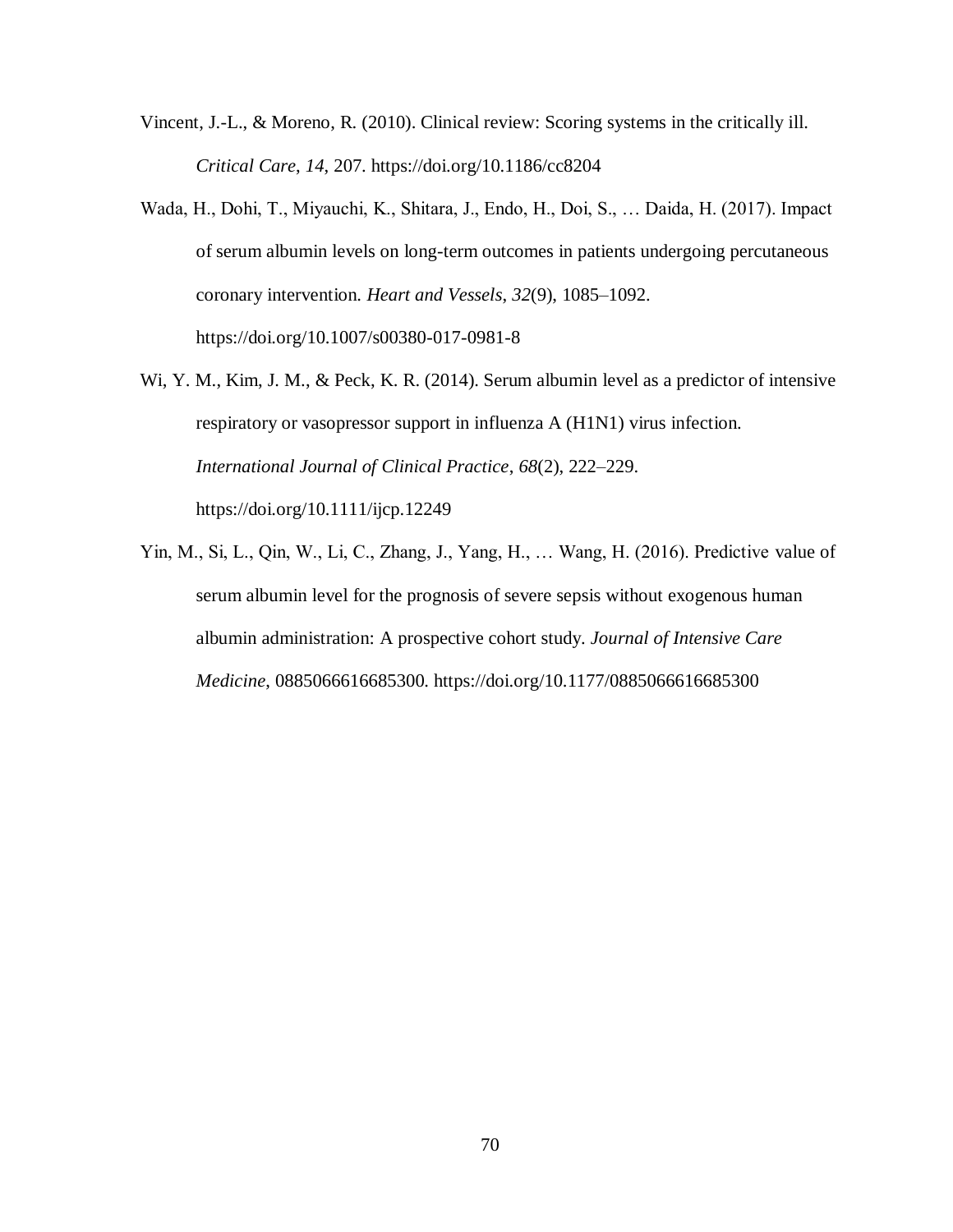Heather Kendall was born on July 1, 1974 in St. Joseph, Missouri. She graduated from Savannah High School in Savannah, Missouri in 1992. She attended Missouri Western State University on an academic scholarship and was granted a Bachelor of Science in Nursing degree in 1996. She was named the outstanding graduate by the College of Professional Studies.

Mrs. Kendall practiced as a critical care nurse at Mosaic Life Care, formerly Heartland Regional Medical Center, from 1996 to 2014. She nominated for the Nurse Excellence Award in 2002 and 2007. She served as interim nurse manager for the Intensive Care Unit in 2003 and for the Emergency Department from 2004 to 2006. She served as a staff development support educator from 1998 to 2007, developing and teaching critical care classes to nurses.

Mrs. Kendall attended the University of Missouri – Kansas City from 2005 to 2007, when she was awarded a Master of Science degree in Nursing with emphasis in nursing education. She served as an adjunct clinical instructor for Missouri Western State University from 2004 to 2007. In 2008, she started working as a full-time tenure track faculty member at the rank of assistant professor. She was awarded tenure and promoted to associate professor in 2015. She became the BSN Pre-licensure Program Coordinator in 2015 and still serves in that capacity. In 2017, she was granted graduate faculty status. In 2018, she was awarded the Missouri Western State University Foundation Award for Teaching Excellence.

Mrs. Kendall presented at the annual Professional Nurse Educator Group national conference in 2008 and 2013. She presented at the Midwest Nursing Research Society annual conference in 2015. She published a paper in *Critical Care Nurse* journal in 2010.

VITA

71